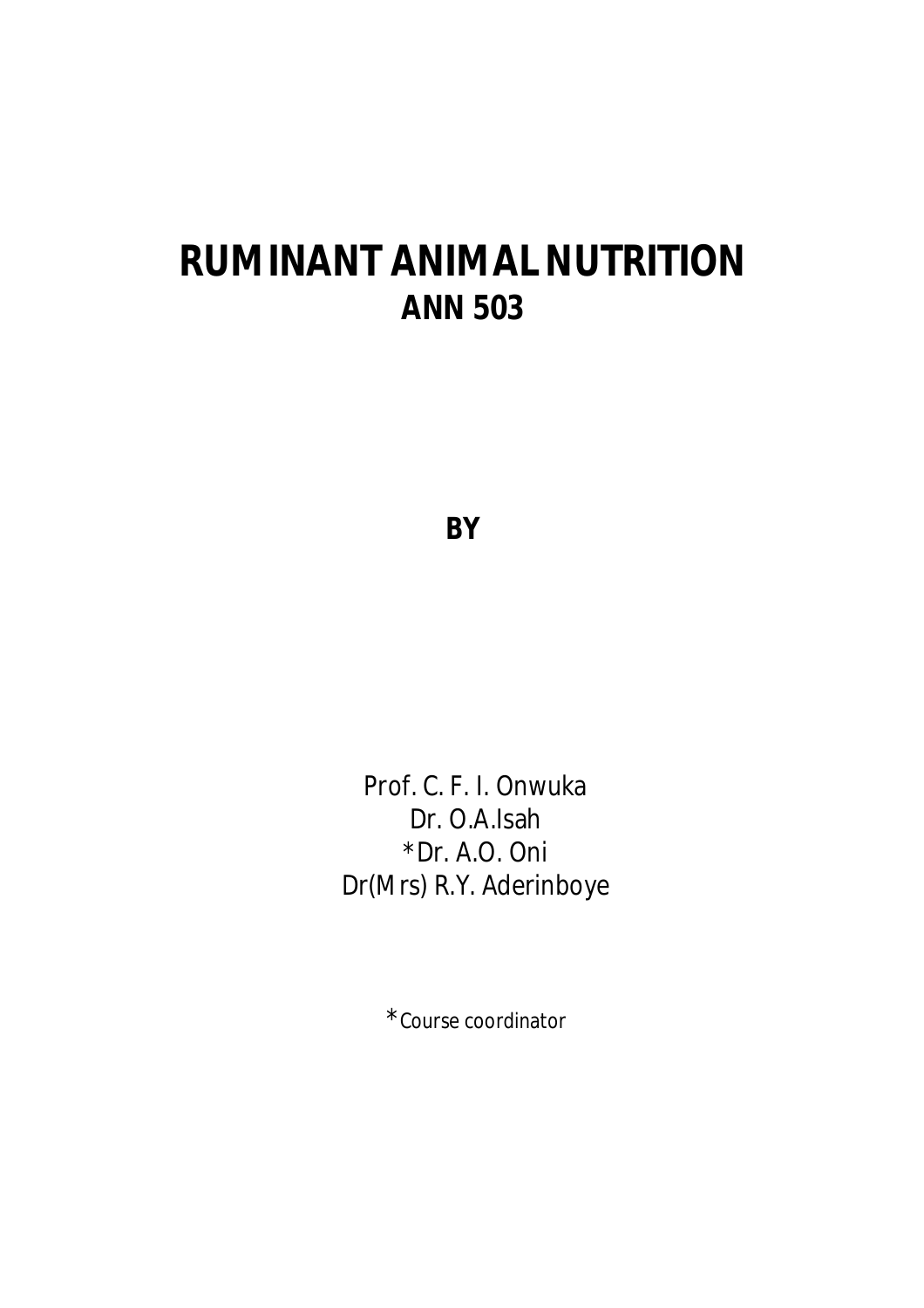# **COURSE OUTLINE**

- Course introduction , preview and expectation
- The Nature of ruminant Stomach
- Physiology, microbiology and biochemistry of rumen
- Utilization of roughages in ruminant feeding
- The use of agro industrial by-products in ruminant feeding
- Importance and methods of protein by-pass in ruminant feeding
- Non protein Nitrogen utilization
- Nutrient partition
- Nutritional disorder

# **The Nature of ruminant Stomach**

The stomach of ruminants has four compartments: The rumen The reticulum The omasum The abomasum

Collectively, these organs ( i.e stomach) occupy almost 3/4ths of the abdominal cavity. It fills virtually all of the left side and extending significantly into the right.

# **The rumen**

The rumen is the largest of the fore stomaches. It is sacculated by muscular pillars into what are called the dorsal, ventral, caudo-dorsal and caudo-ventral sacs.

# **The Function of the Rumen**

The rumen is the largest portion of "stomach". It is a fermentation vat filled with microbial populations which collaborate to digest cellulose and other polysaccharides, producing carbon dioxide, methane and organic acids.

**T**he rumen is an **anaerobic** environment; i.e. no oxygen. Ingested food first enters the rumen (pH 6.5, temperature of  $30^{\circ}$ C) where it is microbially digested for  $\sim$  9 hours. **T**he gaseous products of the microbial degradation are expelled from the animal (eructation). **T**he material from the rumen, called the cud, is regurgitated.

**T**his regurgitated mixture of microorganisms and partially digested materials then travels through the abomasum, the omasum ( $pH \sim 2$ ), and the rest of the digestive tract, for further digestion.

Microbes are also capable of producing protein from simple nitrogenous compounds.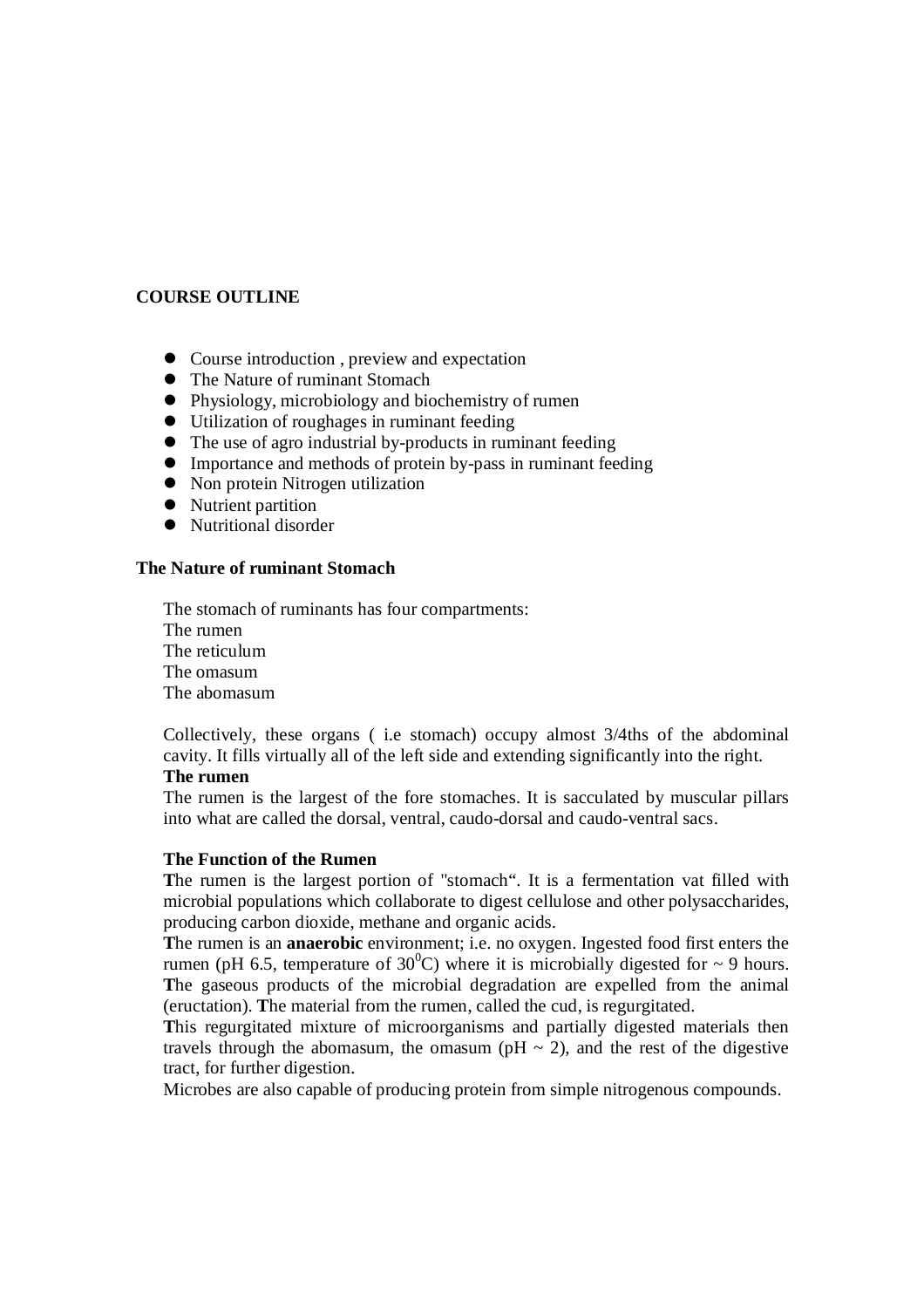Microbes produce B-complex vitamins. Microbes eventually die and are digested and absorbed for nutrients in the Small Intestine. Microbes are very useful for the digestion of forages but inefficient in the use of starches and proteins digestion.

**T**he abundant volatile fatty acids produced by fermentation in the rumen are readily absorbed across the rumen epithelium.

# **The Reticulum**

**The reticulum** lies against the diaphragm and is joined to the rumen by a fold of tissue.

In many respects, **the reticulum** can be considered a "cranioventral sac" of the rumen; for example, ingesta flow freely between these two organs.

The reticulum is connected to the spherical **omasum** by a short tunnel.

#### **Function in the Reticulum**

Honeycomb appearance which interacts with rumen to mix and stir feed. It provides additional area for fermentation

#### **The Omasum**

The omasum is sometimes referred to as the "manyplies" because of its many layers of muscular tissue.

In the omasum, the particle size of digesta is reduced, and any excess water is removed before the digesta enters the abomasum. The omasum can contain up to 16 litres of digesta.

It may function to absorb residual volatile fatty acids and bicarbonate. The tendency is for fluid to pass rapidly through the omasal canal, but for particulate matter to be retained between the omasal leaves.

Periodic contractions of the omasum knocks flakes of material out of the leaves for passage into the abomasum.

#### **The Abomasum**

The fourth compartment is the abomasum or "true stomach."

This is where acids and enzymes are secreted to further digest the digesta. It is the first true glandular portion of the gastrointestinal tract where the stomach walls secrete enzymes.

It functions very similarly to the stomach of many simple stomached animals such as the pig.

This stomach compartment can hold approximately 20 litres of material in cattle. The time that digesta remains in the abomasum is very short compared to the retention time of feeds in the rumen.

The presence of food in the abomasum stimulates hydrochloric acid production.

Hydrochloric acid converts pepsinogen to pepsin, which breaks down protein to shorter molecular chain compounds such as peptides and amino acids for further digestion and absorption in the small intestine.

The true stomach has a low pH of 2 to 4, due largely to this acid production. Some fat digestion also occurs in the true stomach.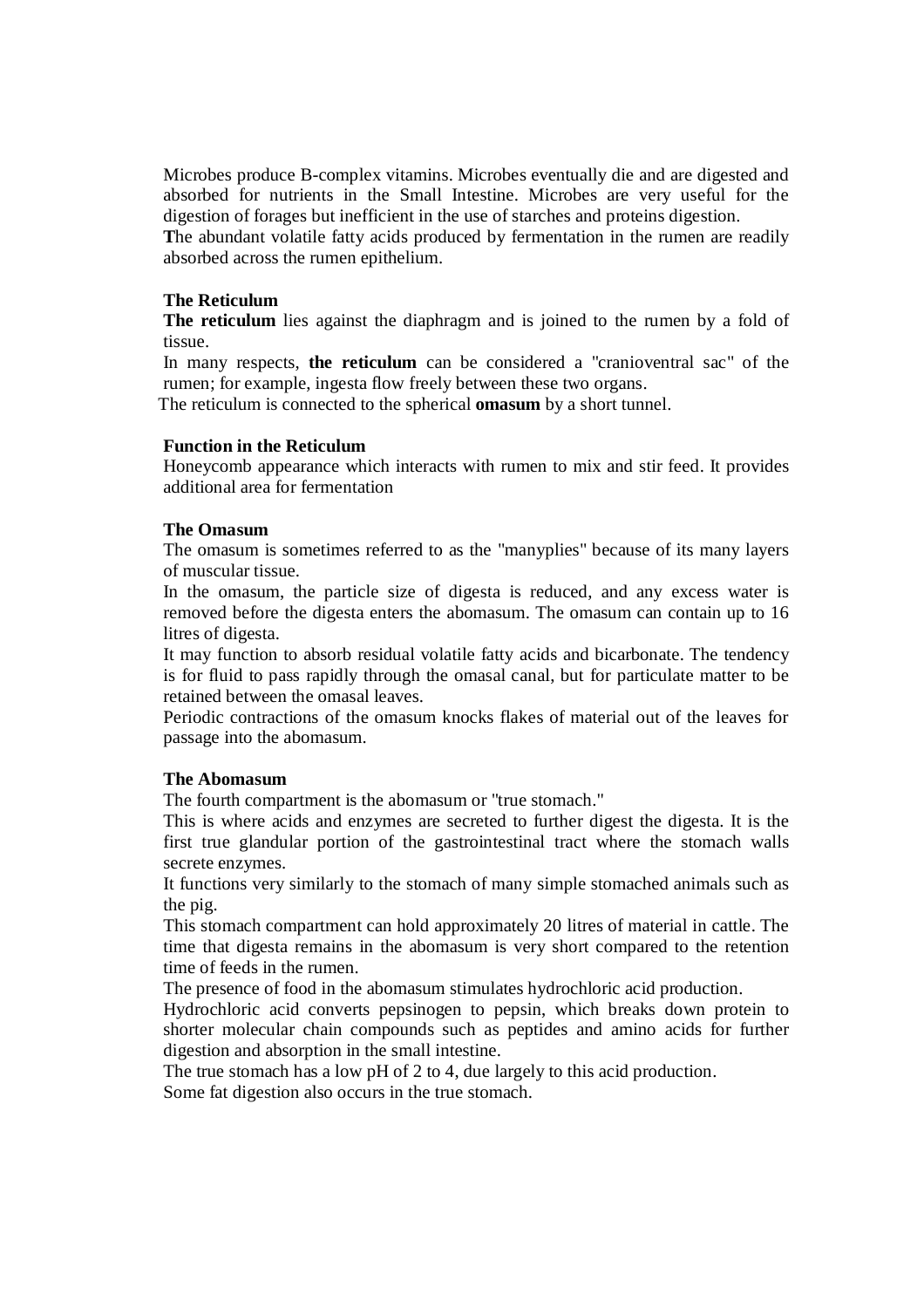Digesta flowing from the abomasum to the small intestines is composed of small particles suspended in liquid digesta.

One fascinating specialization of this organ relates to its need to process large masses of bacteria.

In contrast to the stomach of non-ruminants, the abomasum secrets lysosome, an enzyme that efficiently breaks down bacterial cell walls.

#### **Rumen Physiology and Rumination**

The rumen is a fermentation vat *par excellence*, providing an anaerobic environment, constant temperature and pH, and good mixing.

Well-masticated substrates are delivered through the oesophagus on a regular schedule, and fermentation products are either absorbed in the rumen itself or flow out for further digestion and absorption downstream.

Ruminants evolved to consume and subsist on roughages - grasses and shrubs built predominantly of cellulose. Although some ruminants, feedlot steers for example, are fed large quantities of grain.

Feed, water and saliva are delivered to the reticulorumen through the esophageal orifice.

Heavy objects (grain, rocks, nails) fall into the reticulum, while lighter material (grass, hay) enters the rumen proper.

Added to this mixture are voluminous quantities of gas produced during fermentation. Ruminants produce prodigious quantities of saliva. Published estimates for adult cows are in the range of 100 to 150 liters of saliva per day!

Aside from its normal lubricating qualities, saliva serves at least two very important functions in the ruminant:

(a) Provision of fluid for the fermentation vat

(b) Alkaline buffering - saliva is rich in bicarbonate, which buffers the large quantity of acid produced in the rumen and is probably critical for maintenance of rumen pH.

All these materials within the rumen are partitioned into three primary zones based on their specific gravity.

Gas rises to fill the upper regions

Grain and fluid-saturated roughage ("yesterday's hay") sink to the bottom Newly arrived roughage floats in a middle layer.

The rate of flow of solid material through the rumen is quite slow and dependent on its size and density. Water flows through the rumen rapidly and appears to be critical in flushing particulate matter downstream. As fermentation proceeds, feedstuffs are reduced to smaller and smaller sizes and microbes constantly proliferate.

#### **Reticuloruminal Motility**

Ruminal contractions constantly flush lighter solids back into the rumen, the smaller and more dense material tends to be pushed into the reticulum and cranial sac of the rumen, from where it is ejected with microbe-laden liquid through the reticulo-omasal orifice into the omasum.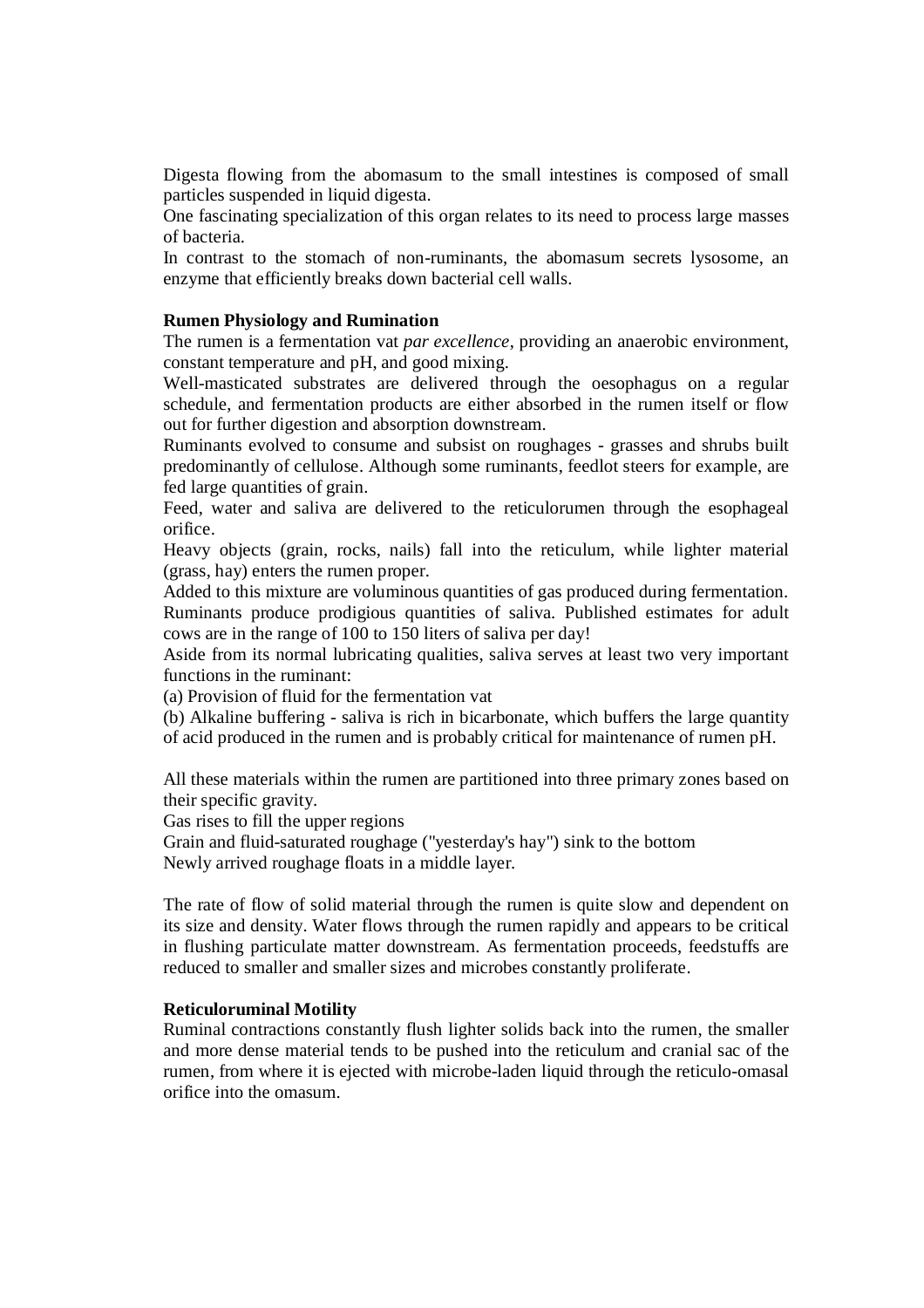An orderly pattern of ruminal motility is initiated early in life and, except for temporary periods of disruption, persists for the lifetime of the animal. These movements serve to mix the ingesta, aid in eructation of gas, and propel fluid and fermented foodstuffs into the omasum.

If motility is suppressed for a significant length of time, ruminal impaction may result. A cycle of contractions occurs 1 to 3 times per minute.

The highest frequency is seen during feeding, and the lowest when the animal is resting.

#### **Two types of contractions are identified**:

**Primary contractions** originate in the reticulum and pass caudally around the rumen. This process involves a wave of contraction followed by a wave of relaxation, so as parts of the rumen are contracting, other sacs are dilating.

**Secondary contractions** occur in only parts of the rumen and are usually associated with eructation.

Conditions inside the rumen can significantly affect motility. If, for example, ruminal contents become very acidic (as occurs in grain engorgement), motility will essentially cease.

Also, the type of diet influences motility: animals on a high roughage diet have a higher frequency of contractions than those on a diet rich in concentrates.

#### **Rumination and Eructation**

Ruminants are well known for "cud chewing". Rumination is regurgitation of ingesta from the reticulum, followed by remastication and reswallowing. It provides for effective mechanical breakdown of roughage and thereby increases substrate surface area to fermentative microbes.

Regurgitation is initiated with a reticular contraction distinct from the primary contraction. This contraction, in conjunction with relaxation of the distal oesophageal sphincter, allows a bolus of ingesta to enter the esophagus. The bolus is carried into the mouth by reverse peristalsis.

Fermentation in the rumen generates enormous, even frightening, quantities of gas, about 30-50 liters per hour in adult cattle and about 5 liters per hour in a sheep or goat.

**Eructation or belching** is how ruminants continually get rid of fermentation gases.

The fluid in the bolus is squeezed out with the tongue and reswallowed, and the bolus itself is remasticated, then reswallowed.

Rumination occurs predominantly when the animal is resting and not eating, but that is a considerable fraction of the animal's lifespan. An eructation is associated with almost every secondary ruminal contraction.

Eructated gas travels up the oesophagus at 160 to 225 cm per second and, interestingly, a majority is actually first inspired into the lungs, then expired.

Anything that interferes with eructation is life threatening to the ruminant because the expanding rumen rapidly interferes with breathing. Animals suffering bloat die from asphyxiation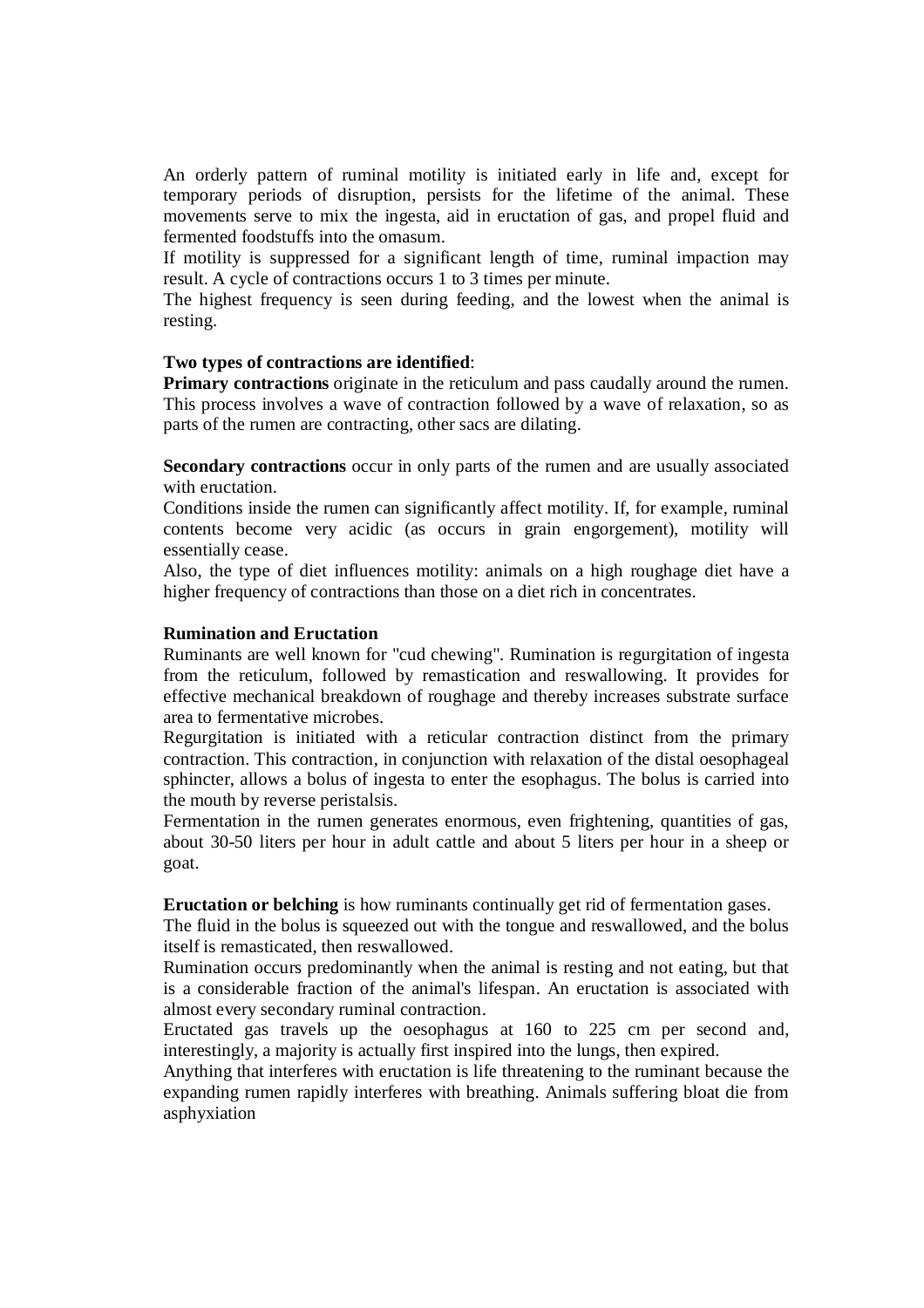The processes described above apply to adult ruminants. For the first month or so of life, the ruminant is functionally a monogastric. The fore stomachs are formed, but are not yet fully developed. If milk is introduced into such a rumen, it basically rots rather than being fermented. To avoid this problem in such young ruminants, suckling causes a reflex closure of muscular folds that form a channel from the esophageal orifice toward the omasum (the esophageal groove). This helps in shunting milk away from the rumen and straight toward the stomach where it can be curdled by rennin and eventually digested enzymatically.

#### **Microbiology of the rumen**

The rumen is an organ where microbial populations collaborate to digest cellulose and other polysaccharides producing carbon dioxide, methane and organic acids. Microbial content of rumen comprises of:

**Fungi** - digest lignin and cellulose

**Bacteria** - a thick paste of  $10^{10}$ - $10^{11}$  cells/mL (compare to stationary phase *E*. *coli* cultures that contain  $\sim 4 \times 10^8$  cells/mL)

**Protozoa** -  $\sim 10^6$ /mL, mostly ciliates that prey on bacteria and ferment some carbohydrates

Protozoa, predominantly ciliates, appear to contribute substantially to the fermentation process.

Several experiments have demonstrated that lambs and calves deprived of their ruminal protozoa show depressed growth rates and are relative "poor-doers" compared to controls with both bacteria and protozoa.

In general, protozoa utilize the same set of substrates as bacteria and, as with bacteria, different populations of protozoa show distinctive substrate preferences.

Many utilize simple sugars and some store ingested carbohydrate as glycogen.

An interesting feature of some protozoa is their inability to regulate glycogen synthesis: when soluble carbohydrates are in abundance, they continue to store glycogen until they burst.

An additional feature of protozoa is that many species consume bacteria, which is thought to perhaps play a role in limiting bacterial overgrowth.

The distribution of microbial species varies with diet. Some of this appears to reflect substrate availability; for example, populations of cellulolytic bugs are depressed in animals fed diets rich in grain.

Environmental conditions in the fermentation vat also can have profound effects on the microbial flora.

Rumen fluid normally has a pH between 6 and 7, but may fall if large amounts of soluble carbohydrate are consumed. If pH drops to about 5.5, protozoa populations become markedly depressed due to acid intolerance. More drastic lowering of rumen pH, as can occur with grain engorgement, can destroy many species and have serious consequences on the animal.

Fermentation is supported by a rich and dense collection of microbes. Fermentative microbes interact and support one another in a complex food web, with the waste products of some species serving as nutrients for other species.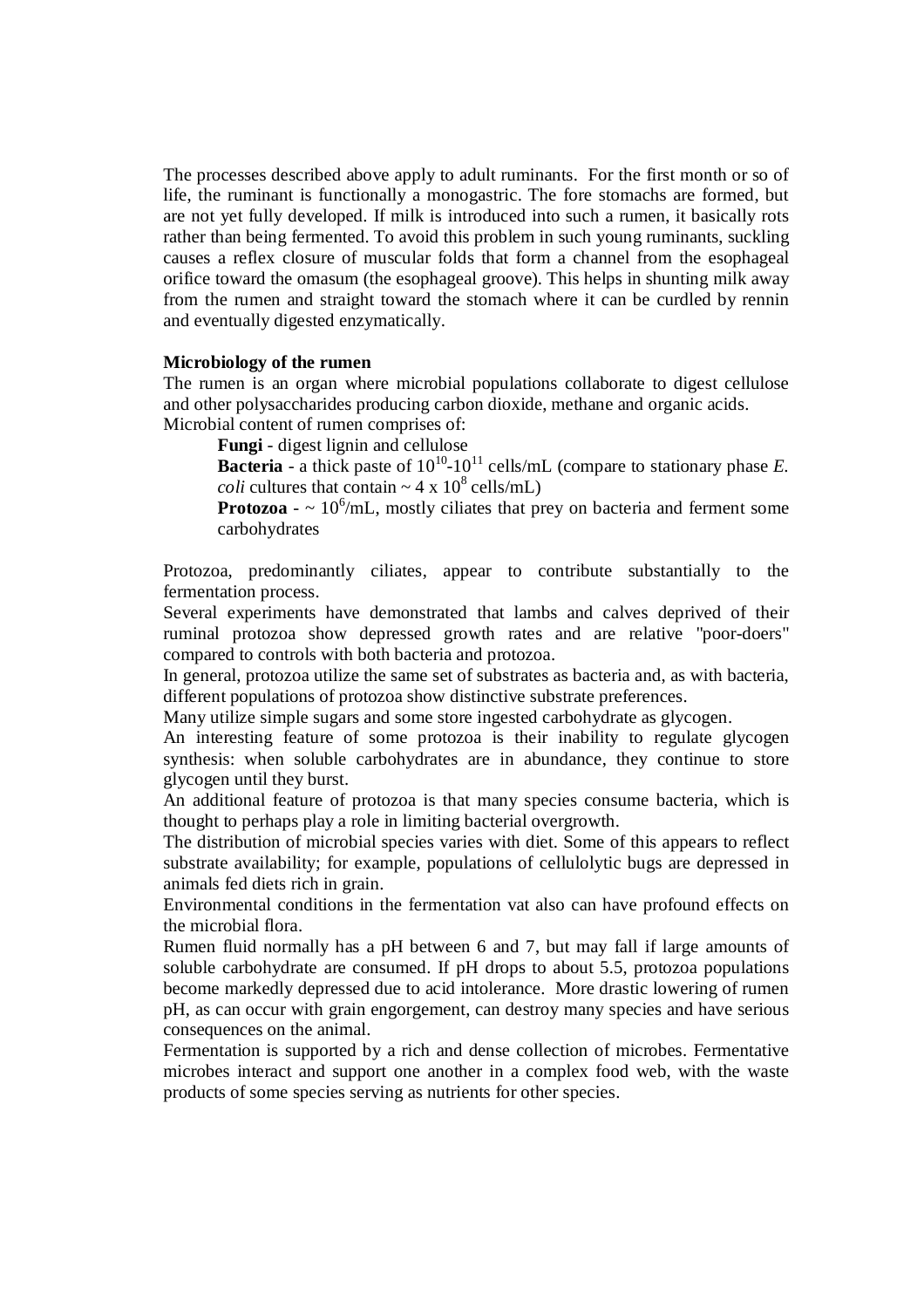Fermentative bacteria representing many genera provide a comprehensive battery of digestive capabilities. These organisms are often classified by their substrate preferences or the end products they produce.

Although there is some specialization, many bacteria utilize multiple substrates.

# **Some of the major groups of bacteria, each of which contain multiple genera and species, are:**

Cellulolytic (digest cellulose) Hemicellulolytic (digest hemicellulose) Amylolytic (digest starch) Proteolytic (digest proteins) Sugar utilizing (utilize monosaccharides and disaccharides) Acid utilizing (utilize such substrates as lactic, succinic and malic acids) Ammonia producers Vitamin synthesizers Methane producers

Ingested food first enters the rumen (pH 6.5, temperature of  $30^{\circ}$ C) where it is microbially digested for  $\sim$  9 hours. The gaseous products of the microbial degradation are expelled from the animal (eructation), and the material from the rumen, called the cud, is regurgitated.

This regurgitated mixture of microorganisms and partially digested materials then travels through the omasum ( $pH \sim 2$ ), the abomasum, and the rest of the digestive tract, for further digestion.

#### **Biochemistry of the rumen**

Biochemistry is the study of the chemical processes in living organism. It deals with the structure and function of cellular components, such as proteins, carbohydrates, lipids, nucleic acids, and other biomolecules. *Or Biochemistry* is the study of the chemical substances and vital processes occurring in living organisms.

#### **Use of carbohydrates as an energy source**

Glucose is the major energy source in most life forms. For instance, polysaccharides are broken down into their monomers (glycogen phosphorylase removes glucose residues from glycogen). Disaccharides like lactose or sucrose are cleaved into their two component monosaccharide.

#### **Glycolysis (anaerobic)**

Glucose is mainly metabolized by a very important and ancient ten-step pathway called glycolysis, the net result of which is to break down one molecule of glucose into two molecules of pyruvate; this also produces a net two molecules of ATP, the energy currency of cells, along with two reducing equivalents in the form of converting NAD+ to NADH.

This does not require oxygen; if no oxygen is available (or the cell cannot use oxygen), the NAD is restored by converting the pyruvate to lactate/lactic acid (e. g. in humans) or to ethanol plus carbon dioxide (e. g. in yeast).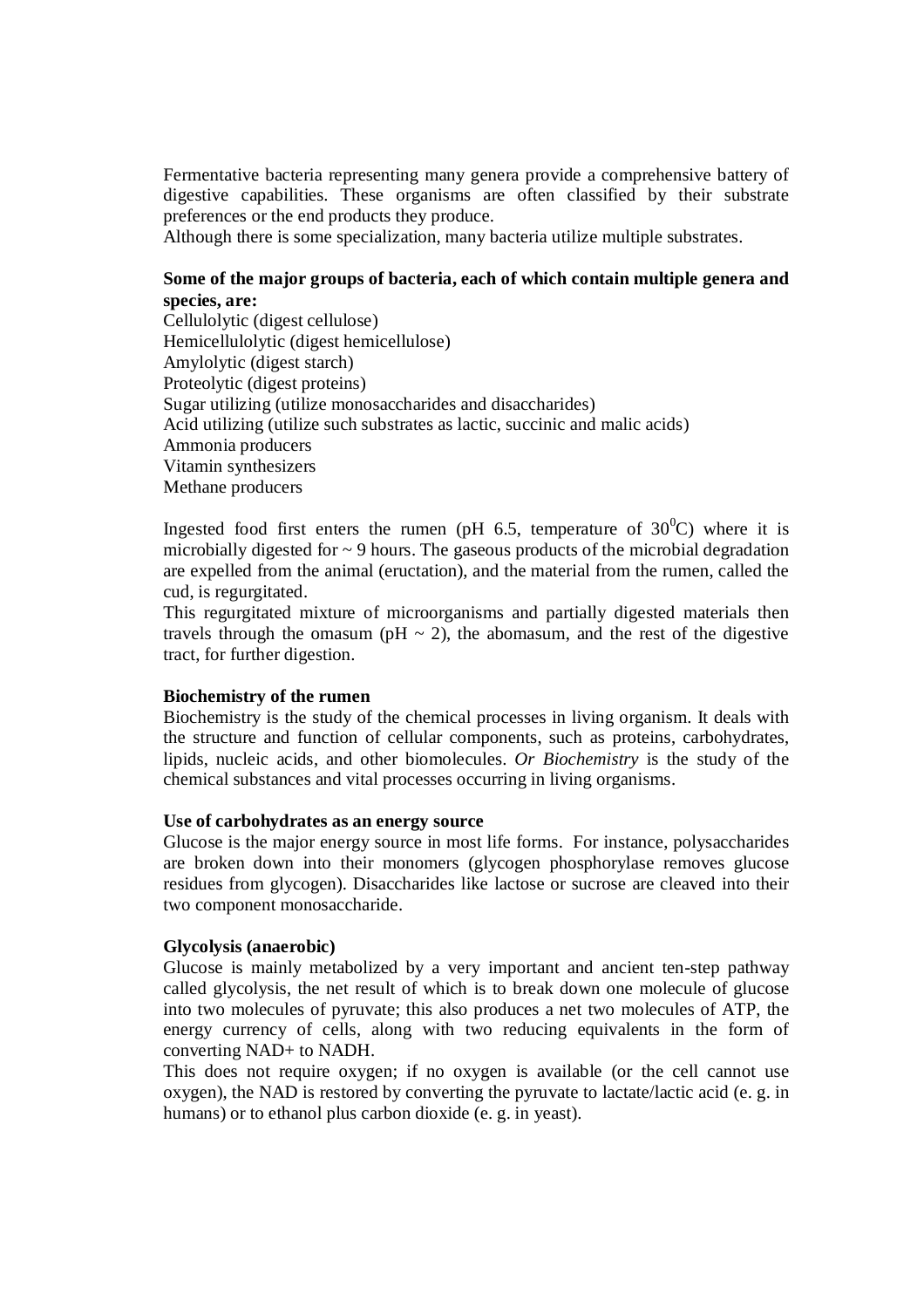Other monosaccharides like galactose and fructose can be converted into intermediates of the glycolytic pathway.

#### **IN SUMMARY :**

**1.** Cellulose and starch are broken down to glucose monomers.

**2.** Fermentative bacteria produce organic acids from glucose.

**3.** The non-volatile acids (e.g. lactate, succinate) produced from fermentation are converted into volatile acids (e.g. acetate). These enter the bloodstream of the host mammal from the rumen.

**4.** Methanogens utilize formate  $(H_2C=O)$  or carbon dioxide  $(CO_2)$ , together with molecular hydrogen  $(H_2)$ , to produce methane  $(CH_4)$ .

**5.** The eructate consists of methane (35%) and carbon dioxide (65%). Daily production of gas from a cow is about 100 to 150 L; a well-fed dairy cow can generate as much as 500 L of gas daily!

#### **Summary of protein utilization**

Sources of Rumen Nitrogen

**Feed**

*Protein nitrogen:* Protein supplements (SBM, CSM, grains, forages, silages etc)

*Non protein nitrogen (NPN)*: Usually means urea. However, from 5% of N in grains to 50% of N in silage and immature forages can be NPN

#### **Endogenous (recycled) N** Saliva Rumen wall

#### **Protein Leaving the Rumen**

Microbial protein

Escape protein (also called "bypass" protein)

These enter abomasum & small intestine and are digested by proteolytic enzymes similar to non ruminants

# **Utilization of roughages in ruminant feeding**

Roughages comprise over 50% of all feedstuffs fed to livestock animals especially ruminants. Roughages are plant-based feedstuffs. Technically, forage and herbage are defined as plant materials, with a higher fiber content, available for consumption by animals.

The National Research Council classifies a roughage as a feedstuff with a minimum crude fiber content of 18% and a maximum content of total digestible nutrients (TDN) of 70%.

Roughages provide a range of nutrients to animals. They also function to maintain and optimize the efficiency of the GI tract for selected species.

Fibrous carbohydrates function to maintain structure, activity, and microbial population of the GI tract, essential for optimal function of the GI tract.

Roughages are a link to the efficient utilization of earth's resources.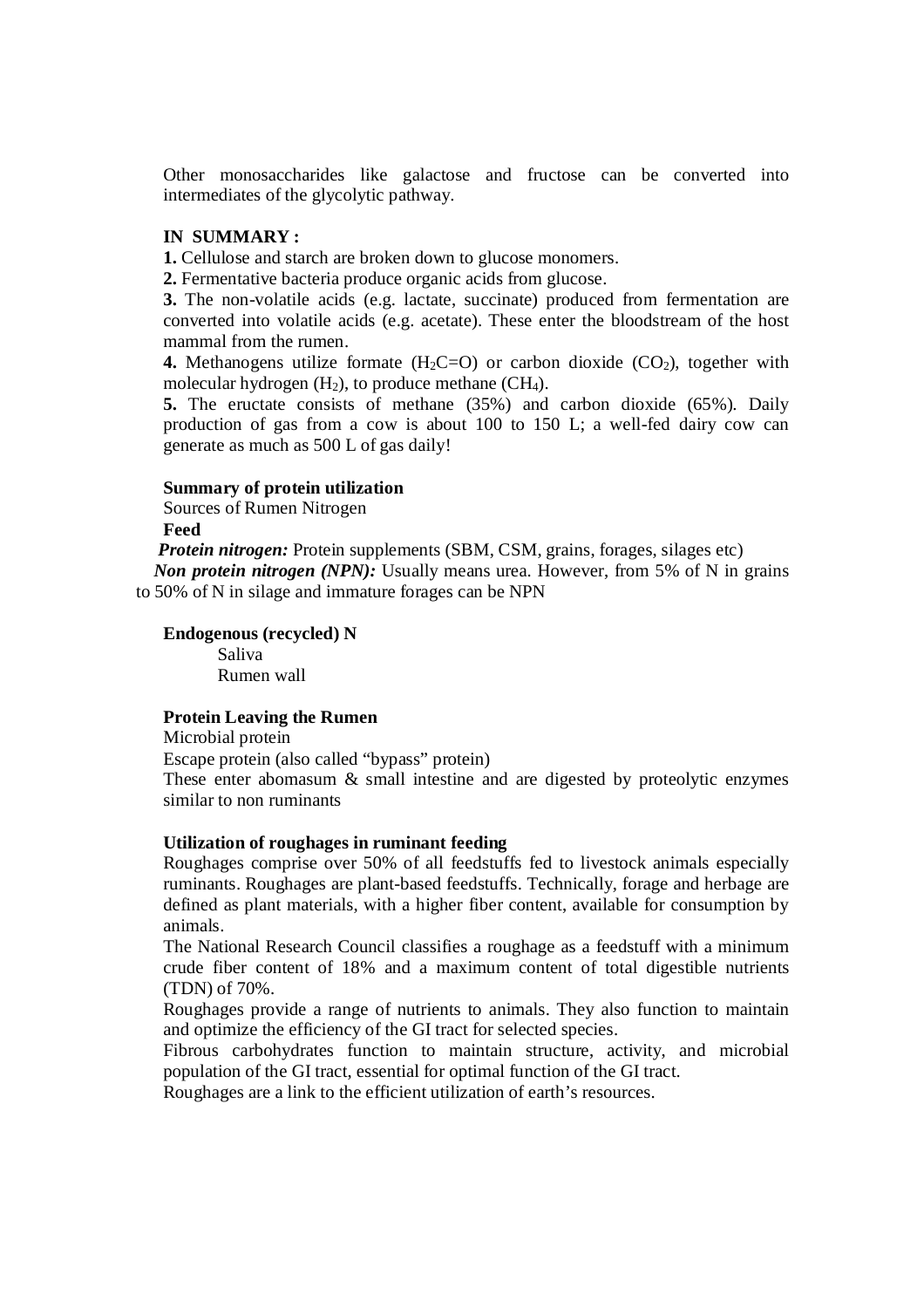Roughages alone are of minimal value to humans. However, roughages consumed by selected species provide a means for conversion of relatively low-quality raw materials to relatively high-quality products such as food and fiber that may be used to fulfill human needs.

Roughages may be fed either in a fresh, dried, or ensiled state.

Types of roughages used as feedstuffs include grazed roughages (e.g. pasture and range), preserved roughages (e.g. hay and silage), and crop residues and by-products (e.g. Straw, Stover, and Hulls).

Roughages are high in fibrous carbohydrates such as hemicelluloses and cellulose. Fibrous carbohydrates are primarily present in the cell wall of the plant cell. As fibrous carbohydrates are associated with the structural components of plants, fibrous carbohydrates are often referred to as structural carbohydrates. Roughages may also contain relatively high amounts of lignin. Lignin content increases with plant maturity.

In a nutrition analysis, the fiber components of roughages may be expressed as crude fiber, acid detergent fiber (ADF), and/or neutral detergent fiber (NDF). Crude fiber contains cellulose and a portion of the lignin.

ADF contains cellulose and lignin. NDF contains hemicellulose, cellulose, and lignin. The plant cell contents also contribute to the roughage. The cell contents include such components as non fibrous carbohydrates, proteins, and lipids.

The non fibrous carbohydrate content is comprised of simple sugars (i.e. fructose, glucose, and sucrose), starches, and/or fructosans. The protein component in forages is comprised of both true protein and non protein nitrogen compounds. Protein content varies by roughage; from 2% up to 30% on a dry matter basis.

In general, the protein content of legumes is greater than the content of grasses.

The mineral content of roughages is influenced by roughage and mineral content of the soil. In general, compared to concentrates, roughages are higher in calcium, potassium, and microminerals and moderate to low in phosphorus. Legumes have a higher calcium and magnesium contents compared to grasses. Regarding vitamins, compared to concentrates, roughages are higher in fat-soluble vitamins. Roughages are also a good source of the B-complex vitamins.

Roughages may contain one or more antinutritional factors such as alkaloids, cyanogenic glycosides, toxic amino acids, and/or mycotoxins.

The nutritional value of roughages varies. In addition to other factors such as plant species, the nutritional value of roughages depends on the proportion of cell contents to cell wall components and on the extent of cell wall lignification.

Most roughages can be effectively incorporated into at least one type of ration.

Effective use of roughage requires matching nutrient requirements of an animal with the nutritional value of roughage. Effective use of roughage also requires appropriate processing and supplementation.

As the population of rumen microorganisms is dependent upon the feedstuffs consumed, the composition of the diet influences the extent and rate of digestion of roughages. Feeding of high-energy feedstuffs has a negative associative effect on the degree of utilization of roughage. A negative associative effect occurs when the addition of one feedstuff negatively influences the utilization of another feedstuff.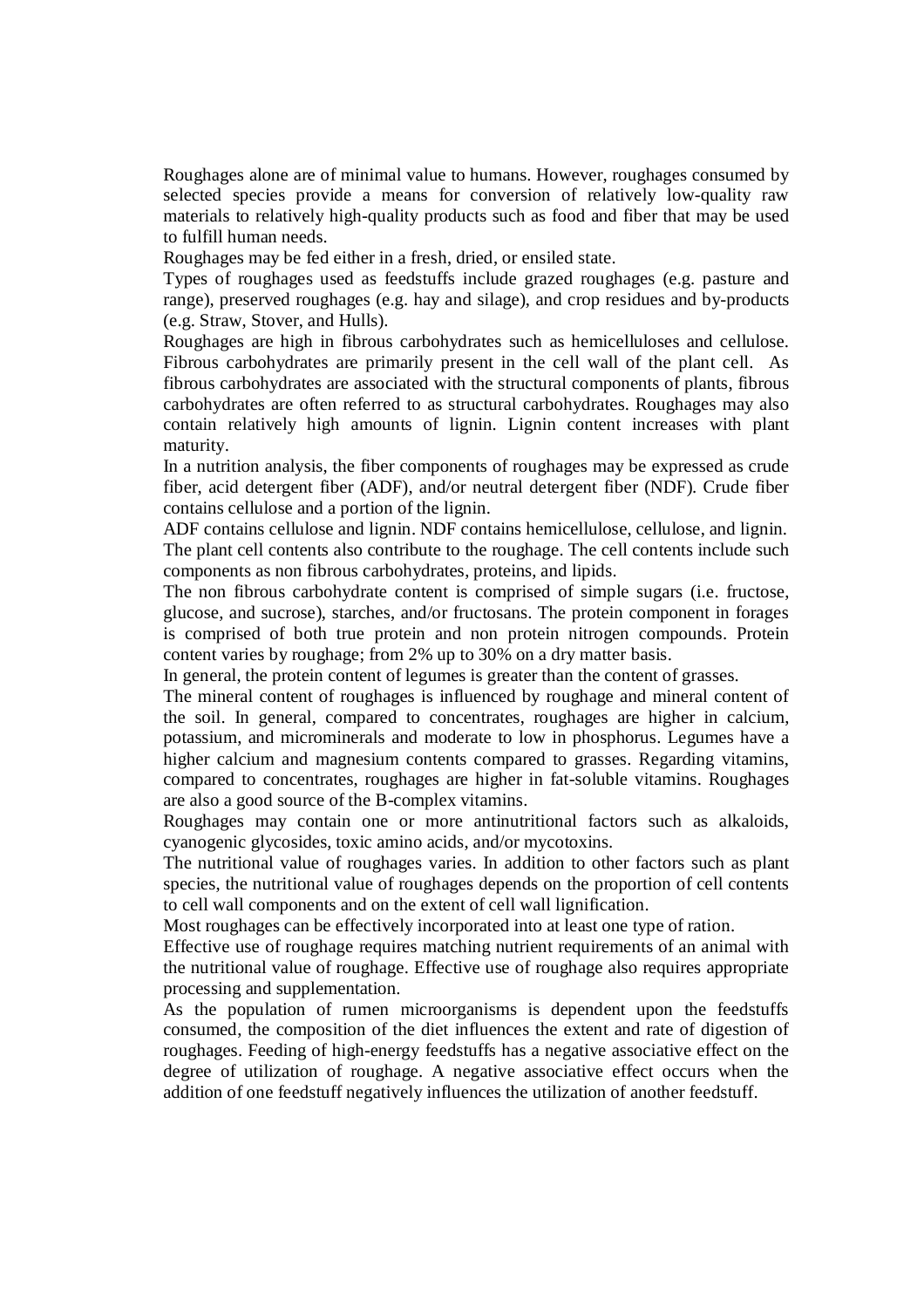One of the primary species responsible for the digestion of roughages is cellulolytic bacteria.

The primary end-product of digestion of roughages is acetate. Acetate is a relatively weak acid.

The primary end-product of fermentation of high-energy feedstuffs is propionate. Propionate is a relatively strong acid.

An additional end-product of microbial fermentation of high-energy feedstuffs is lactate. Lactate is also a strong acid.

Compared to roughages, the digestion rate and extent are higher and the resultant pH of the rumen is lower for high-energy feedstuffs.

The lower pH has a negative effect on the microorganisms responsible for digestion of roughages; the cellulolytic microbes are inhibited by a pH of 6.0 or lower.

Therefore, the incorporation of high-energy, high-nonfibrous carbohydrate feedstuffs decreases the utilization of roughages.

Management strategies to increase the utilization of roughages include:

1) addition of buffers, such as bicarbonate, to the diet;

2) increasing particle size of roughage to increase the production of bicarbonate in the animal; and/or

3) reducing the rate of fermentation of high-energy feedstuffs either by substitution with another feedstuff or applying an alternative method of processing.

As with other feedstuffs, addition of roughages to rations is dependent on the GI tract. As roughages are high in fibrous carbohydrates and microbial enzymes are required for digestion of fibrous carbohydrates,

Utilization efficiency of roughages is dependent on the site and extent of microbial fermentation in the GI tract. Roughages are primarily added to the rations of herbivores. The proportion of forage in the ration varies with species and class of animal and also cost of feedstuffs.

Based on the relatively high utilization efficiency of roughages in the GI tract and roughages are a source of fibrous carbohydrates to maintain optimal functioning of the GI tract,

Generally, roughages are added to ruminant rations. Although the utilization efficiency is less, roughages are also used in the rations of horses. In the horse, the caecum is the primary site of microbial fermentation. As the caecum is located posterior to the primary site of absorption, horses may practice coprophagy or consumption of feces to increase efficiency of utilization.

For monogastric such as swine and poultry, the low utilization efficiency limits the use of roughages in rations. Roughages can be added to the ration of swine with low nutrient requirements.

#### **USE OF AGRO-INDUSTRIAL BY-PRODUCTS/CROP RESIDUES IN**

#### **RUMINANT FEEDING**

#### **Why this alternative?**

One of the principal limiting factors in ruminant production is **feed shortage**.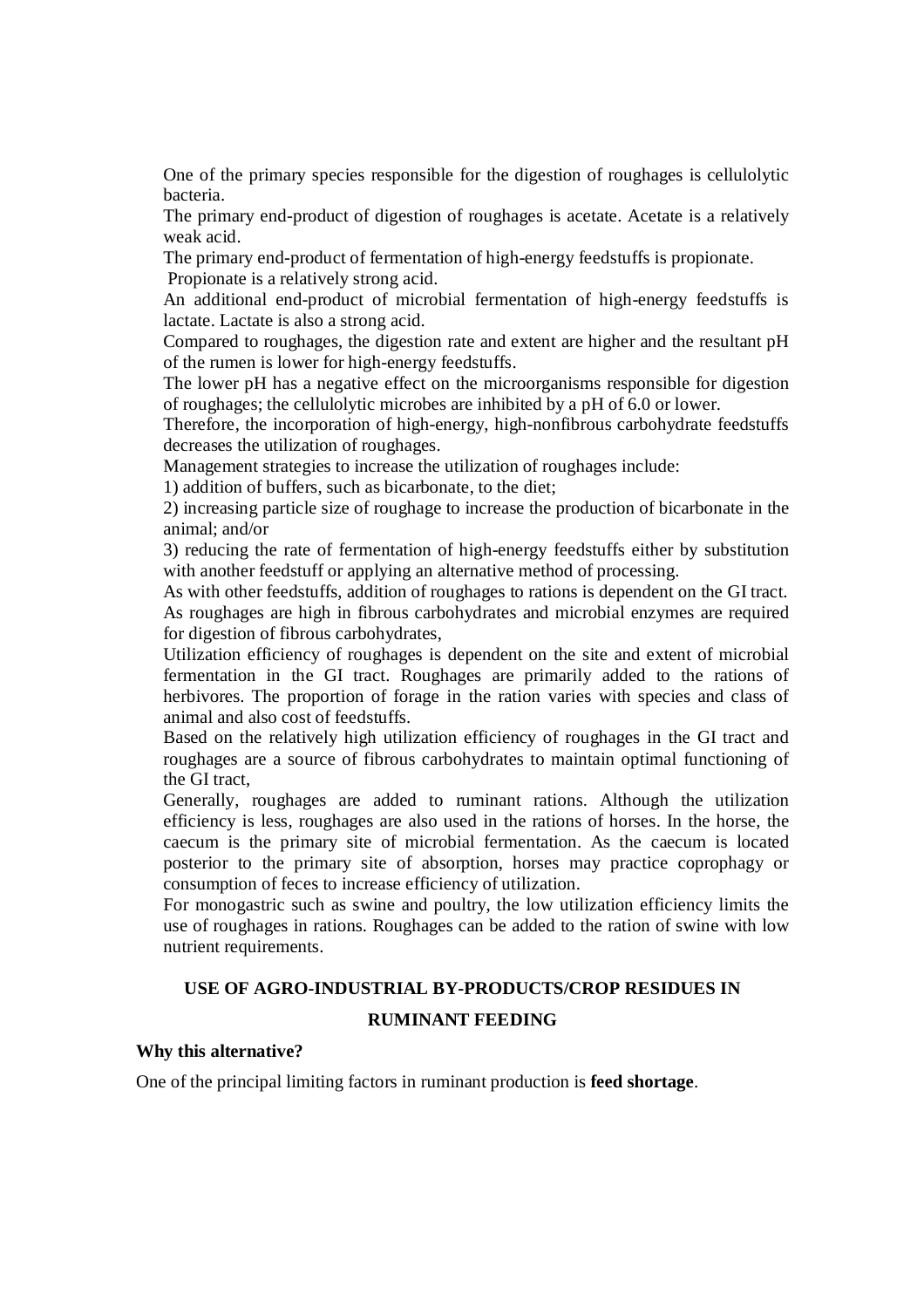- Forages are known to form a greater proportion of the ruminant's diet but availability of these forages in quantity and quality all year round is limited. This is due mainly to seasonal fluctuations, overgrazing and increased land use by man.
- $\pm$  The high cost of conventional feed resources such as cereals and legume grains prohibit their wide-scale use, especially by small scale farmers.
- Furthermore, the competitive demand for these conventional feed resources as food between livestock and man on one hand and between monogastric animals and ruminants on the other hand limits the quantity of these conventional feeds available for ruminant feeding.
- $\downarrow$  Population pressure and urbanization, particularly in Africa, will further limit the quantity of grains available for animal feeding.
- In view of the limitations to the use of conventional feeds for livestock feeding, it is best to resort to the use of those feed resources, which are cheap, less competitive and which the ruminant animal can convert to useful products.

#### **What definition do we then give to the term "***Alternative feed resources***?"**

Alternative feed resources could be regarded as those materials arising from plant and animal origin which are cheap, not competitive and readily available which can be fed to livestock as to overcome problems of feed shortage and high production cost and at the same time ensuring the preservation of animal health, production yield and product quality. Alternative feed resources abound which can be used in the diet of ruminants. Most of the feeds available to both man and animals primarily come from plant sources. It is rare that a crop plant can be completely used by man, most do yield some residues and by-products which if properly processed may be consumed by farm animals. *Crop residues* are the left-over that result from the **harvesting of crops** while *crop by-products* are the resultant materials that arise from the **processing of crops**. Crop residues and agro-industrial by-products have become an increasingly important way of feeding ruminants due to the scarcity of feeds particularly during the long dry season. The usefulness of these by-products often centres upon their being produced on or near to the farm and upon whether they are available at the right time of the year.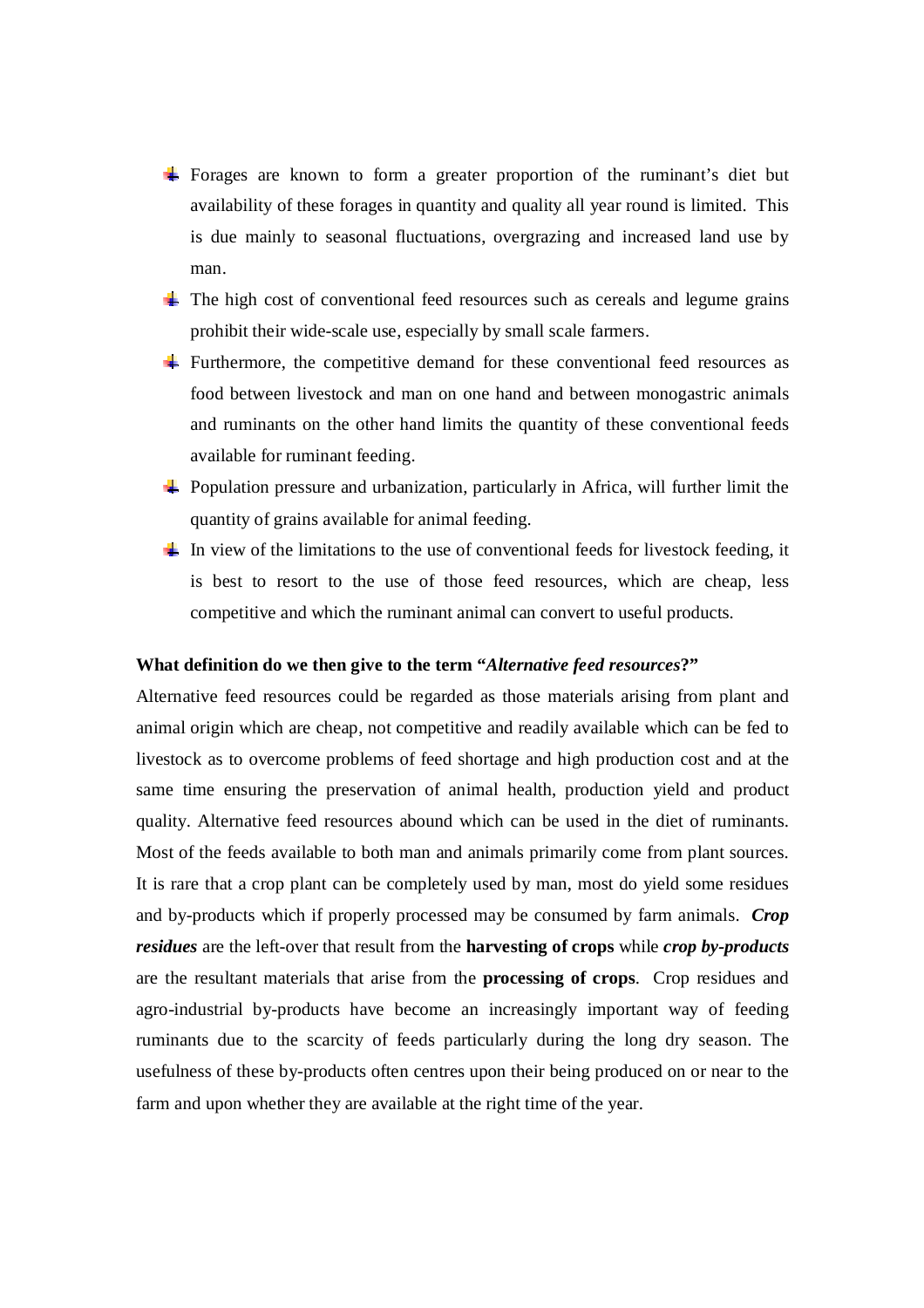**Agro-industrial by-products?** Agro-industrial by-products are waste products arising from the processing of crops or animal product usually by an agricultural firm. The resultant products from these industries are considered as waste since they are of little or no nutritional importance to humans. Agro-industrial by-products in the tropics are abundant and varied and represent a substantial resource for increasing animal production. The use of these by-products for supplementary livestock feeding is justified when the forage supply is inadequate for the animals' needs, either in terms of quantity or quality. Agro-industrial by-products in Nigeria vary from primary processing of farm produce wastes to wastes form agro allied industries. Some of these wastes are left unutilized, often causing environmental pollution and hazard. Those that are utilized do not have their full potentials harnessed. Agro-industrial by products which can be of tremendous use in the livestock industry for feeding animals include brewers dried grain (BDG), palm kernel cake (PKC), maize offal (MO), wheat offal (WO) and cassava peels (CP). As grain production remains insufficient to meet human and animal feeding, the alternative is to employ feed ingredients which do not have direct human value. BDG, MO, and WO are by-products of sorghum, maize and wheat processing. They are of low protein and high crude fibre contents. These are two factors that limit their use in monogastric (poultry and pig) feeding. In contrast however, as due to their ability to digest low quality feeds and roughages, ruminants can utilize these products more effectively than monogastric livestock, and in doing so, they are not competing for human feed resources.

The supply of agro-industrial by-products is considerably high but their rate of utilization is dependent on the chemical composition and the species of livestock intended to be fed. Wheat bran/offals are considered the most common followed by fresh or wet brewers' grains.

## **Classification of Agro-industrial by-products**

Agro-industrial by-products can be grouped according to the content of nutrients namely:

i. **Energy sources**: these are rich in fermentable carbohydrates and low in protein (containing less than 20% crude protein). The best example is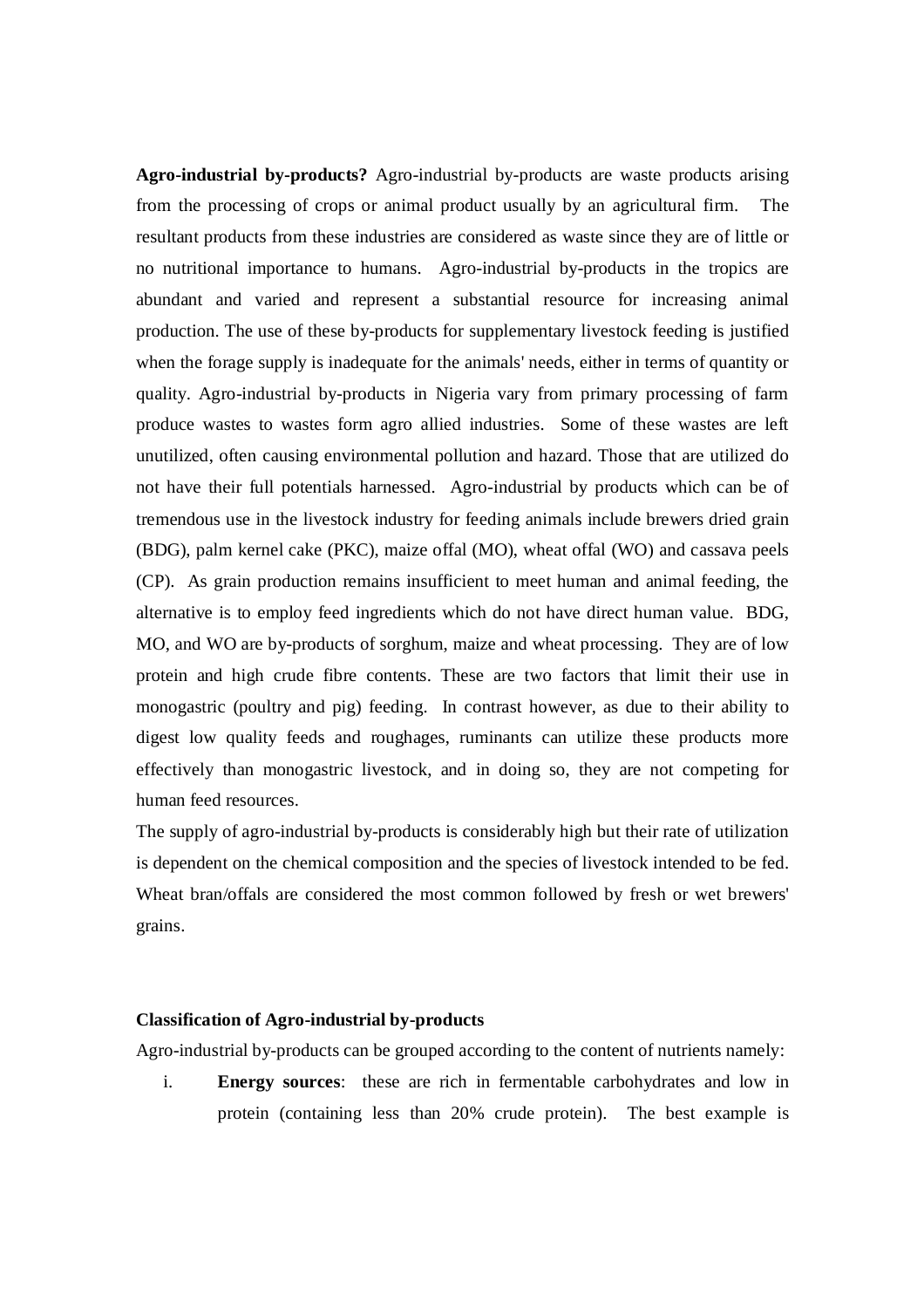molasses traditionally used as a carrier for urea in ruminant feeding. Molasses is produced in the two sugar industries in Nigeria: Numan, in Gongola State, and Bacita and Jebba in Kwara State.

- ii. **Protein sources:** Protein supplements refer generally to those ingredients that contain more than 20% crude protein. Agro-industrial by-products that serve as protein sources are mostly the oilseed cakes. Palm oilseed cakes are produced in the southern part of Nigeria and form the most abundant and least expensive oilseed cake available. It is however notorious for being gritty and unpalatable. Cottonseed and groundnut cakes are also important although the latter had declined drastically about three decades ago and is only coming up again with this spirit of looking inwards.
- iii. **Miscellaneous by-products** supplying both energy and protein: by-products considered under this category are from cereal (wheat bran and other brans from traditional grains like sorghum, millet, rice and maize), brewery (brewers' grains), fruit and vegetable industries (citrus pulp, tomato pulp).
- iv. **Mineral sources:** these primarily supply minerals and are commonly from animal by-products example is bone meal, oyster shell.

# **Cereal by-products**

By-products from the milling of grains find extensive use in the feeding of livestock. The dry milling products generally include brans and offals.

#### **Cereal brans**

This is the outer covering of grains separated during processing. They are obtained from the milling of wheat, maize or rice. Wheat bran was the most important cereal bran in the country. However brans from traditional grains (sorghum, millet, rice and maize) are growing rapidly in quantity. Brans will normally contain 9 - 18% crude protein and 10 - 14% crude fibre. They have a laxative action in the gut and because of their high fibre content can be used as nutrient diluents for monogastric animals. Usually, the aminoacid profile of bran protein is superior to that of the whole grain. They are high in phosphorus but low in calcium.

#### **Cereal offals**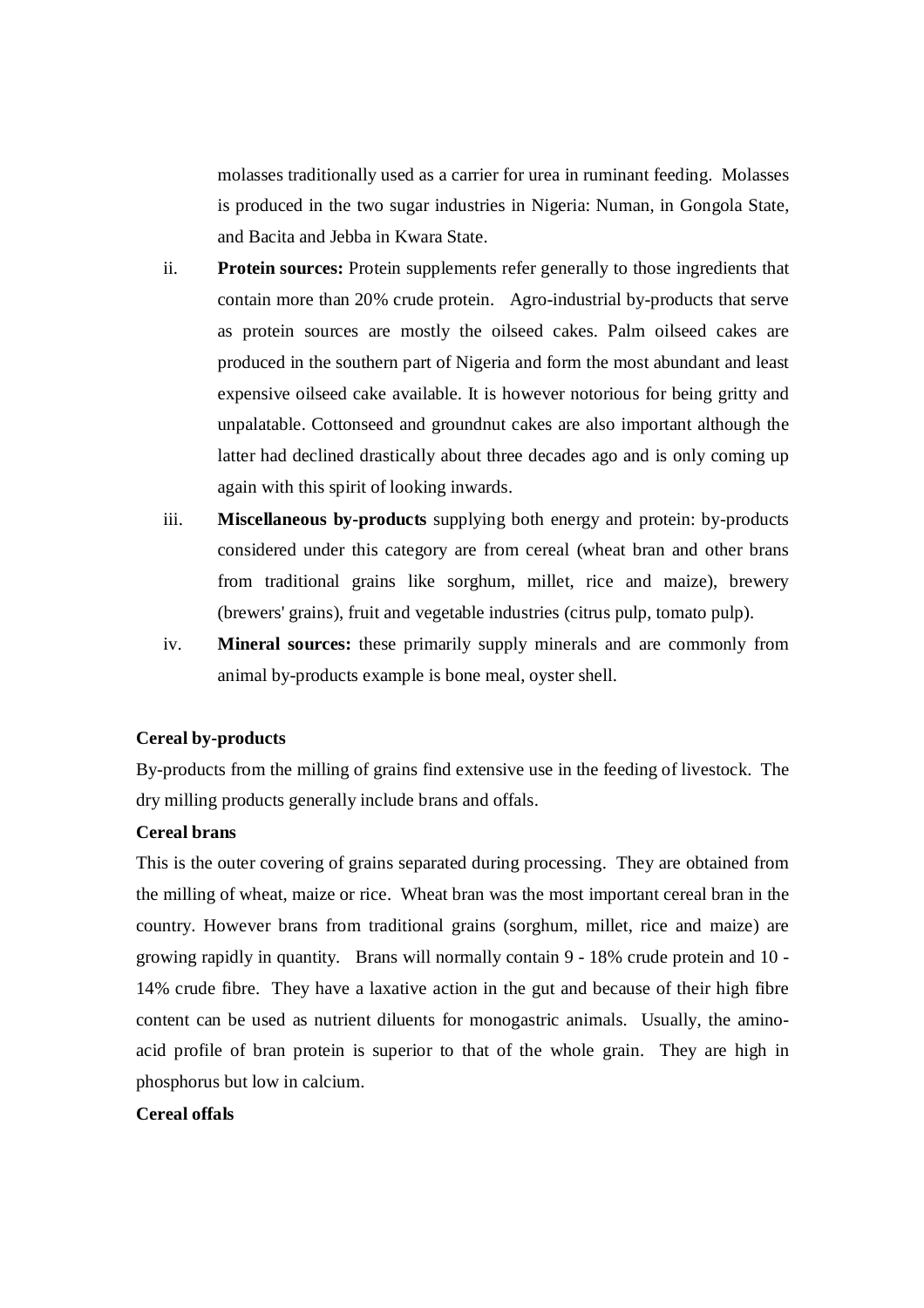This is made up of a mixture of small particles of the bran, germ and part of the aleurone layer. They usually have less than 7% crude fibre with a protein content varying from 10 - 20% depending on the grain.

#### **By-products from brewery industries**

Most cereal grains go into the production of alcoholic beverages. The production of alcohol from these grains involves grinding, cooking and addition of enzymes to hydrolyze starch to simple sugars and then yeast to cause fermentation. After fermentation, the alcohol is removed and the residue is available for livestock feeding. If the residue is used wet, it is referred to as *brewer's wet grain* (BWG) but if used dried, it is referred to as *brewer's dried grain* (BDG). Most of the breweries originally produced wet grains that were available on request. As the usefulness of the grains in livestock feeding became increasingly clear, some of these breweries started to dry some of their grains for sale. These dried grains constitute only 5% of the total produced. The composition of the brewer's dried grain varies depending on the grain used for brewing. The average BDG has about 18% crude protein and about 20% crude fibre.

#### **By-products from roots and tubers**

Roots and tubers are wide spread in Nigeria. These include yam, cassava, potato, beets and carrots. Most of the tubers are produced for human consumption. However, the processing of some of these crops produces substantial quantities of by-products which go into livestock feeding. The most common of these tubers is cassava. Cassava when dried contains less than 3% crude protein, 1.3% fat, 85% NFE, ME of about 3,500 - 3,700 kcal/kg. Cassava peels are richer in crude protein (5 - 6%) and fat (6%) than the tubers. The major problem with cassava is that the raw tubers contain linamarin, a cyanogenic glycoside and prussic acid. In the presence of enzyme linase, the glycoside is converted to β-glucose, acetone and hydrogen cyanide. This makes raw cassava poisonous. There is greater concentration of the glycoside in the peels than in the tuber. Processing methods such as soaking in water, fermentation, sun-drying or moist cooking destroys the glycoside in cassava.

#### **By-products from sugar industry**

Molasses is an important by-product of the sugar industry. The production of molasses is dependent on the production of cane or beet sugar. Molasses has been used for many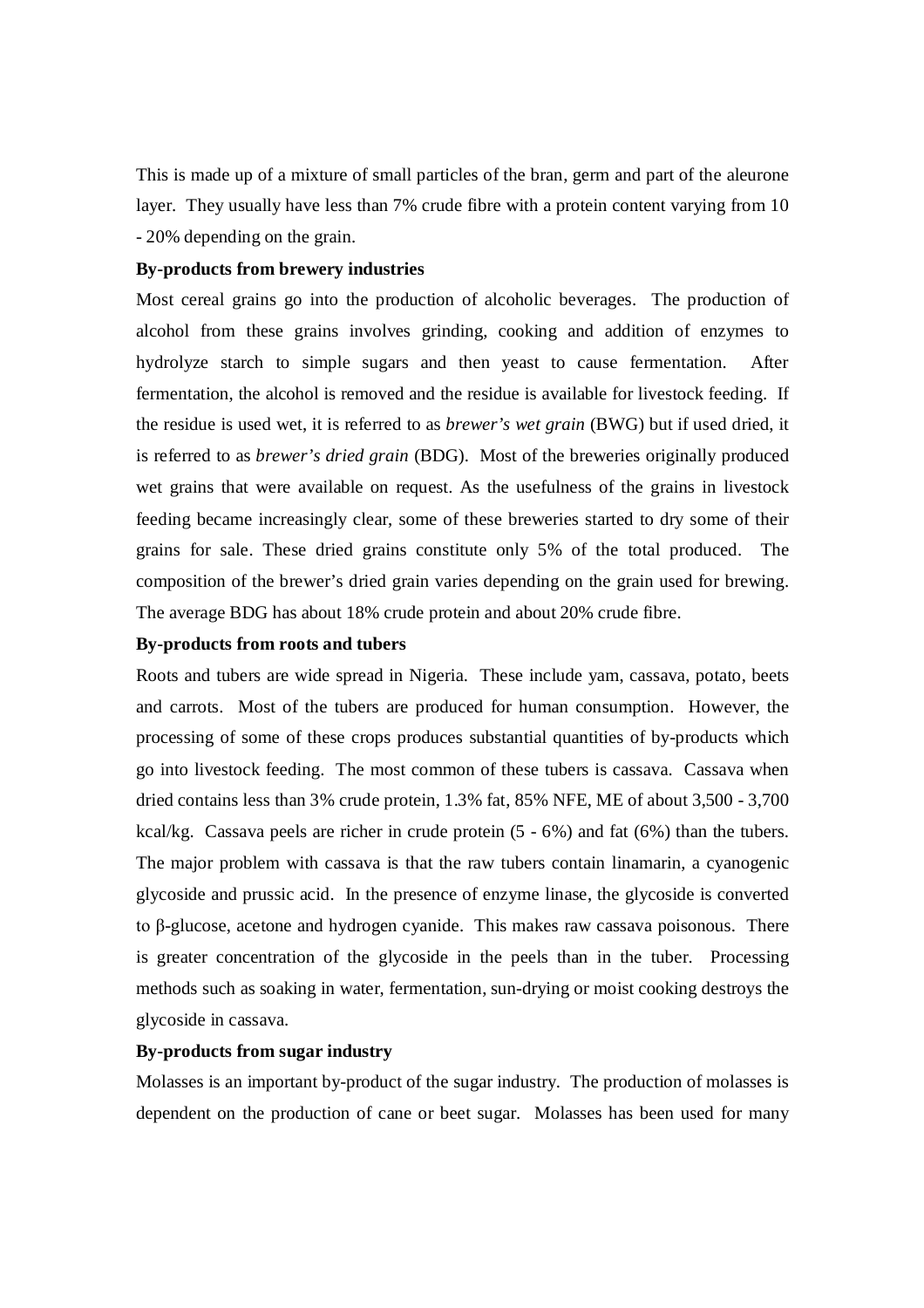years as a **cheap source of energy** in the ration of farm animals. Molasses contain about **3.25% crude protein**. Molasses has been used in animal **feeding at levels of 5- 10%.** These levels are mostly used as **(i) a carrier for urea** impregnation of poor quality roughages (ii) a **binder for commercial pelleted feeds** for the convenient and economic feeding of livestock and as (iii) **a sweetner for increasing the voluntary intake** of compounded feeds.

Bagasse is another by-product from sugar cane processing. Sugar cane is processed for its sugar which leaves two by-products, molasses and a fibrous residue termed *bagasse.*  Bagasse is a high fibre, low protein product of very low digestibility which is sometimes mixed with the cane molasses for cattle feeding.

#### **Oil seed by-products (Cakes and meals)**

Oil seeds cakes and meals are the residues remaining after removal of the greater part of the oil from oil seeds. The residues are rich in protein and most are valuable feeds for farm animals. They often serve as protein supplements. Most oil seeds are of tropical origin, they include groundnut, cottonseed, soyabeans and palm kernel. Others plant protein sources that are less frequently used include coconut meal, rapeseed meal, rubber seed meal, sesame (Beniseed) cake.

Soyabeans is by far the most widely used oil seed protein and as such is assigned the standard against which other plant proteins are compared. The commonest form in which soyabean is fed is as soyabean meal after oil extraction by solvent or hydraulic method. Soyabean meal has about 40 - 48% protein depending on the efficiency of oil extraction and whether or not the beans were dehulled.

Groundnut cake (GNC) is the major plant protein supplement used in Nigeria. The availability of which depends on the production level of groundnut. The unextracted groundnut has about 26 - 30% protein and it mainly consumed by humans. The residue remaining from extraction of oil from groundnut either by solvent or hydraulic method is the groundnut cake. This has a protein content of about 38 - 47%. GNC is palatable. It is however, deficient in lysine, methionine and threonine.

Cotton seed cake (CSC) is obtained from cotton after the removal of the lint, followed by oil extraction from the seed. It has a protein content of 41- 45% depending on the efficiency of oil extraction. It is high in fibre containing about 10 - 13%. It is deficient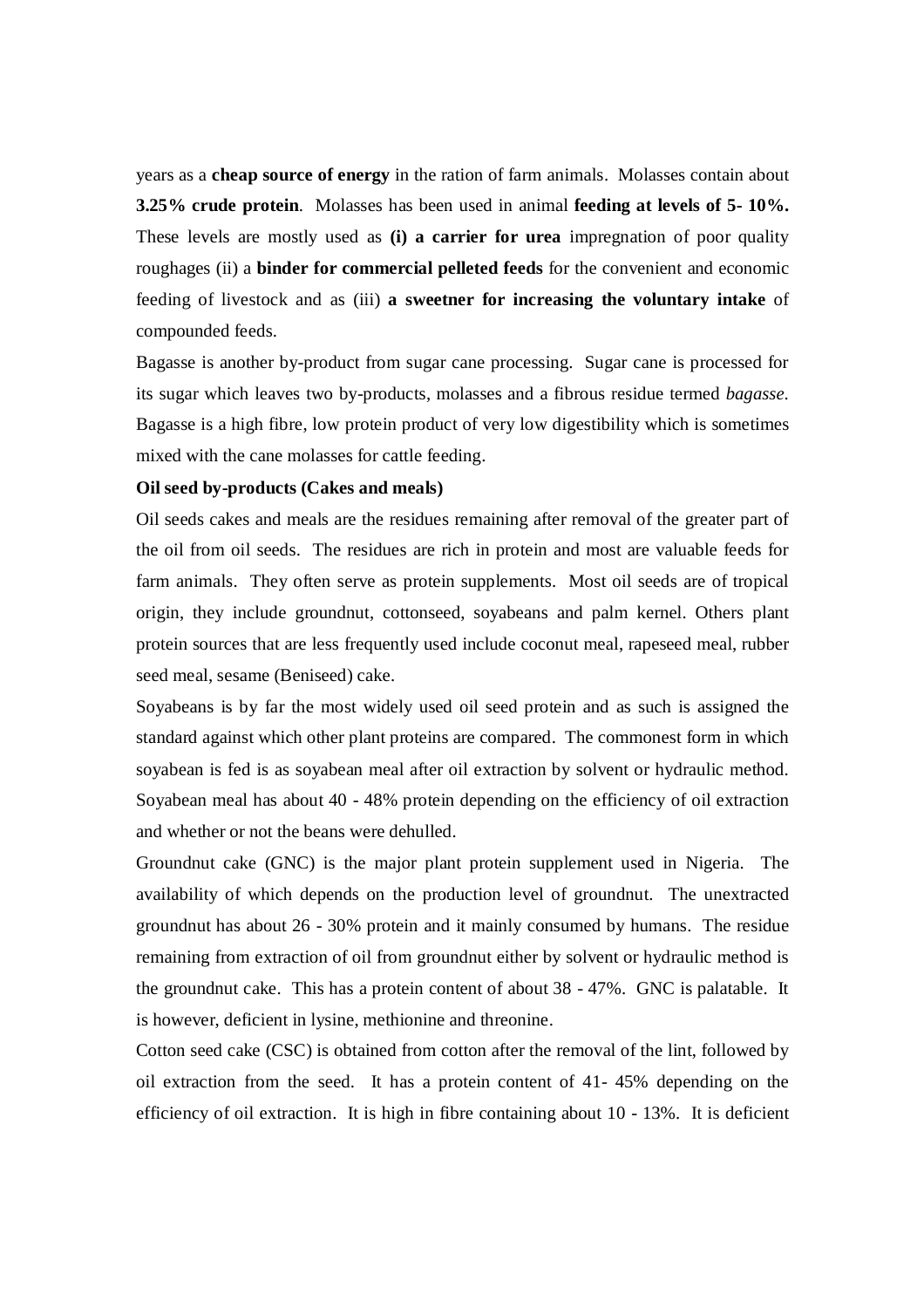in lysine, methionine, leucine and isoleucine. CSC also contains several anti-nutritional factors including gossypol. The nutritional value of CSC can be improved by (i) decorticating and dehulling, (ii) removal of gossypol by extracting the meal with a mixture of hexane, acetone and water, (iii) treatment of the cake with phytase enzyme produced by *Aspergillus ficcum.* In Nigeria, most of the CSC is used in the feeding of ruminants and ruminants can utilize the CSC without dehulling.

Palm kernel cake (PKC) is a product of oil palm processing. It is obtained after oil extraction from Palm kernel. Protein content is between 18 - 25%. PKC is deficient in lysine, methionine, histidine and threonine. PKC is gritty and high in fibre content (at least 9%).

Sunflower meal is produced from sunflower seed following oil extraction by either solvent or mechanical methods. The protein content ranges from 41- 47%. It is highly deficient in lysine, tyrosine, methionine and cystine. It is high in fibre (11 - 13%). While decorticated sunflower meal can be fed to all classes of livestock, the use of undecorticated meal should be restricted to ruminants. Sunflower meal is high in calcium and phosphorus.

#### **By-products from Animal Origin**

By-products from animal origin supply protein or minerals. Most mineral sources are from animal origin. Animal proteins are derived from the processing of meat, fish and milk and products hatchery wastes. By-products from animals which supply minerals include; bone-meal, Oyster shells, Periwinkle shells, Snail shells and Egg shells.

Fishmeal is made of dried, ground whole fish or fish cuttings with or without oil extraction. Fishmeal varies in protein between 54 - 75% with about 10% fat, making it a high protein, high energy feedstuff. Fishmeal protein is high in biological value, supplying all the known essential amino acids. It is also an excellent source of minerals including calcium (3 - 6%), phosphorus (1.5 - 3%) and micro-minerals. It is rich in vit  $B_{12}$ . The main constraint to its use is its high cost. High dietary levels of high fat fishmeal may lead to problems of rancidity in the diet.

Blood meal accounts for 7 - 9 % of the animal live-weight and so it can be harvested. Blood meal is essentially boiled and dried blood. The drying could be done naturally or artificially. Blood meal contains 80 - 82% protein and very little ash. The protein is very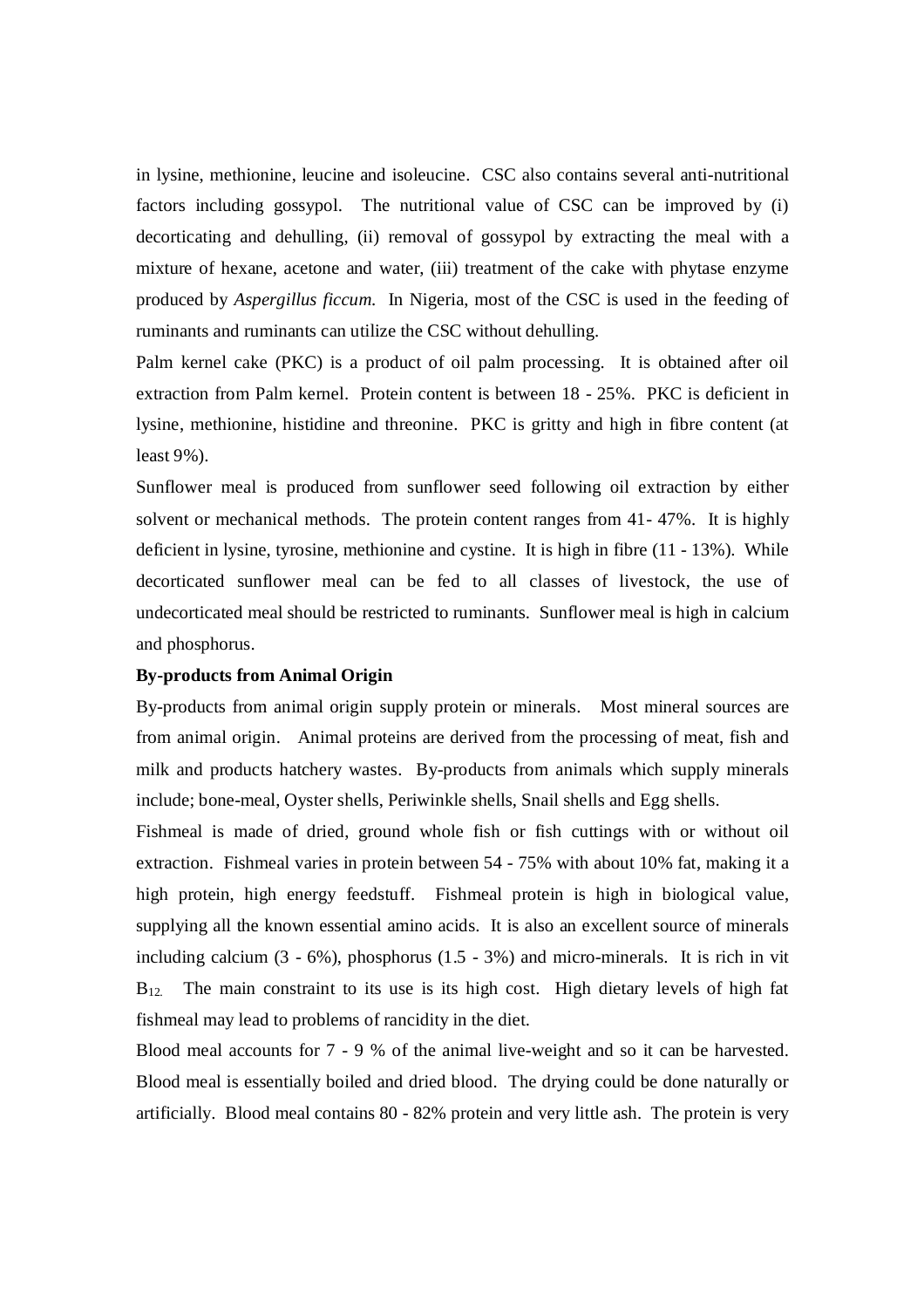high in lysine but deficient in isoleucine. The processing temperature may affect the quality of protein. The protein contained in blood meal has a low digestibility. There is also the fear of disease transmission through the use of blood meal. Well processed blood is however safe for use. Blood meal should not be used beyond 8% inclusion level. Meat meal is made up of trimmings that originate from the slaughter of animals. Meat meal should be devoid of hair, hoof, horn, manure and stomach content. The typical meat meal has 50 - 55% of high quality protein. The level of protein varies with the amount of bone contained in the meal. If the phosphorus content of the meal is more than 4.4%, it is regarded as meat and bone meal and contains 45 - 50% proteins. Meat meal is used at about 7 - 10% dietary inclusion. It is however, virtually not in use in Nigeria as all parts of the animal are virtually consumed.

Feather meals have protein contents ranging from 85 - 95%. Feather meals can not be utilized by animals unless it is treated. Hydrolyzed feather results from heat treatment of this by-product under pressure. It is deficient in lysine, methionine and tryptophan. The protein is about 75% digestible. It should be used at low dietary inclusion levels. Other by-products from animal origin supplying proteins include hatchery waste, insect meal, milk and milk by-products.

Bone meal is a source of mineral. It is obtained by burning off the organic content of bone. Bone meal is a good source of both calcium (30%) and phosphorus (13%). Other minerals found in bone are also found in bone meal. It has the advantage of being available and can be produced by the local farmer.

Oyster/Periwinkle/Snail/Egg shells are all made of calcium carbonate with about 38% calcium. Oyster shell is predominantly used in most feed mills in the country. However, snail shell and egg shell are also excellent sources of calcium and could be used as a substitute for oyster shell.

#### **Constraints to the use of agro-industrial by-products.**

Constraints to the use of by-products and crop residues in livestock feeding systems include;

- (i) bulkiness high fibre content
- (ii) their location in areas far from where they are needed (accessibility),
- (iii) poor nutritive value and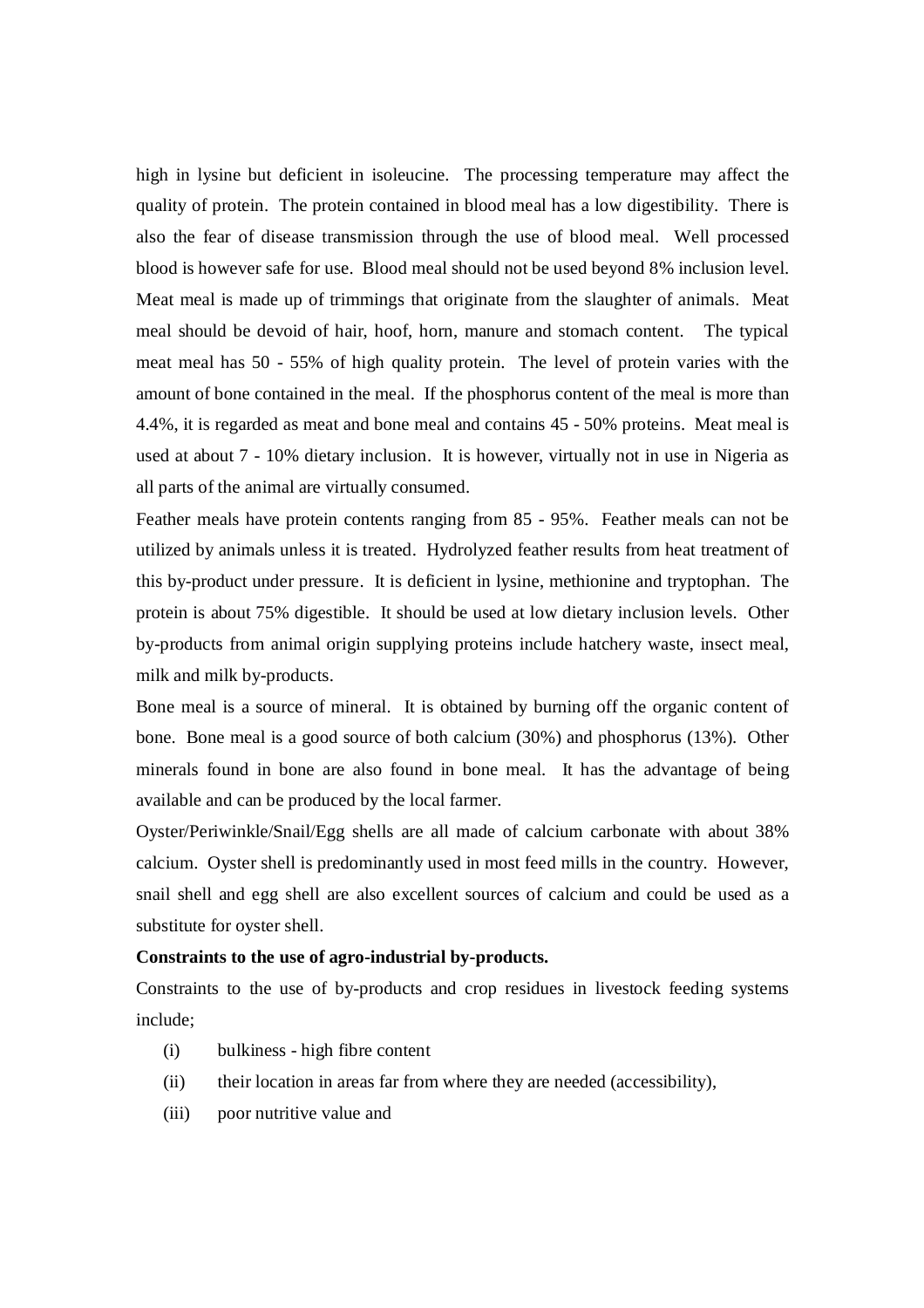- (iv) unsuitability for direct animal use.
- (v) Presence of some anti-nutritive/toxic materials that may be harmful to animals when used over a long period.

In Nigeria today, the issue of the bulkiness and location in areas far from those where the materials are needed has been partially solved by the development of a good network of roads and the opening up of the rural areas for development. As regards the poor nutritive value and non-suitability for immediate animal use, research results have shown that supplementation with molasses, non-protein nitrogen (urea and poultry excrete) and chemical (NaOH) and physical (grinding and pelleting) treatments improve the nutritive value and intake and hence the response of animals to some of these by-products. Physical treatment is considered more useful in improving the nutritive value of these products and it is also a cheaper way of treatment compared to chemical treatments. *Note as highlighted above,* that the ways of improving the utilization of agro-industrial by products include:

- Use of **Chemical treatment** (e.g NaOH). This is especially for cereal crop residues such as rice straws and maize stover
- **Physical treatment** (drying, grinding, pelleting)
- **Supplementation** with molasses, non-protein nitrogen (urea and poultry waste). Adequate supply of nutrients may improve the nutritive value of low quality feeds
- **Ensiling:** The process of conservation of forage under strict anaerobic conditions that would ensure fermentation process. In so doing the fibre in feeds would have been pre-digested thereby enhancing better utilization and release of nutrients.
- **Feed block technology:** this is mainly for those high in moisture content. Several agro-indistrial by-products could be mixed together with urea, a binder such as cement and/or quick-lime, minerals and vitamins.

# **IMPORTANCE AND METHODS OF BY-PASS PROTEINS IN RUMINANT FEEDING**

# **Protein in ruminant feed**

The total protein content of feeds/forages (dietary proteins) is generally referred to as "crude protein". Crude Protein (CP) is calculated from the nitrogen content of the forage. The CP value is important since protein contributes energy, and provides essential amino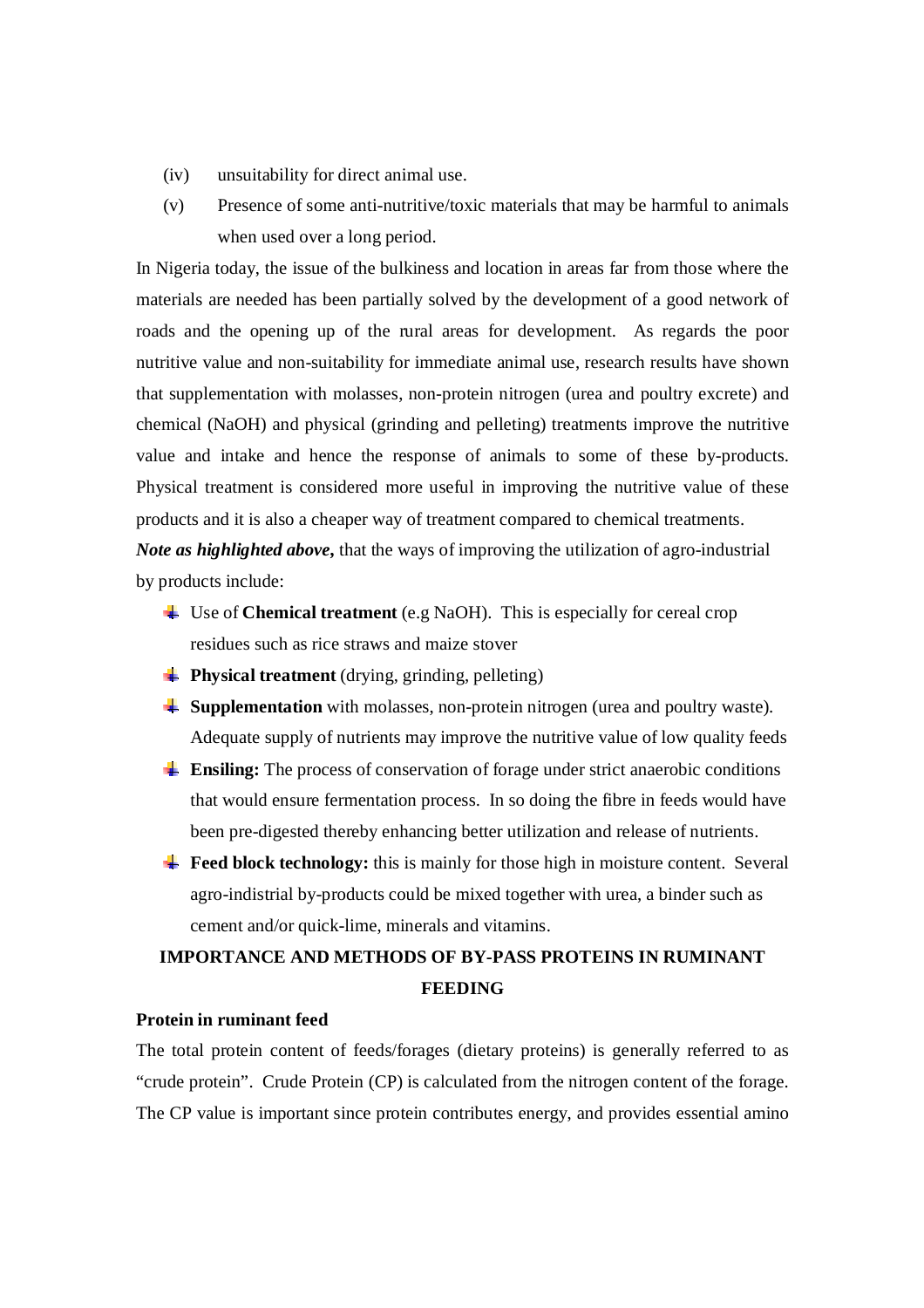acids for rumen microbes as well as the animal itself. The more protein that comes from forage, the less supplementation needed. Protein in forages is most correlated with forage maturity, as more mature forages have a lower percentage of crude protein.

Ruminants require two types of protein in their diet. One type is degraded in the rumen and is used to meet the needs of the microbial population, and the other bypasses the rumen and is used primarily to meet the productive needs of the animal.

#### **Degradable proteins**

When feeds/forages are ingested by ruminants, they are being transported to the rumen which is the first and largest compartment of the ruminant digestive tract. The dietary proteins entering the rumen are being attached by large population of microbes which degrade the proteins into simple compounds such as ammonia which the microbes utilize to build up their own cell walls.

When protein is degraded in the rumen it is called *rumen degradable protein*. Rumen degradable protein is essentially the food for rumen bacteria. When the microbes die they are passed through to the stomach and small intestines where they are digested by the animal. The resulting *microbial protein* is then absorbed into the animal's bloodstream.

#### **Un-degradable proteins**

Some of the protein in the diet does not undergo degradation in the rumen, but passes straight to the abomasum or stomach for digestion. When protein escapes rumen breakdown and passes to the stomach it is referred to as *rumen un-degradable protein* or *bypass protein* or *rumen escape proteins*.

#### **BYPASS PROTEIN**

#### **What is 'Bypass' protein?**

Bypass protein is also called Rumen escape or Un-degradable Protein (UDP). It is the portion of the protein from a feedstuff (copra or cottonseed meal) that escapes from being broken down in the rumen by microbes. Bypass protein passes relatively intact into the small intestine where it is digested by enzymes of the animal and directly used as a source of protein.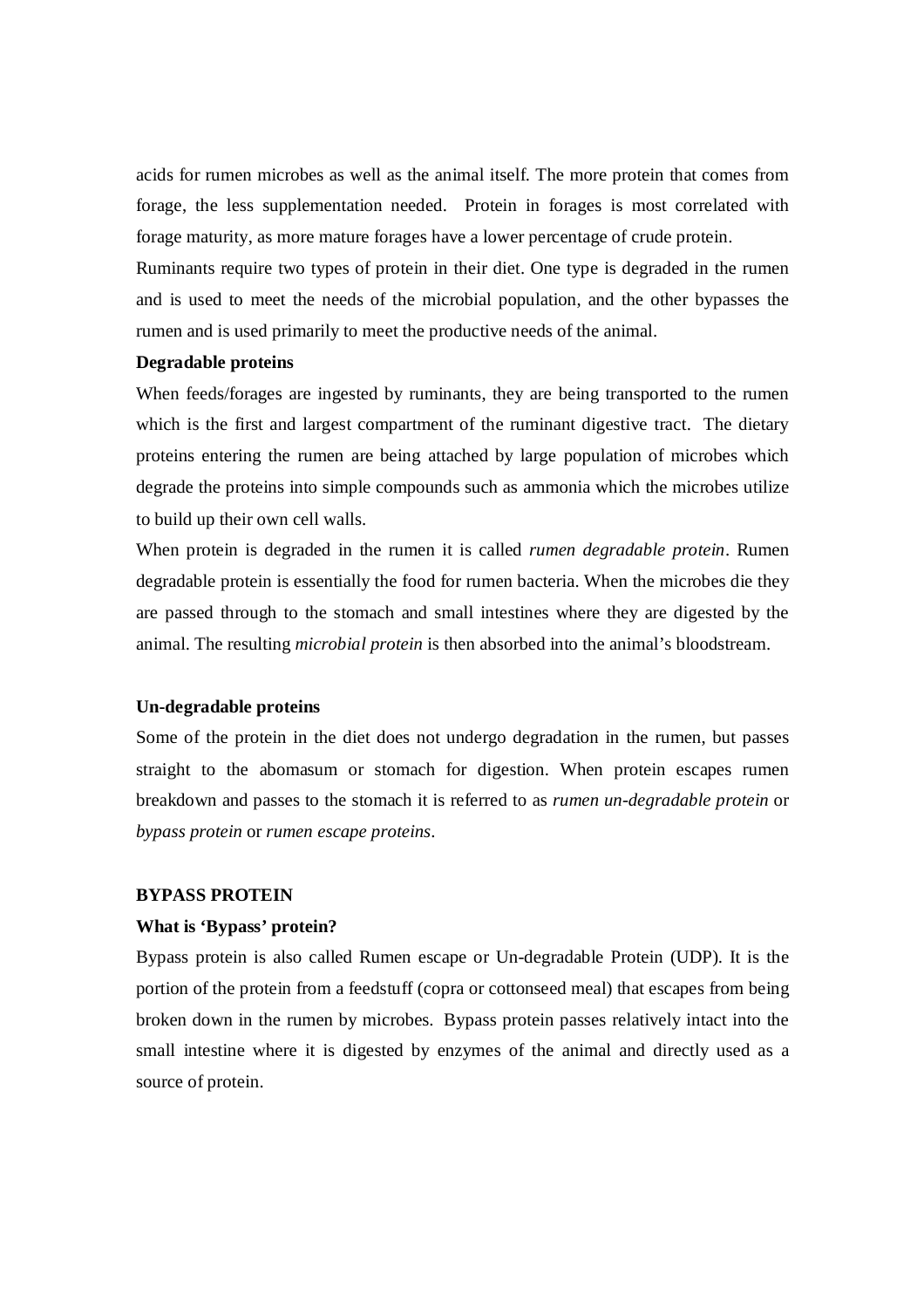Definition: In clear terms, bypass proteins are defined as the portion of the protein from a feedstuff that escapes from being broken down in the rumen by microbes and passes into the small intestine intact where it is then digested by enzymes and utilized by the animal as a source of protein.

Bypass protein meals such as cotton seed meal are a by product of extracting oil from the seed. The protein meal generated has passed through heat and physical treatments that modify its molecular structure and render it relatively unbreakable to microbes in the rumen. However, it is still digestible by the animal as a protein source in the small intestine. Hence the term "Bypass" protein as it bypasses the main site of protein digestion in the animal.

#### **Why is it important to 'bypass' the rumen?**

The microbes in the rumen take the protein from different feedstuffs and they break it down to make their own protein – microbial protein. Although microbial protein is a high quality protein, it isn't a very efficient form of protein synthesis and not all-essential amino acids are supplied in proper balance. Hence, anything we can do to provide the animals with a source of protein that escapes from being digested by the microbes in the rumen and make it to the small intestine for digestion, is beneficial to ruminant animal's nutrition.

Bypass protein is important because a large percentage of the rumen degraded protein is absorbed as ammonia and, if in high concentrations, can be lost through the urine as urea. In high-producing animals this represents an inefficient utilization of protein, so increasing the amount of protein that is by-passed to the intestines constitutes a more efficient utilization of protein for growing or lactating animals on high-quality pastures. In forages, roughly 20 to 30 percent of the protein taken in by the animal is bypassed to the intestines. Lactating or growing cattle generally require 32 to 38 percent of their total protein intake to be in the un-degradable form. High-quality pastures can meet almost all the needs of high-producing livestock. For those animals that require supplementation, corn, cottonseed and linseed meals, brewers dried grains, corn gluten meal, distillers dried grains, and fish meal are typically high in bypass protein.

The microbial degradation of protein is an energy-dependant process. Carbohydrates are the energy-yielding nutrients in animal nutrition and are supplied by the production of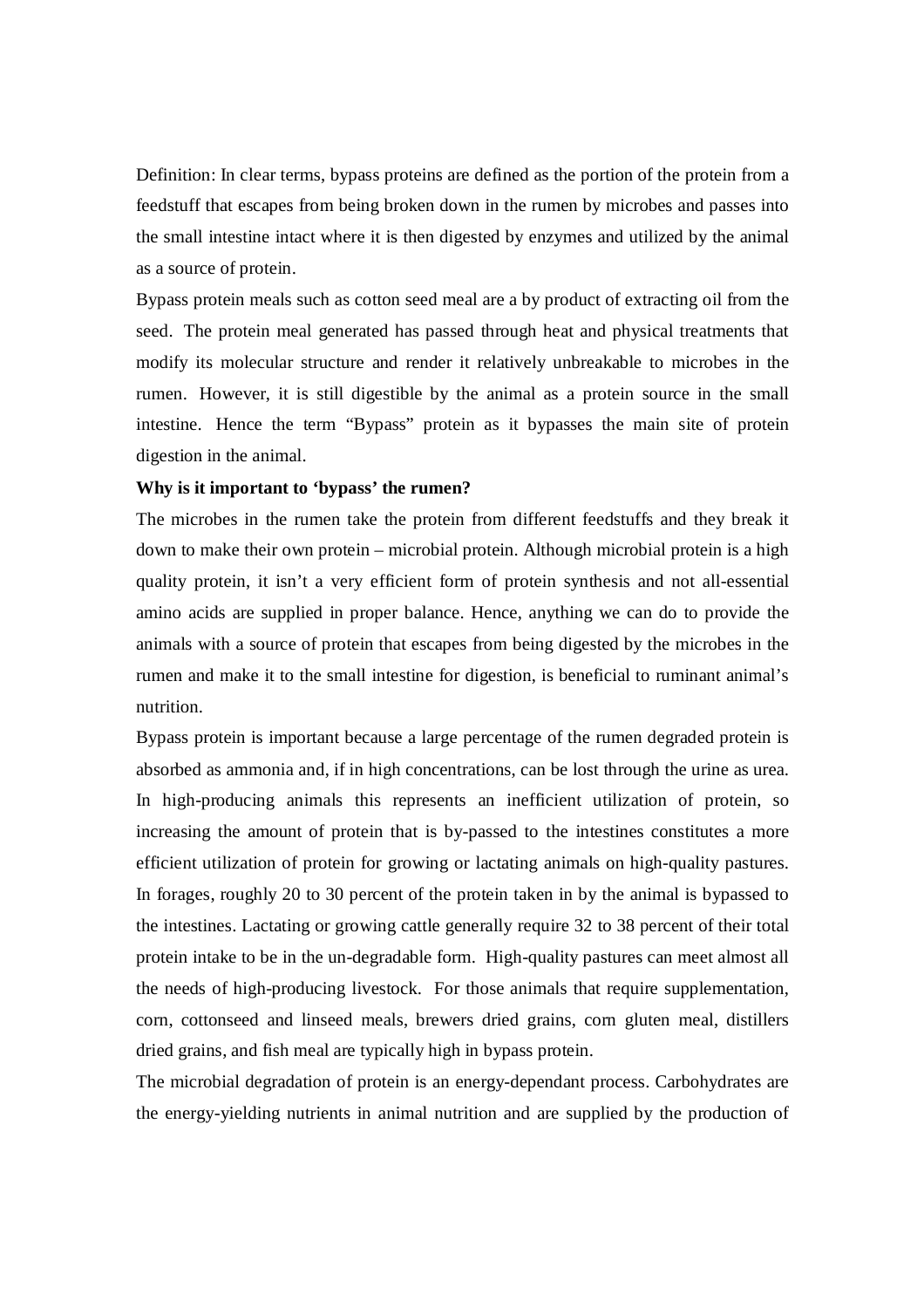volatile fatty acids in the rumen. Generally more microbial protein is synthesized from green forage diets than from hay or mature forage diets. When a ruminant animal grazes fresh forage on high-quality pasture, about 70 percent of the protein is degraded in the rumen by microorganisms, and about 30 percent escapes to the small intestine for absorption. Ruminant animals need approximately 65 to 68 percent of the protein to be rumen degradable for adequate rumen function and the development of microbial protein. But if more protein is degraded in the rumen, less is available to the animal for absorption in the small intestine. This is important because researchers believe that rumen undegradable or bypass protein consists of certain essential amino acids that are missing or deficient in rumen degradable protein. Much of the rumen degraded protein is absorbed as ammonia and excreted out of the body via the urine, and is therefore a waste of protein. This is why bypass or undegradable protein is important, especially for highproducing livestock such as dairy animals, even in protein-rich-pasture diets.

Some animal nutritionists suggest that bypass protein has been overemphasized. This is because the total proportion of bypass protein in most forage is around 30 percent, which is very close to the requirements of the ruminant animal. In this case, they suggest, feeding the rumen microorganisms takes on particular importance, for if the rumen microorganisms are healthy, they will supply the ruminant with the nutrients they need to maintain body functions and remain productive. We must remember that ruminant animals evolved in symbiosis with rumen microorganisms in a grassland environment, and they are inherently adapted to this function.

#### **What are the main benefits of 'bypass' protein?**

The main benefit of 'bypass' protein is that the original amino acids in the protein meal are absorbed in the small intestine instead of converted to microbial protein in the rumen, thereby providing a different balance of essential amino acids for better animal nutrition hence, production. Another benefit of feeding meals with high 'bypass' protein is that the portion of the protein that is rumen degradable (RDP) breaks down in the rumen very slowly. This allows animals to source small amounts of protein over longer periods for microbial protein production, long after urea has been degraded and used in the rumen by the animals. Small quantities of 'bypass' protein fed at strategic times, have an enormously beneficial effect on production. 'Bypass' protein also provides an important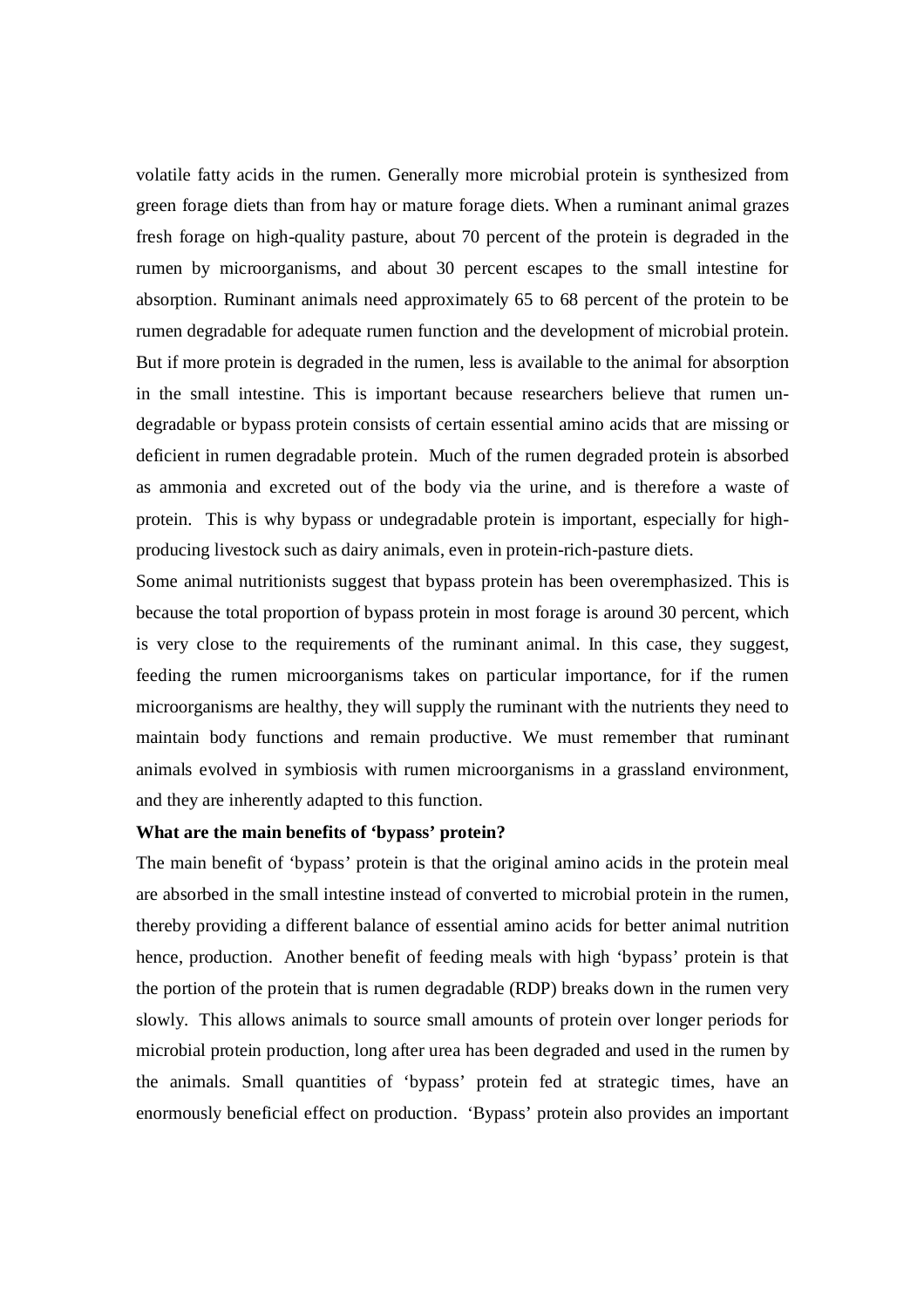protein source when the animal's requirements for protein exceed those provided by microbial protein.

#### **Factors Affecting Bypass Protein Variation in Forages**

There are many factors that can influence the bypass protein content of forage. Listed below are common factors most often associated with creating variation in forage bypass protein content.

#### **Waturity**

Numerous research projects have demonstrated that **immature forage legumes and grasses contain more degradable and less un-degradable protein than mature forages. Immature forages contain more non-protein nitrogen primarily composed of ammonia, nitrate, amines, amides, and free amino acids which are rapidly degradable in the rumen. With advancing maturity, true plant protein synthesis advances and the cell wall matrix becomes more complex, rendering forage protein less accessible to rumen bacteria and less degradable.** These factors ultimately reduce degradation potential of forage proteins. Maturity therefore is considered as having a profound and large influence on bypass protein content of forages.

#### **Species**

Species is also known to affect bypass protein content of forages. **In general, legume protein is more degradable than grass protein. This is due in part to grasses containing more neutral detergent fiber which reduces rates of nutrient digestion. Variations also occur within grasses, and some grass species appear to have greater levels of bypass protein while others appear to be quite degradable.** 

# **Fertilization**

Grasses assimilate soil nitrate  $(NO<sub>3</sub>)$  and ammonium  $(NH<sub>4</sub>)$  into non-protein nitrogen and true protein fractions. Increasing soil N supply increases forage N (crude protein). The increase in forage N (crude protein) is, however, disproportionate with the non-protein nitrogen pool increased to a greater extent than the true protein pool. Because non-protein nitrogen is readily degradable in the rumen, nitrogen fertilization generally reduces the amount of bypass protein.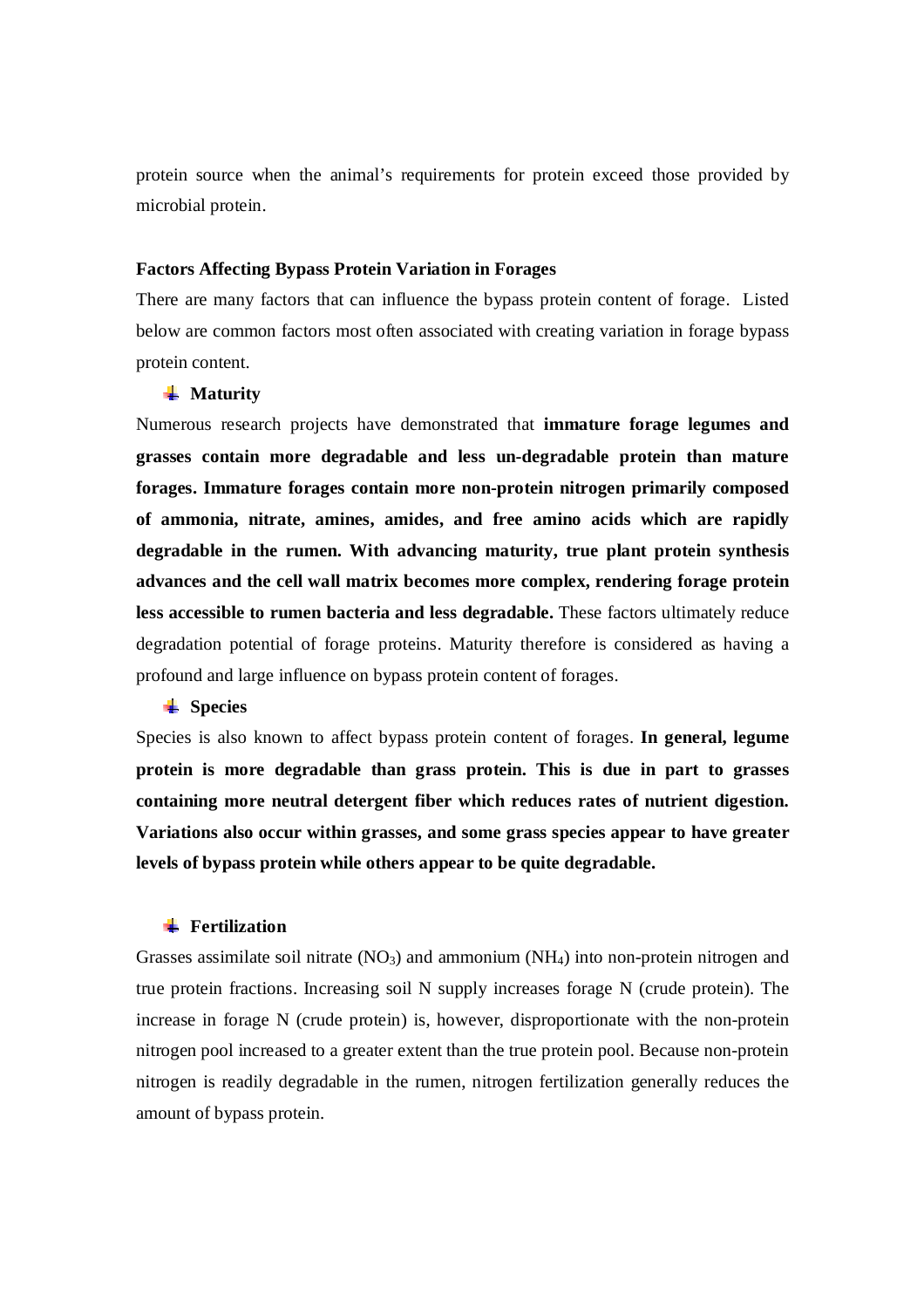#### **Ensiling (Proteolysis)**

When forages are ensiled, bacteria ferment the forage and breaks forage protein down into smaller fractions which are more degradable by rumen bacteria. This process is called proteolysis. Some researchers estimated that only 9% of forage macro protein molecules remain after fermentation. The effect of proteolysis can have a dramatic effect on the bypass protein content of forages. The concept of proteolysis can be demonstrated from a study where Alfalfa silage was made at three different maturities and wilted for 0, 10, 24, 32, 48, and 54 hours before ensiling. Ruminal degradability of ensiled forages was then compared to non-ensiled forage (NE). In all cases, the percent crude protein remaining (bypass) was less for the ensiled forages as compared to the non-ensiled forages.

#### **Heat Damage**

When forages are ensiled too dry and/or elimination of oxygen from the silage mass is not satisfactory, significant levels of heat can be produced during the fermentation process. Significant levels of heating can also occur when legume or grass hays are made too wet. In these situations when excessive heating occurs, forage protein may become bound (mallard reaction) to forage carbohydrate fractions, rendering the protein fraction less degradable.

#### **Ways of protecting protein from degradation in the rumen**

Protein requirements for high rates of growth in ruminants cannot be met solely from microbial protein synthesis in the rumen; therefore, supplementation with high quality rumen undegradable protein is necessary. Due to the high cost of protein supplements, ways and means of protecting the protein from degradation in the rumen whilst retaining the high digestibility is an urgent priority. Many experiments have demonstrated the beneficial effects of the technological processing of feeds, particularly heat treatment, in reducing the degradation of the crude protein in the rumen without decreasing digestibility in the small intestine. For highly producing ruminants, heat treatment of protein supplements has been used for increasing the amount of dietary protein escaping rumen degradation, and to increase the amino acid pool entering the small intestine.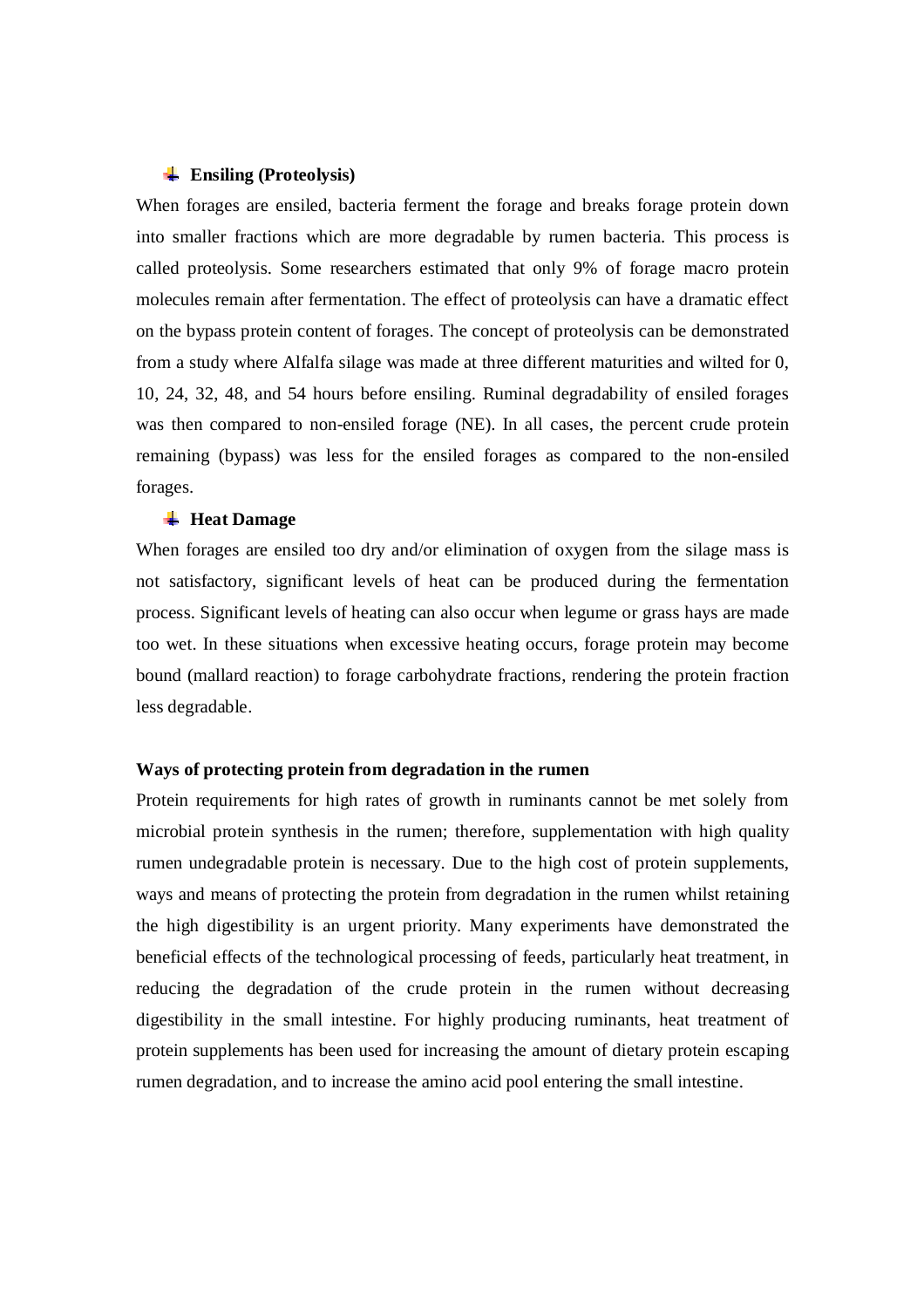There is no sure method that can be recommended for use on smallholder farms. Toasting and extrusion of the feed is appropriate for oilseed meals in the feed mill as may be dehydration of foliages. Reacting with formaldehyde has been used commercially in industrial countries but there are doubts as to the safety of the method for more widespread use.

None of these methods is feasible on smallholder farms. Sun-drying will have some positive effect in reducing protein solubility. There is also the possibility for mixing tannin-rich feeds with those rich in protein but low in tannins.

In summary, methods of decreasing protein and amino acid degradation in the rumen include:

- 1. Heat treatment
- 2. Chemical treatment
- 3. Encapsulation
- 4. Use of amino acid analogues
- 5. Selective manipulation of balances of rumen metabolic pathways
- 6. Oesophegeal groove closure

#### **PROTEIN DIGESTION**

Proteins are chemical compounds of great complexity and high molecular mass containing about 16 % nitrogen (N). Nitrogen is the chief element which distinguishes proteins from carbohydrates and fats. Since there is a fairly constant proportion of about 16 % nitrogen in protein, nitrogen is used to estimate the protein content of feeds by determining the nitrogen content of the feed and then multiplying this value by 6.25  $(100/16 = 6.25)$ . The estimate of protein obtained from nitrogen determinations is called crude protein (CP).

The building blocks of protein are 20 naturally occurring amino-acids which are linked together by di-peptide bonds in a manner similar to beads strung on a necklace. The ruminant cannot synthesize these amino-acids in its body, but the micro-organisms in the reticulo-rumen can. This protein is known as microbial protein.

Amino-acids are the essential building blocks of all living tissues. Proteins are not absorbed as such, but enter the bloodstream as amino-acids which are released during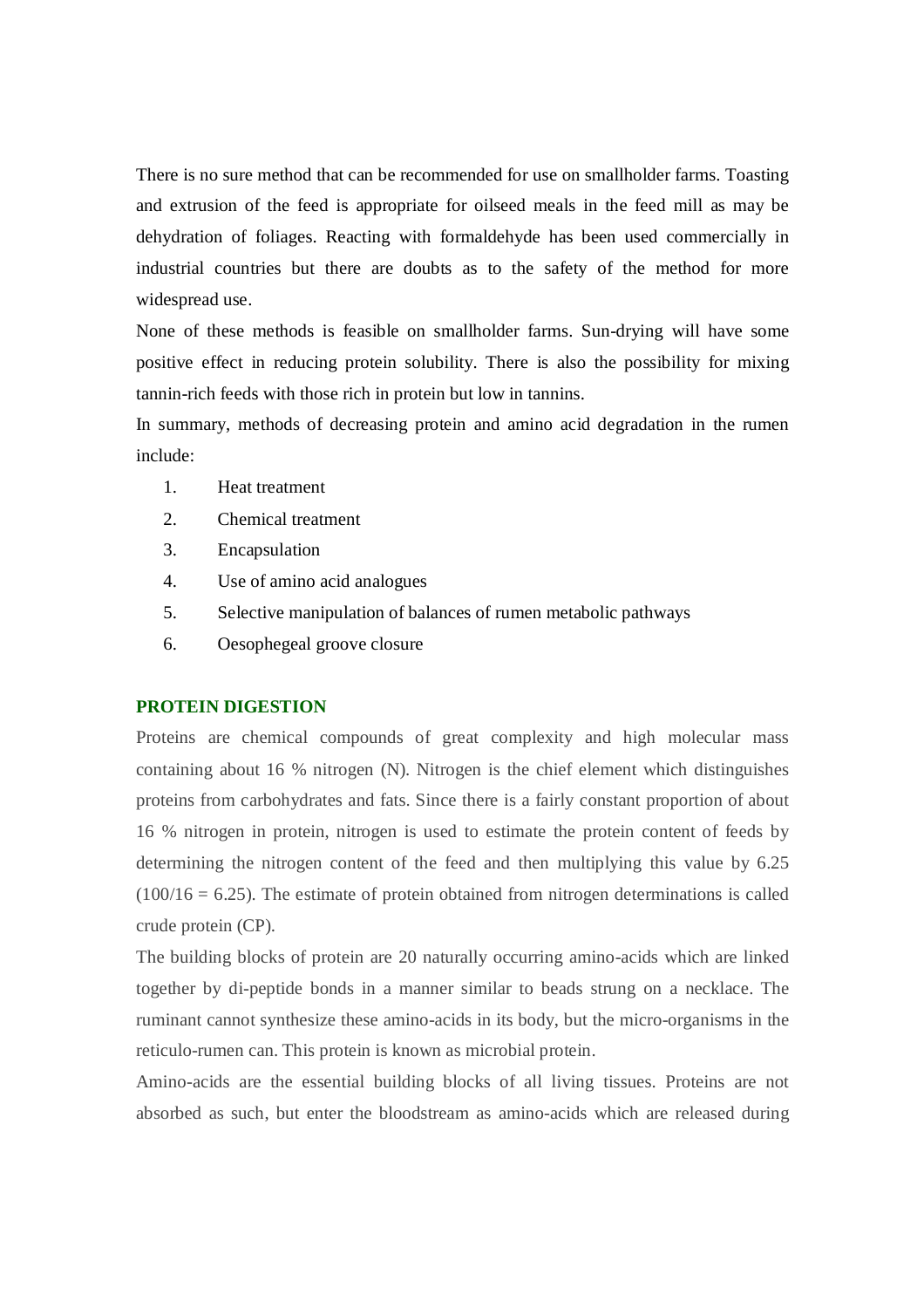digestion in the duodenum. To produce milk protein, the correct casein precursor aminoacids must be supplied to the udder.

In the ruminant, amino-acids are provided from two radically different sources. The first is the feed offered to the animal. Some of the protein in the feed will escape fermentation in the rumen and will arrive in the duodenum with its constituent amino-acids intact. This is called undegraded (UDP) or bypass protein and the constituent amino-acids can then be absorbed through the gut wall into the bloodstream.

The second source of amino-acids is from protein contained in the microbes' bodies. This microbial protein is derived from the nitrogenous feed material which is fermented in the rumen (called rumen degradable protein or RDP) by the same micro-organisms which transform the carbohydrate fraction of the feed into volatile fatty acids. The end products of the fermentation process are simple nitrogenous compounds, mostly ammonia, but also various other protein break-down products such as peptides and amides. Ammonia is also produced from any non-protein nitrogen in the foodstuff. The micro-organisms then proceed to use these simple materials as building blocks for their own body protein. These micro-organisms are constantly being swept down the gut with the rest of the digesta. The animal then digests these microbes in the duodenum and, during the digestion process, absorbs the amino-acids released from the microbes' body protein in the same way that it absorbs the amino-acids from the protein which has bypassed ruminal fermentation. The amount of protein which bypasses rumen fermentation varies between approximately 20 %, (in grazing) and approximately 40 to 60 % (for processed feeds, depending on the amount of heating, grinding, *etc*. employed in processing).

The unique ability of the ruminant to convert protein to ammonia, and subsequently into microbial protein is one of the most important aspects of ruminant nutrition, in that it allows the ruminant to convert non-protein nitrogen sources, such as urea, into ammonia through ruminal fermentation, and subsequently into microbial protein. This means that the ruminant can synthesize amino-acids from elemental nitrogen.

The rumen, however, has a limited capacity to convert ammonia to microbial protein. The maximum limit of conversion is considered to be 30 to 32 g N per kilogram digestible organic matter consumed by the animal. If more non-protein, or degradable nitrogen, is supplied than the microbes are able to convert into microbial protein, excessive ammonia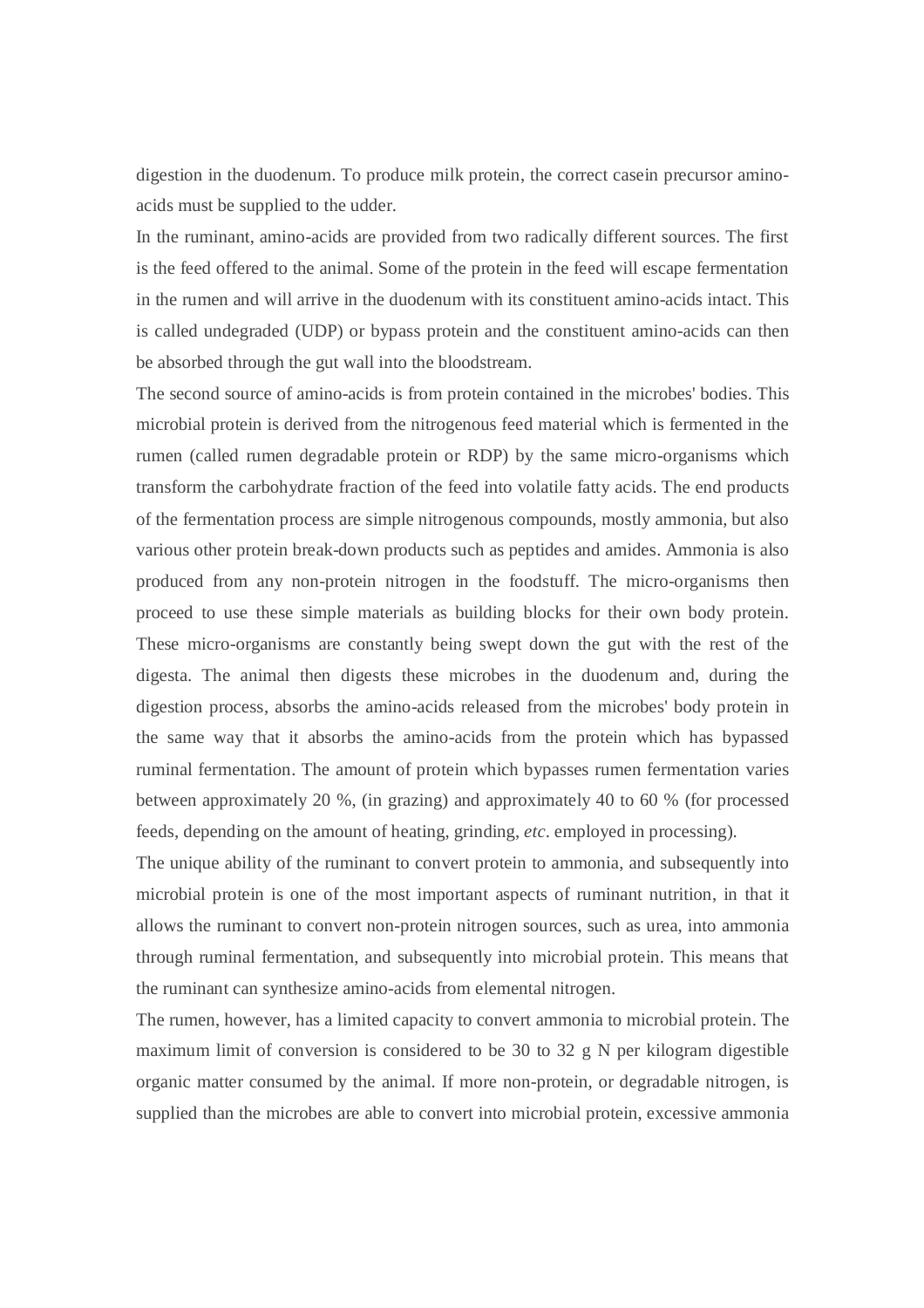may accumulate in the rumen. The excess ammonia produced has no nutritive value and is absorbed into the bloodstream across the rumen walls. The ammonia in the blood is converted to urea in the liver and excreted in the urine. It is possible to exceed the animals ability to convert ammonia into urea in the liver, resulting in ammonia toxicity (urea poisoning). If non-protein nitrogen alone is provided as the only protein source in the diet of the cow, her milk yield will be restricted to a very low level of approximately 9 litres per day over the lactation. Therefore if a higher production level is required, the amino-acids absorbed in the mid-gut must be derived from undegradable or bypass protein. The higher the production level, the greater the requirement for bypass protein.

#### **Measures of expressing protein content**

The present simple system of expressing the protein content of feeds, according to crude protein content (the CP system) does not take into account the degradability of protein. This system is therefore slowly giving way to other systems which take the role of undegradable protein into account. At present there are several major research efforts, in Europe and the United States of America, to develop and to perfect a new system of evaluating protein for ruminants. The modern trend is not to express the nitrogen content of feed as crude protein, but as the nitrogen from which it was derived.

This new system was recommended by the British Agricultural Research Council in 1980 and by the National Research Council (USA) in 1985. It takes into account the fact that the use of protein by the ruminant is dependant on the energy intake of the animal. This is because the ability of the microflora of the reticulo-rumen to synthesize microbial protein is directly dependant on the amount of energy supplied in the diet. The physical composition of the diet will also affect the natural degradability of the same protein source, such as by altering the rate of passage of the digesta through the reticulo-rumen.

Perhaps the best argument for adopting this new approach to determining the protein requirements of ruminants, is that ruminal digestion is an essential component of feed utilization in ruminants. The functioning of the rumen is dependant on a healthy microbial population which requires both energy and rumen degradable protein to survive. If insufficient degradable protein is available to the ruminal micro-organisms,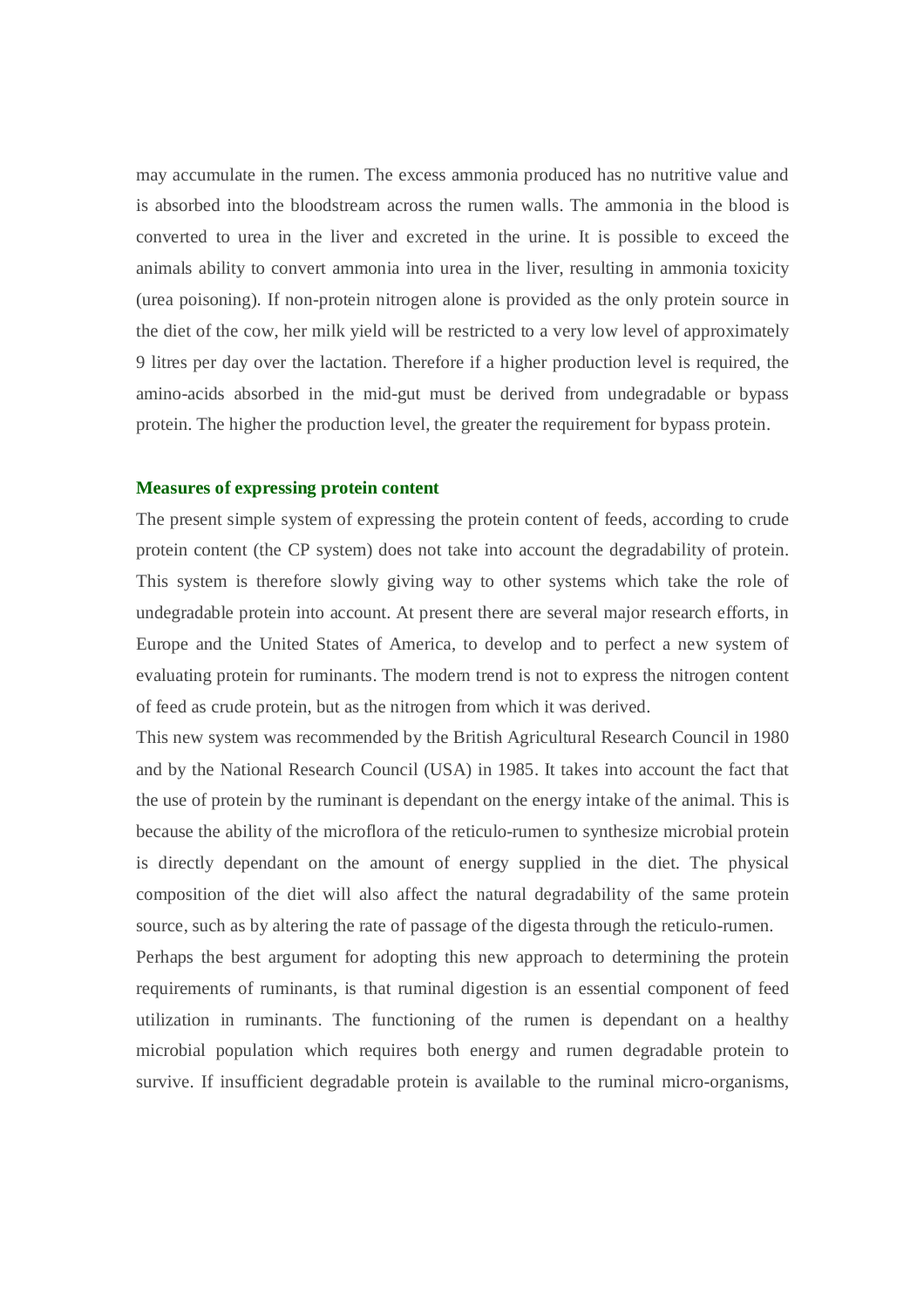the rate of fermentation in the rumen will be reduced, leading to a reduction in feed intake and consequently a decreased energy supply to the animal for production.

In conclusion, the advantage of the new system is that it describes animal protein requirements in terms of RDP (degradable) and UDP (bypass) protein. This allows for the formulation of rations with not only the correct quantity, but also the correct type of protein. Correctly formulated rations will lead to the most efficient possible use of protein by the animal in that a proper balance of RDP and UDP is required for optimal fibre digestion in the rumen. A surplus of RDP is wasteful in that the cow only benefits if ammonia is converted to microbial protein. Excess ammonia has to be excreted from the bloodstream, at an energy cost of 22.8 kilo Joules per gram of N. The cost of excreting surplus RDP in the diet has been calculated to cost British dairy farmers between 1.3 to 2.6 litres fat-corrected milk (FCM) per cow per day on a typical grazing system. Surplus ammonia in the bloodstream has also been shown to adversely affect reproduction. Dry matter intakes have also been shown to be depressed by high non-protein nitrogen (NPN) levels in the herbage.

#### **Bypass Protein**

Other feed ingredients have special features with respect to protein degradability for use by ruminants. These are classified as bypass or undegradable protein sources, of plant or animal origin, and have crude protein content greater than 20%, with at least 50% of this protein escaping breakdown in the rumen. Most often, these ingredients have been specially heat treated or dried. They are most suitable for the diet of high-producing, early-lactation dairy cows or rapidly growing starter beef cattle. Bypass protein sources are often highly priced per unit of crude protein. The protein composition (amino acid profile) and levels of degradable, undegradable and soluble protein fractions are particularly important.

# **NUTRIENT PARTITIONING**

# **PROTEIN PARTITIONING**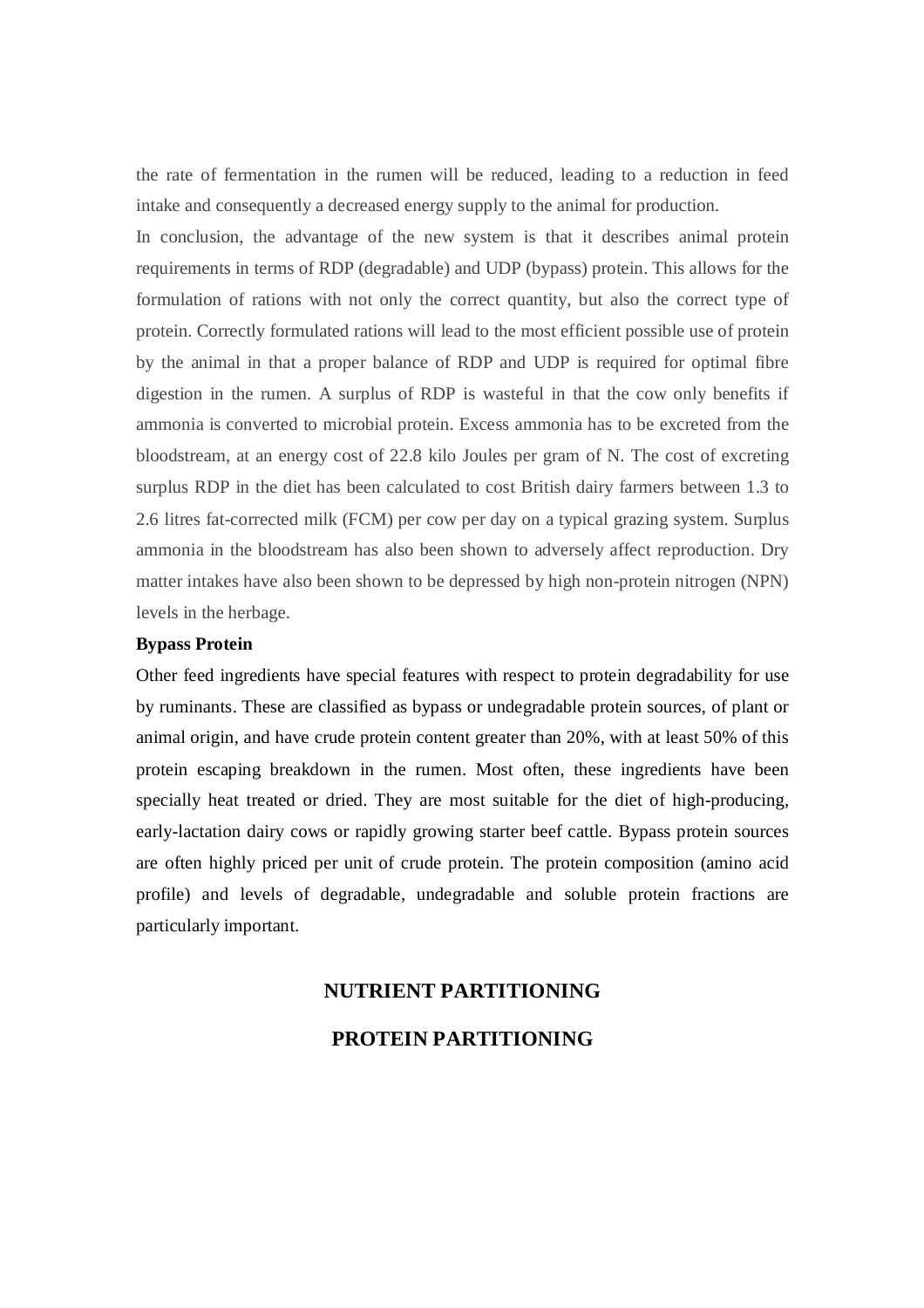The protein in the diet contains intake protein which is normally called crude protein. Immediately it is digested, it is divided into Digestible Crude Protein and Indigestible Crude Protein particularly in ruminant animals.

# **1. CRUDE PROTEIN (CP)**

The common practice is for the nitrogen status of livestock feeds and food to be stated in terms of crude protein because most of the feed nitrogen is present as protein and most of the nitrogen required by the animal is used for protein synthesis. Chemically, the protein content of a feed is calculated from its nitrogen content determined by the modification of the classical Kjeldahl technique. This gives a figure which improves most form of nitrogen except nitrite, nitrate and certain cyclic nitrogen compounds which require special techniques for their recovery. The assumption was that all the nitrogen of the feed is present as protein and that all feed protein contain160g N/kg. Thus, the nitrogen content of feed is expressed in terms of crude protein.

 $CP$  (g/kg) = gN/kg x 6.25  $Cp (g/kg) = gN/kg x 1000$ 160

With time, these two assumptions were found to be unsound because;

| a) |                                                                           |       | Different feed proteins have different N content and therefore different |
|----|---------------------------------------------------------------------------|-------|--------------------------------------------------------------------------|
|    | factors should be used in the conversion of N to protein for individual   |       |                                                                          |
|    | feeds. Factors for converting N to protein for some feeds are as follows: |       |                                                                          |
|    | Feed protein source Nitrogen $(g/kg)$                                     |       | Conversion factor                                                        |
|    | Maize, egg, meat                                                          | 160.0 | 6.25                                                                     |
|    | Barley, Wheat, Oats                                                       | 171.5 | 5.83                                                                     |
|    | Milk                                                                      | 156.8 | 6.38                                                                     |
|    | Soyabean                                                                  | 175.1 | 5.71                                                                     |
|    | Cotton Seed                                                               | 188.7 | 5.30                                                                     |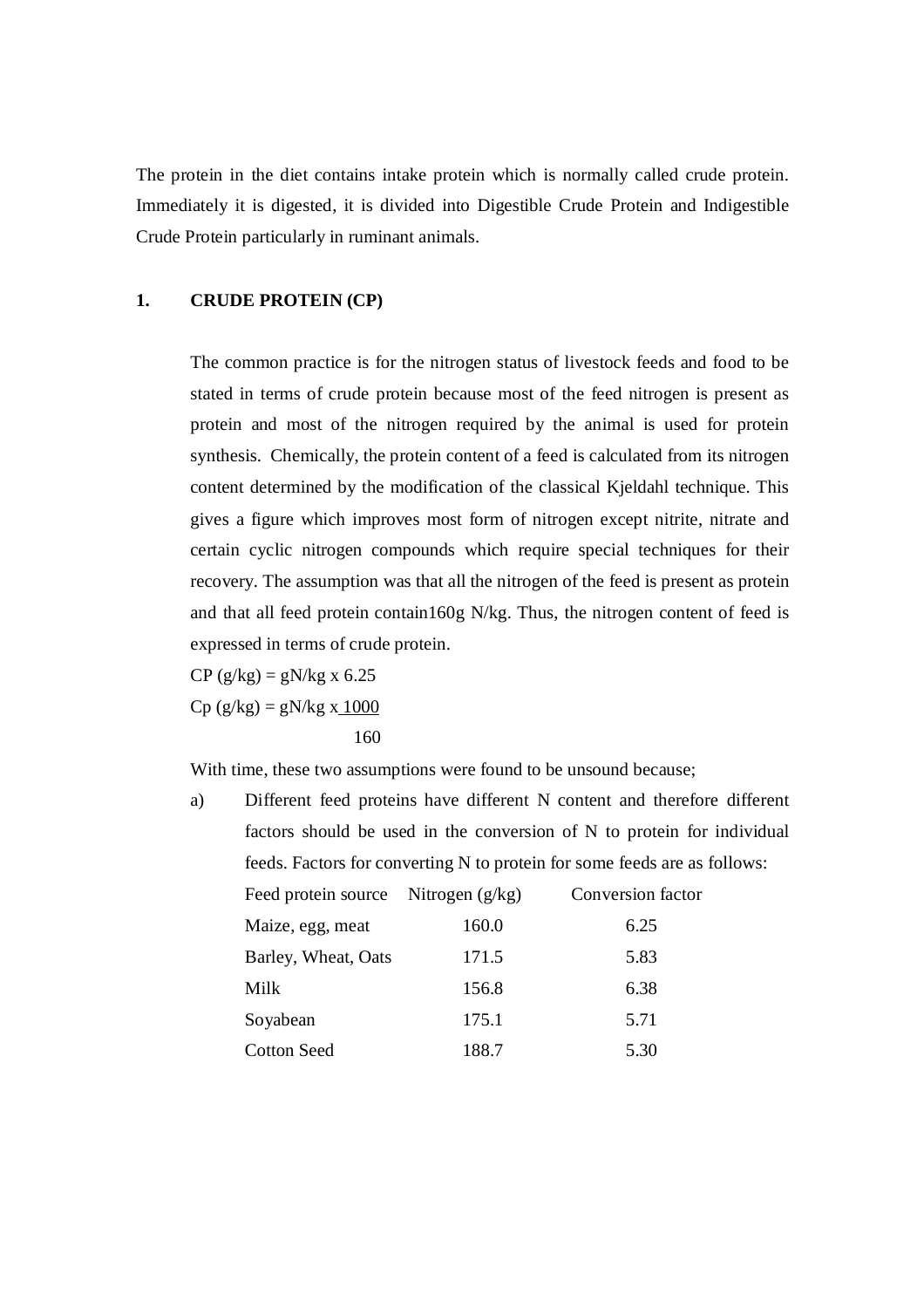Although, the use of an average conversion factor of 6.25 for all feed protein is globally in practice, because protein requirement of farm animals is normally expressed in terms of nitrogen x 6.25.

- b) Many nitrogenous compounds such as amides, amino acids, glycosides, alkaloids, ammonium salt and compound lipids occur along with feed nitrogen naturally. Only the amides and amino acids are important and these are present in large amount in only a few feeds such as young pasture, silage or immature root crops.
- c) The assumption did not take into account the species of animal for which the feeds were intended. In the diets of pigs and poultry, cereals and oil seed predominate which contain little non- protein nitrogen (NPN), thus their nitrogen source may not need to be partitioned but in ruminant animals, variable amount of NPN are fed. Allowance therefore, need to be made for this in the evaluation of ruminant feeds.

## **2. DIGESTIBLE CRUDE PROTEIN (DCP).**

The crude protein figure only provides a measure of the N present in feeds but gives little indication of its value to the animal. Before the feed becomes available to the animal, it must undergo digestion, during which it is broken down into simpler substances which are absorbed into the body system. Thus, the digestible protein in the feed is determined by digestibility trial in which nitrogen intake is measured along with the nitrogen voided in faeces. The assumption is that the difference between the quantities of N in the feed and faeces or digesta represents the quantity absorbed in the utilizable form by the body and that all N which appears in the faeces is of dietary origin. These assumptions are untenable in most cases particularly in ruminant animals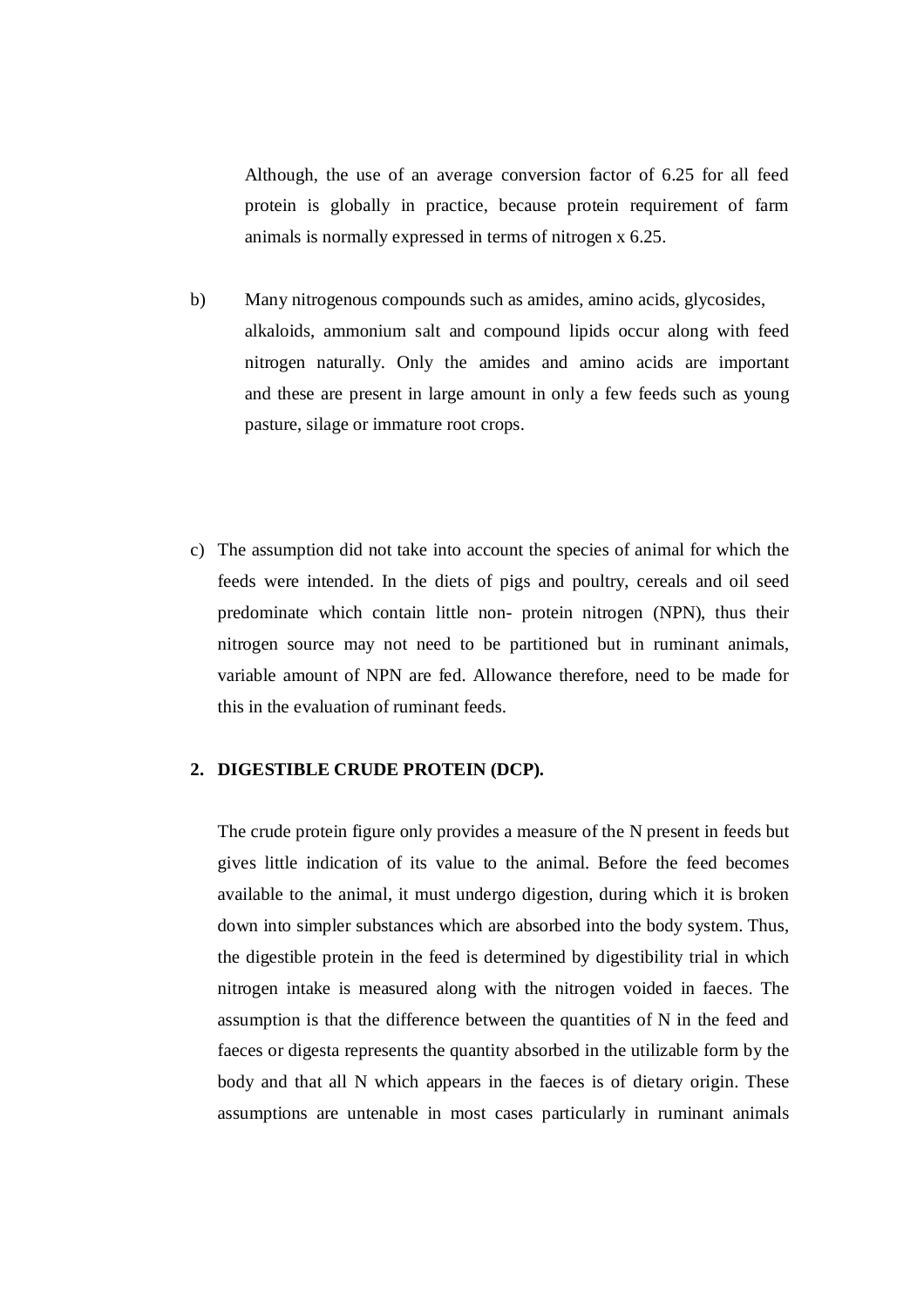because of the presence of nitrogen of metabolic origin in faeces and the production of ruminal ammonia gas. Thus, the figures obtained are called APPARENTLY DIGESTIBLE PROTEIN. This however, gives a measure of the protein status of a feed for livestock feeding.

#### **3. TRUE PROTEIN (TP)**

When crude protein is to be determined, it can be separated from NPN compounds by precipitation with cupric hydroxide or heat coagulation in some plant materials. The protein is then filtered off and the residue subjected to a kjeldahl analysis. Determination of the digestibility of true protein (true digestibility) always take account of the contribution of nitrogen of endogenous origin to take of the digesta. The endogenous N is derived from non – food substances entering the intestine such as saliva, bile, gastric and pancreatic secretions, and cell sloughed off the mucous membrane of the gut. This measurement always present difficulties and the result may vary widely with the diffe4rent techniques employed. Most figures in current use are apparent values minus the metabolic nitrogen which is taken principally as urine nitrogen. True digestibility = TP- (faecal  $N + MFN + UN$ ) where MFN = Metabolic faecal Nitrogen and UN= Urinary Nitrogen. The concept of true protein and its attendant intricacies has given rise to many concepts which are now used more valuably to measure protein quality. These however, differ widely in application between monogastric and ruminant animals. In ruminant nutrition, certain proportion of the intake protein is degraded in the rumen by the microbes while some are lost in their complex compartments. This has made the evaluation of ruminant diets with CP or digestible CP later modified to Protein Efficiency Ratio (PER) unsatisfactory. Thus, estimation of protein quality and digestibility for ruminant animals which will take into account their microbial and endogenous losses is rather complex.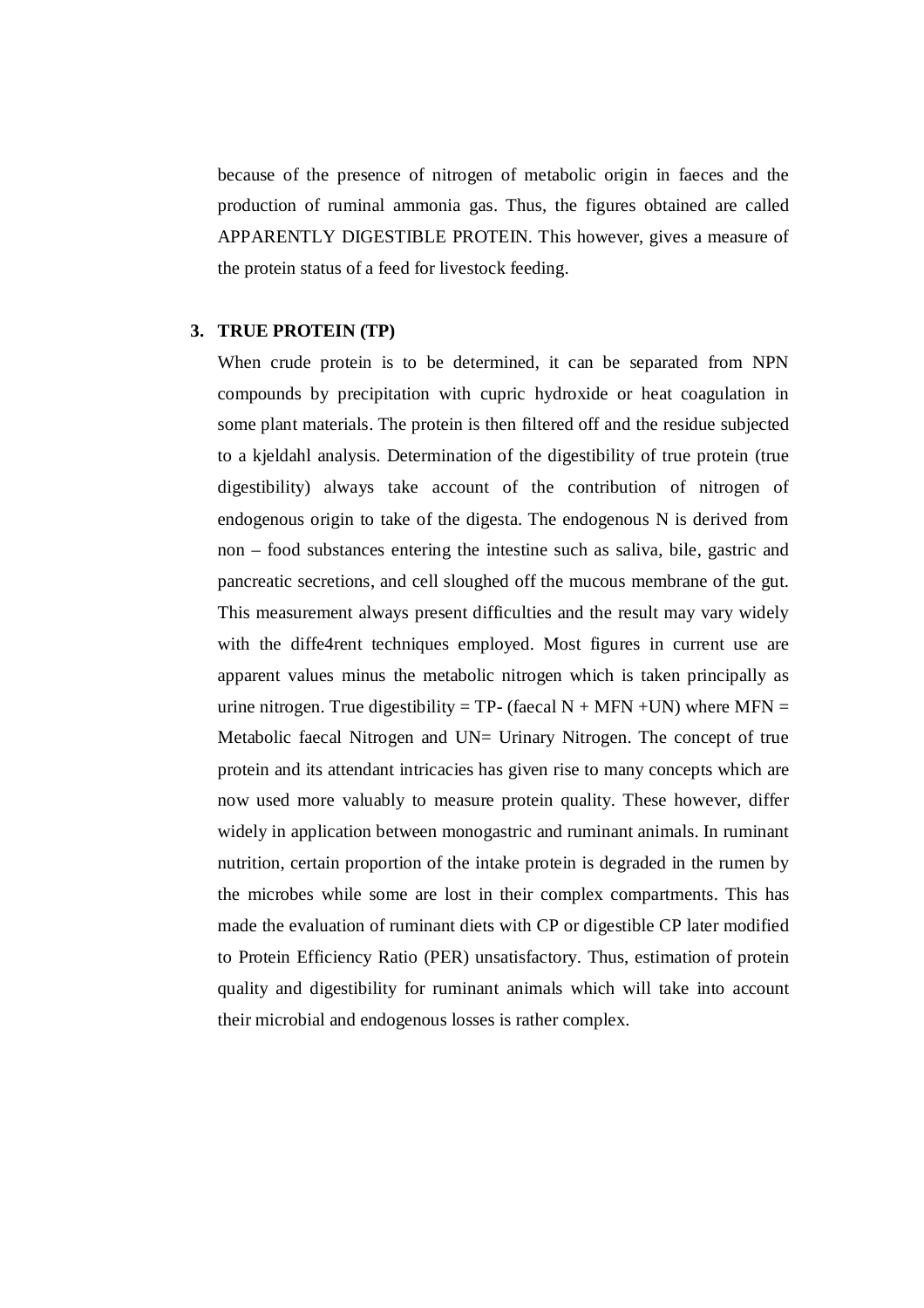#### **4. PROTEIN EFFICIENCY RATIO (PER)**

Digestible protein figure as stated above are not entirely satisfactory measures of the value of a protein to an animal. This is because the efficiency with which the absorbed protein is used differs considerably from one source to another. PER always give the ratio of weight gain of animals to the amount of protein it consumed for each feed.

 $PER = Weight gain of animals (g)$ 

Protein consumed (g).

# **5. NET PROTEIN RATIO (NPR)**

This entails feeding of a group of animal with protein and compare with another group fed no protein as a ratio of protein consumed

NPR = Wt gain of TPG – Wt loss of NPG

Wt of protein consumed

TPG = Test Protein Group; NPG = Non – Protein Group.

#### **6. BIOLOGICAL VALUE (BV).**

Bv is defined as the proportion of the absorbed nitrogen which is retained by the body. It is a direct measure of the proportion of the feed protein which can be utilized by the animals for synthesizing body tissues and compounds. Biological value = N intake – (Faecal N – MFN) - (Urinary N - EUN)

N intake – (Faecal N- MFN).

EUN = Endogenous Urinary N; MFN= Metabolic faecal N.

In determining BV, dietary protein should be provided by the feed under test. The protein intake must also be sufficient to allow adequate N intention but must not be in excess of that required for maximum retention.

# **7. NET PROTEIN UTILIZATION (NPU)**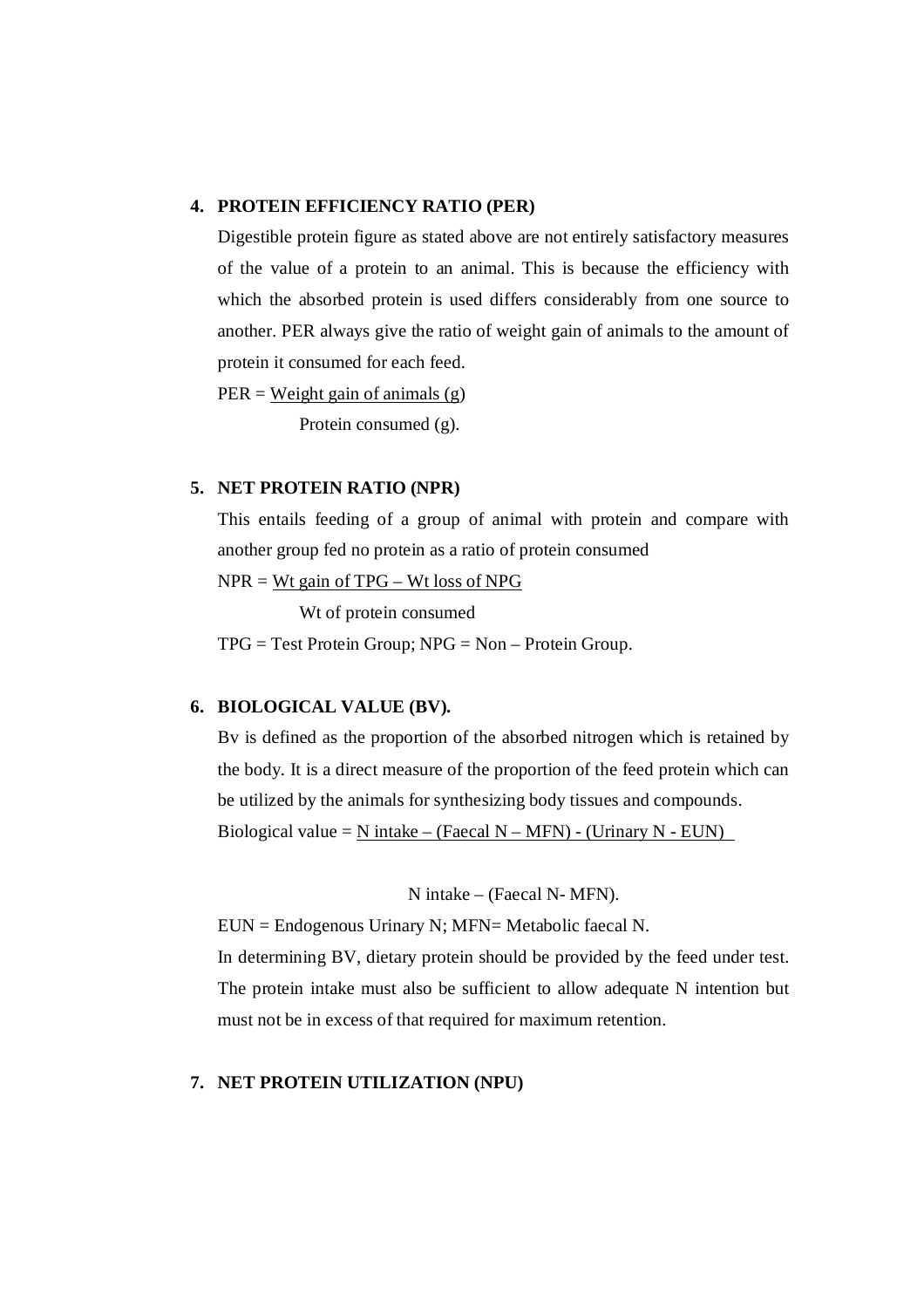NPU is the product of biological value and digestibility. It is the proportion of feed N that is retained in the animal's body under specified condition. It entails doing a nitrogen balance study and carcass analysis. The higher the retention of a given dietary intake, the better the quality of the protein.

#### **ENERGY PARTITIONING**

#### **1. GROSS ENERGY (GE)**

When a feed is completely burnt to its ultimate oxidation product  $(CO_2, H_2)$ and gasses), the heat given off is known as Gross Energy or Heat of Combustion. Gross energy is determined with the aid of a bomb calorimeter and is just the starting point in determining the energy value of feeds because not all of it is utilized within the animal's body system. The fraction not utilized is wasted as faecal or urine energy.

# **2. FAECAL ENERGY.**

This is the energy lost through the faeces i.e. heat of combustion of faeces. It includes energy of metabolic product of the body as well as that of undigested feed. Faecal energy is important because it is used to compute the apparent digestible energy. It can further be used to obtain the True Digestible Energy (TDE) by subtracting the faecal energy of feed origin only from the gross energy.

#### **3. DIGESTIBLE ENERGY**

This is the difference between the gross energy intake from feed and energy voided in faeces. It is also determined by the use of bomb calorimeter to obtain gross energy of feed and faeces.

#### **4. METABOLISABLE ENERGY**

This is the proportion of energy ingested by the animal which is actually transformed and used for metabolic processes in the body. It is the apparent digestible energy minus energy lost in gaseous product of digestion and that lost in urine (UE). These gaseous losses  $(CH_4, H_2)$  are particularly very important in ruminant animals and to a lesser extent in monogastric such as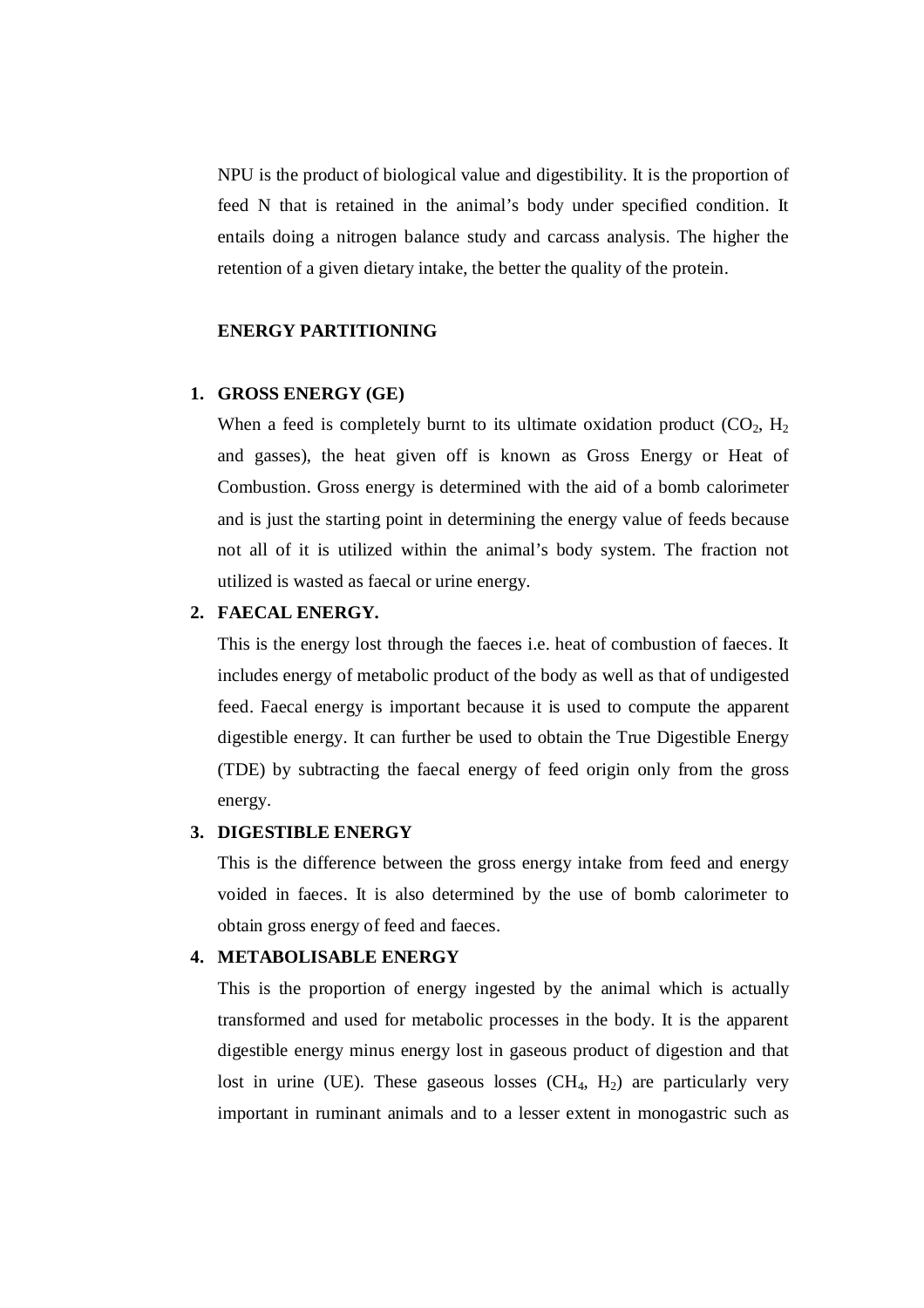man, dog, swine and chicken. These gaseous losses are usually not accounted for when metabolisable energy is being calculated for monogastrics.

# **5. URINARY ENERGY**

Urine which comes out of urinary tract of animals contains some energy which constitutes further loss to the animal's energy economy. The urine loss result from the excretion of incompletely oxidized nitrogenous products. The urinary loss is both from the blood and body cells. Therefore it is called Endogenous urinary Nitrogen (EUN).

#### **6. HEAT ENERGY (HE)**

This is energy lost as heat in the body. This heat is used by the body to maintain the thermo-neutral balance of body tissues. Sometimes, small amount of energy are lost in form of perspiration, epidermal loss (loss through epidermal scales) and shed hair. They could also be accounted for and subtracted from gross energy to obtain metabolizable energy. However, they are normally regarded as insignificant for specific dynamic action. As a result of continuous metabolic reaction in the body, which is a manifestation of life processes, heat is produced within the body in form of chemical energy and it is lost as heat energy. This heat increases with the amount and and type of food consumed and the increase is known as Heat Increment (HI). This consists of heat of fermentation and heat of nutrient metabolism.

The heat of fermentation is the heat produced in the GIT especially rumen of ruminant animals as a result of microbial action. Thus, it is more relevant in ruminant animals than any other species. The heat energy produced in an animal will therefore depend on:

- i) Nature of the diet/ration (whether soluble or insoluble carbohydrate or proteinous feed. Heat is more generated when carbohydrate is fed to ruminant than roughages).
- ii) The level at which it is fed (production or maintenance).
- iii) The purpose for which it is fed i.e the body functions the feed suppose to support (maintenance, growth, fattening, lactation etc.)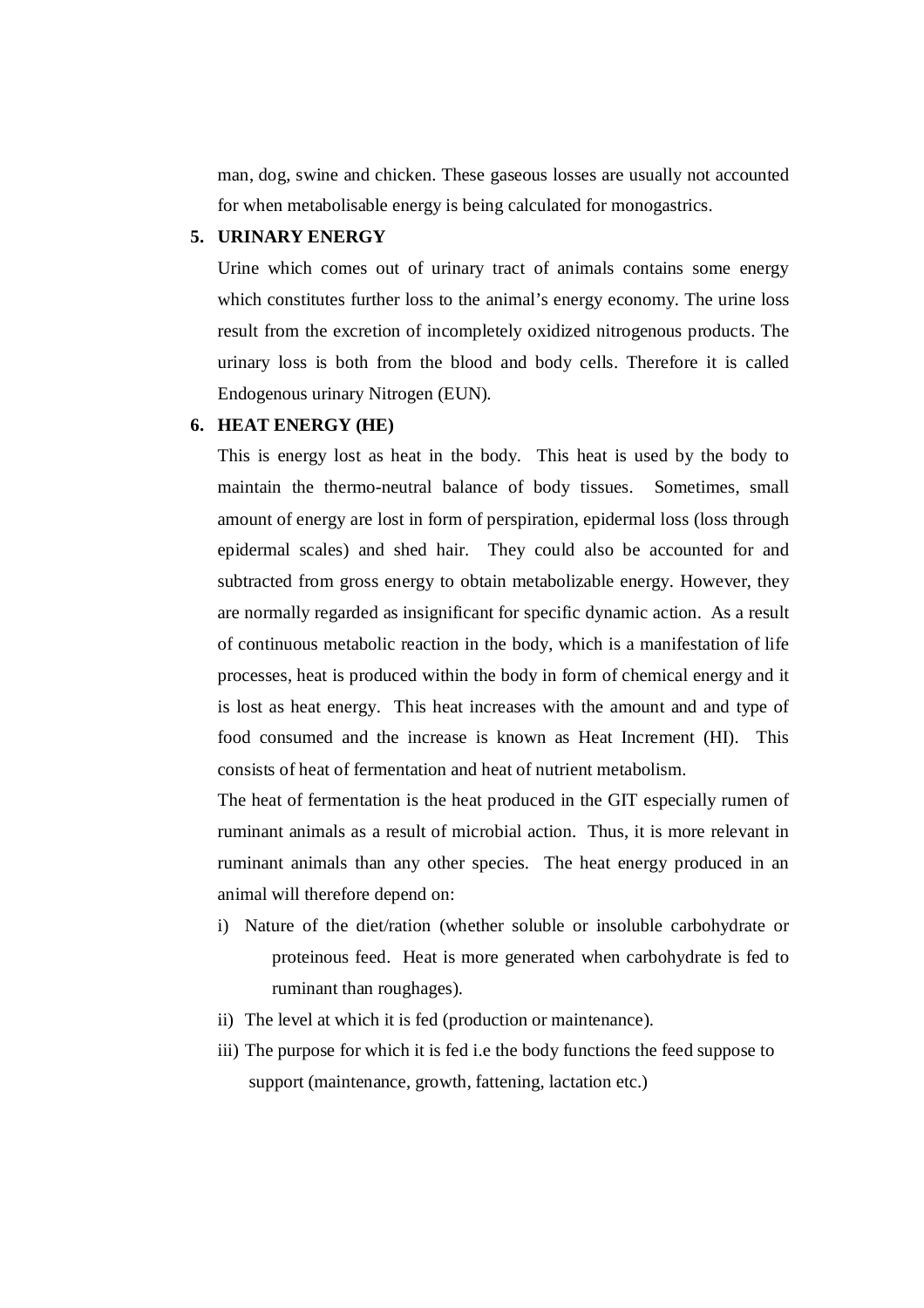- iv) The environment under which it is fed. The ambient temperature will determine the amount of heat generated by the animal's body. For instance, the heat generated within the body of an animal in cold environment will be more than that of animal in hot environment. This is because of the demand of animal in cold environment to generate more heat to keep its body temperature up to normal within the thermo-neutral level. This will call for more chemical reaction and tissue breakdown in the animal.
- v) Physiological state of the animal. A sick animal may not have enough appetite to eat food. Consequently, its body metabolism may not be able to cope with environmental demand. The result of this is heat stress which could bring down the animal.

#### **7. NET ENERGY**

Net energy is the proportion of feed energy which is completely useful to the body and thereby appears as a product in form of energy for tissue maintenance, growth, milk, egg, wool and fur. It can be obtained by subtracting the heat increment expressed in terms of a given unit of intake from metabolisable energy of the same intake. In ruminants fed concentrate, this value must be added to a basal roughage ration to know the actual net energy value. Energy partitioning has given rise to many concepts one of which is Total Digestible Nutrients (TDN) which represents values commonly used in ruminant animal feed

evaluation. It is calculated as:

 $TDN = % DCP + % NFE + % CF + % EE + 2.25$ 

The 2.25 comes from the fact that fats are concentrated source of energy (1g of fat  $= 2.25$ g CHO).

# **NON-PROTEIN NITROGEN (NPN) MATERIALS**

The NPN part of the feed includes amides, nitrates, nitrites, Urea (feed and fertilizer grades), uric acid and a number of other ammonia compounds. Thus, NPN could be defined as nitrogenous feed nutrient that are not bound together by peptide bonds and are found within or outside the animal's body system. They may be found in forage plant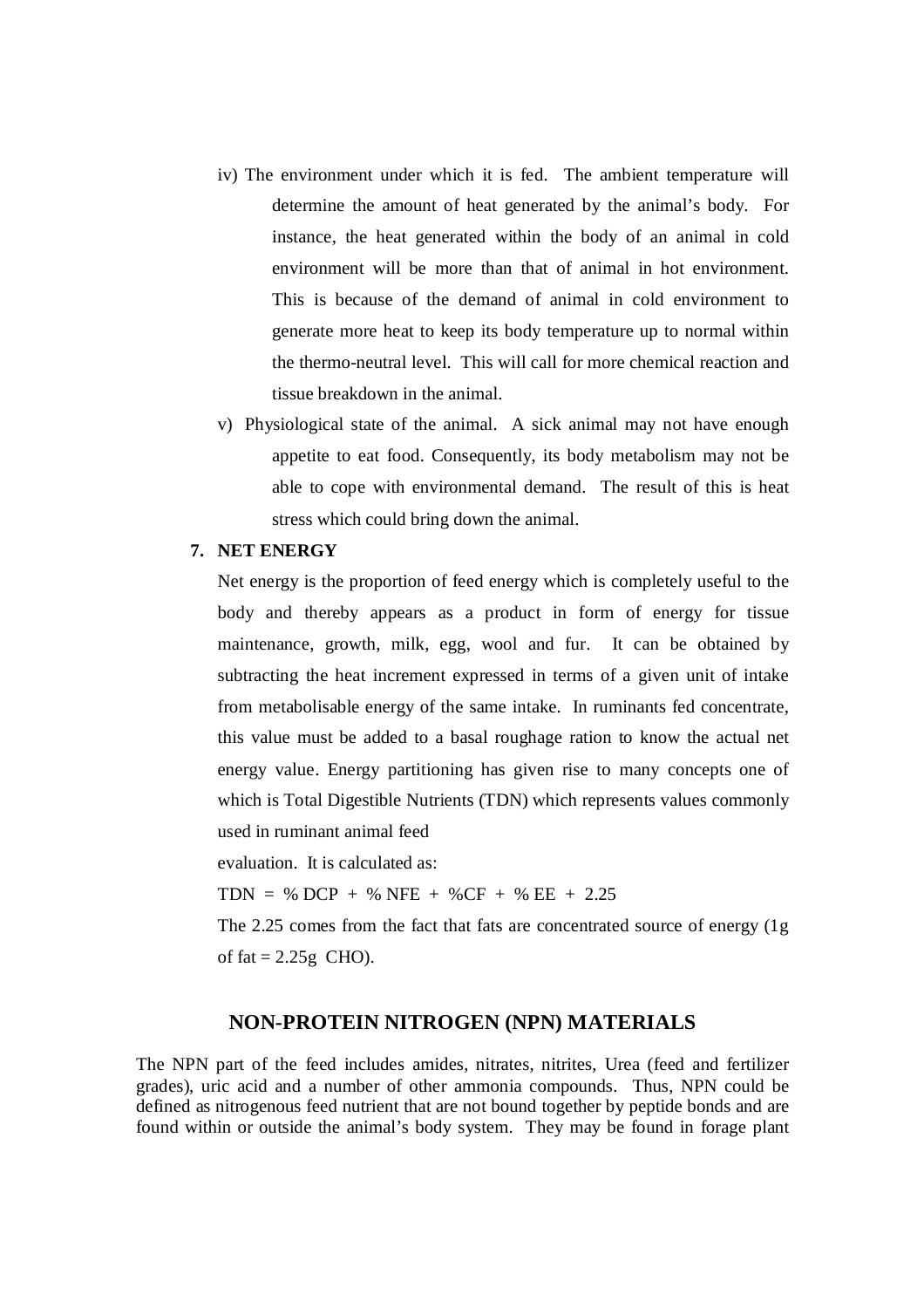especially when immature pasture is fed to the animals. In developing countries, crop residues are fed as supplements to ruminant animals with traces of urea and ammonium sulphate. All NPN's generate ammonia in the rumen which enters the liver and finally converted to urea.

# **RUMEN AMMONIA POOL**

Ammonia is derived from most of the NPN feedstuffs and also when the proteins in feed stuffs are metabolized by ruminants. The level of nitrogen in the rumen builds up progressively and it is determined by the solubility of the nitrogen source. In most cases, it reaches a peak at about 3 hrs post-feeding. Experiments have also shown that nucleic acids are converted to ammonia in the rumen. This ammonia which all together now form a pool inside the rumen is usually lost through the following channels:

- 1. By incorporation into microbial cells to generate microbial protein which will pass out of the rumen
- 2. By absorption through the rumen wall
- 3. Some are freely lost into the rumen fluid.

The rumen ammonia pool under normal condition is very small but it turns over rapidly. The quantity of ammonia entering the rumen is dependent on the following:

- 1. The degradability of the protein source.
- 2. The solubility of the protein source
- 3. The method and extent of supplementation of the feed.

It has been established over the years that very small amount of ammonia flows out of the rumen. By implication therefore, most of the ammonia will normally be absorbed by the reticulo-rumen wall while the excess will be incorporated into the microbial protein. Thus, to sustain the ruminant animal, there will be the need to ensure that urea is continually made available in the rumen. The various forms of urea supplementation for animals on low quality diet include:

- 1. By spraying urea solution on the feed
- 2. By using urea blocks
- 3. By oral administration this could be in liquid form put in a bowl and allow the animals to drink over a period of time (maximum 3 days).

Some of the ammonia produced in the rumen may also be absorbed in the abdomen/small intestine but ultimately, ammonia is sent to the liver where it is converted to urea. Excess of its post-metabolism would be sent out of the system as urine. In maintaining the ammonia level in the rumen, saliva plays a key role because;

- 1. It receives urea from the liver and
- 2. Such urea is recycled back into the mouth and back to the rumen.

It should be noted however, that urea derived from saliva may not be enough to sustain the animals hence the need for supplementation from time to time. Urea is also recycled into the blood and when quantified, it is called Blood – Urea level and this is normally used in assessing the quality of a feedstuff. Studies have shown that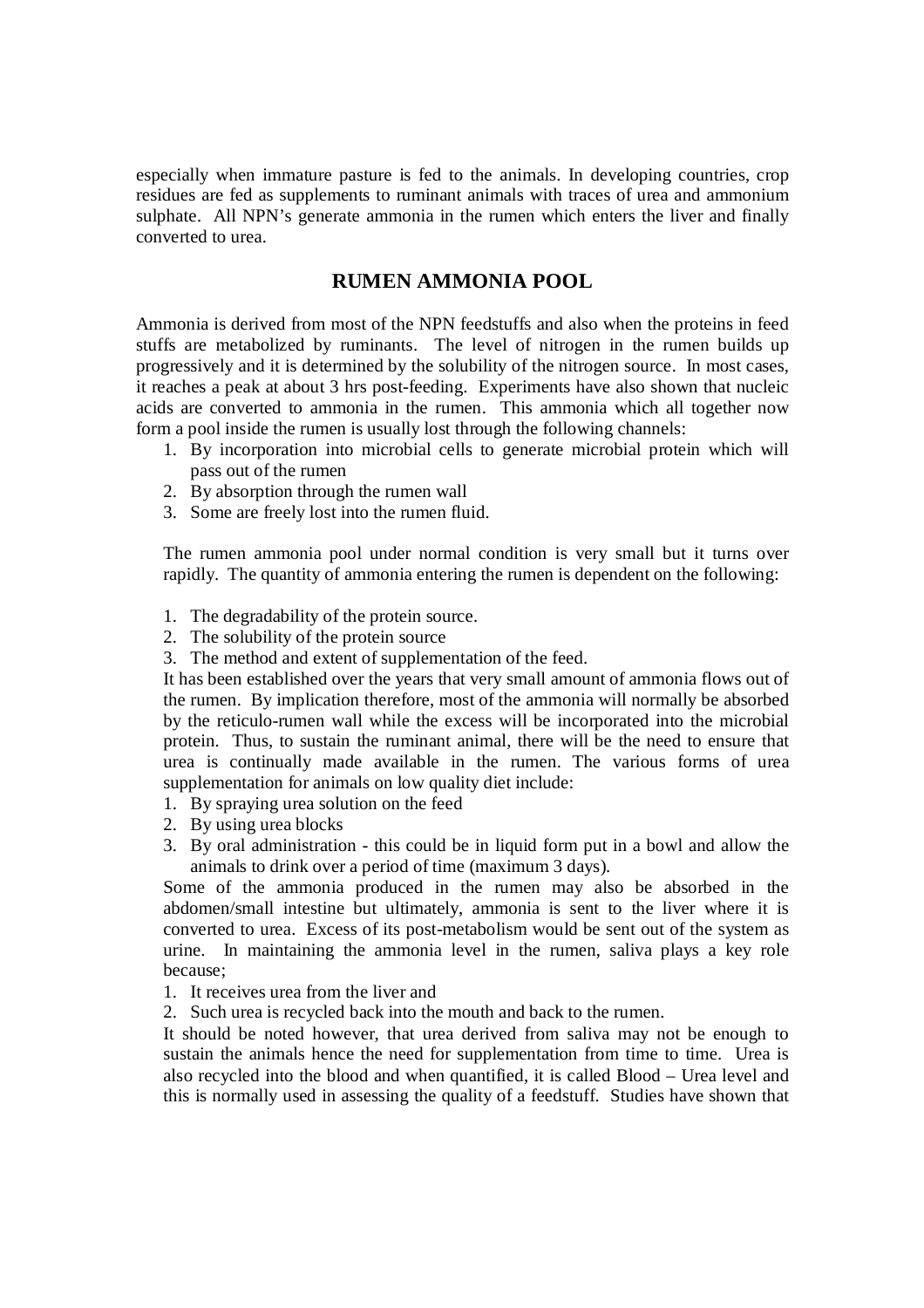when animals are on low quality straw-based diet, it becomes meaningful to supplement with urea. In supplementing with urea, possible benefits include:

- 1. Increasing level of feed intake
- 2. Improved nitrogen balance value
- 3. Availability of protein or nitrogen in the rumen
- 4. Improved nutrient digestibility.
- 5. Improved general productivity of the animals.

The urea in the rumen is mostly recycled via the blood and saliva. The blood for instance, passes back an equivalent of about  $0.5 - 2.3g$  of N per day while saliva recycles only about  $0 - 0.5g/day$ . In the case of long time feed deprivation and consistent intake of low quality diet, the urea recycled from the saliva becomes unimportant because it is unable to sustain the animal. This therefore, calls for urea supplementation.

# **UREA UTILIZATION IN LIVESTOCK FEEDING**

It has been known for quite a long time that urea can be recycled and used as a source of nitrogen for the rumen microorganisms.

- (1) Urea is used in ruminant feeding both as fertilizer grade as well as feed grade. It can be administered through feed along with other feed ingredients in a compounded ration
- (2) Urea can also be given as liquid nitrogen i.e. it could be dissolved in  $H_20$  and offered as drinking water to the animals.
- (3) It could also be constituted as urea-molasses multi-nutrient feed block held together by a binder. The animal by abrrection licks off urea from the block. Experiment over the years have shown that urea could be utilized as whole ingredient to feed at levels between 1% - 5% which defines a save utilization level. Although, some other studies recommended higher levels. For instance, Onwuka and Akinsoyinu (1989) recommended 10% level of urea while Leng and Preston (1980) recommended  $10 - 15%$  level. When urea is used as a component of feed block, the level of urea may be as high as 40%.

# **UREA TOXICITY**

The use of urea as a nitrogen source is not without its adverse effects. Abuse of urea leads to production of excess ammonia which usually ellicit neurological symptoms which result in the derangement of brain metabolism. Excess consumption of urea can be caused by:

- 1. Insufficient mixing of urea in compounded feed
- 2. Licking of urea in feed trough which lead to high concentration at the base.
- 3. Excessive consumption of urea from feed lots already exposed to rain water because the urea block is soften and dissolves in water. The inability of ruminant animals to handle urea can be trace to animal dysfunctional liver. Animal which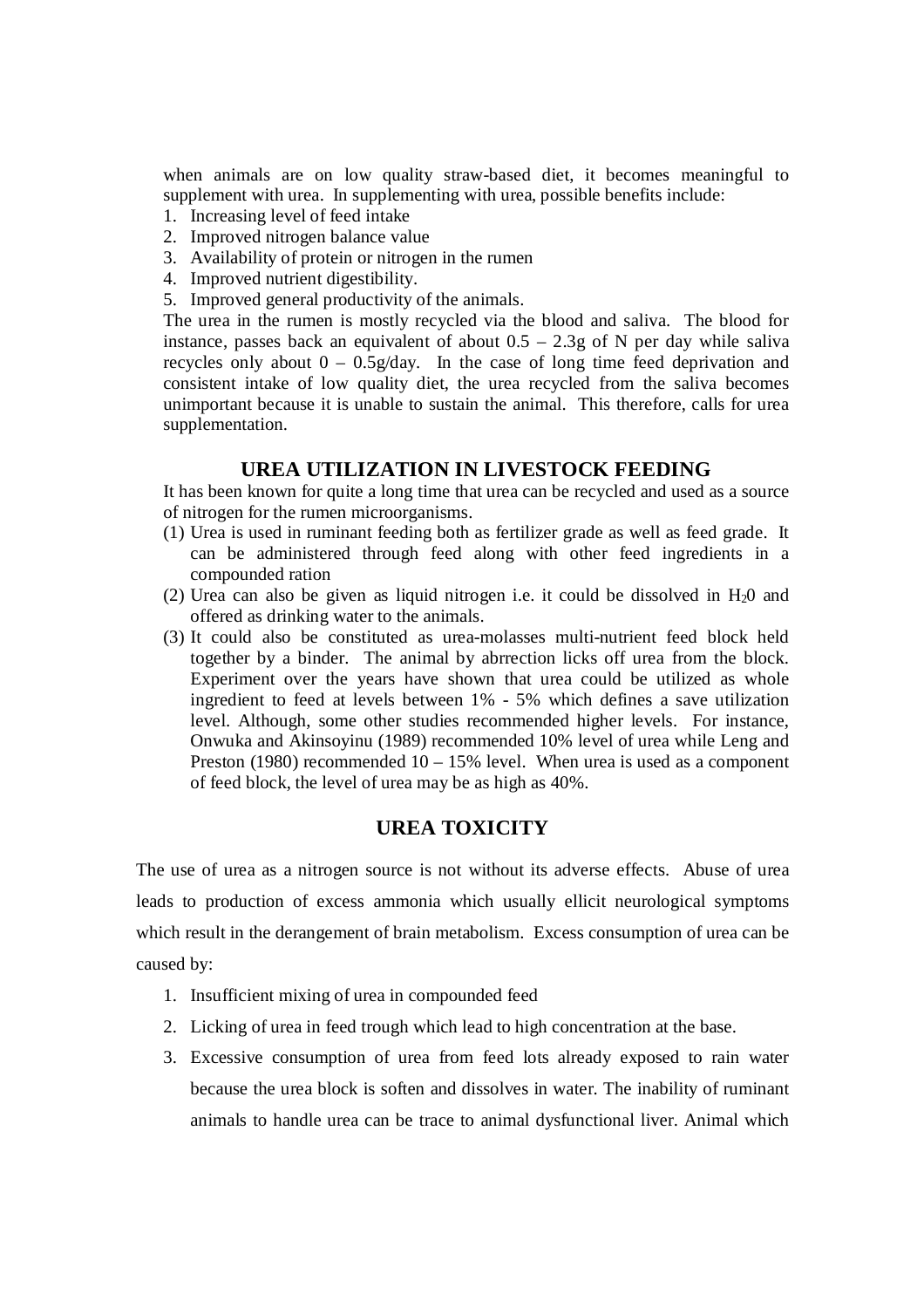have been fasted for long time also manifest urea toxicity. Note that urea on its own is not toxic. Its metabolic product  $(NH_3)$  is responsible for the observed toxicity. Additionally, at pH of rumen, urea diffuses very quickly via the rumen wall from where it is sent to the liver and excess of it excreted as urine. When the level of  $NH_3$  that goes to the blood is high, it passes from there to the brain and therefore, various symptoms of ammonia toxicity manifest. The recent explanation for this is that when ammonia concentration is high in the rumen, some proportion diffuses into the abdominal cavity and from there via the lymph drainage goes to the jugular vein. In effect, the liver is by-passed and the brain is affected resulting in brain derangement. Urea toxicity is reflected as:

- 1. Reduced growth
- 2. Reduced lactation- although, this does not usually produce clinical symptoms
- 3. Reduced feed intake.

Despite these adverse effect, the reasons why urea utilization is still being encouraged in ruminant feeding system include :

- 1. The reduced cost of urea as nitrogen source. This is mainly because little quantity of it is required unlike the conventional feed ingredient.
- 2. The readily soluble nitrogen it produces.
- 3. It results in increased feed intake, nutrient degradation as well as increased productivity of the animal.
- 4. The ease with which urea can be used and administered to the animal.
- 5. The ease with which rumen microbes are able to degrade urea.

# **ANTIDOTES TO UREA TOXICITY**

When the negative effect of urea toxicity sets in, the different curative and preventive measure to use are:

- 1. Infusion of dilute acid into the rumen which helps to reduce the rumen  $\beta$ H.
- 2. Inclusion of sulphur in urea based diets/ feed stuffs.
- 3. Ensure that urea is properly mixed in urea containing feed.
- 4. Ensure that urea is intermittently supplied as urea solution
- 5. Adhere to the use of low levels of urea alwals (1-5% level)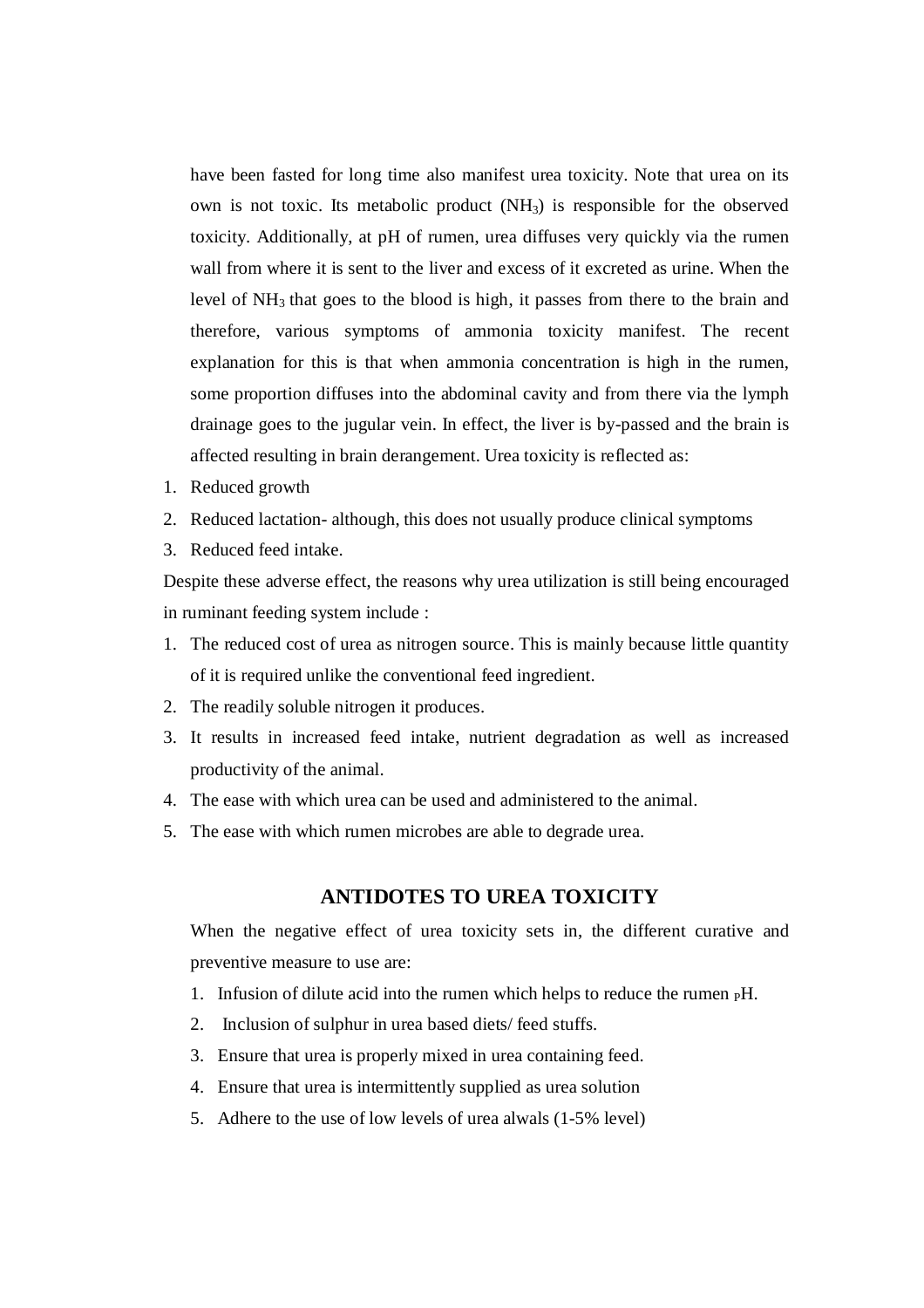#### **BIURET**

Another form of NPN which has some merit in ruminant feeding is biuret. It is a compound derives from the condensation of two urea molecules. It has some merit over most other source of NPN because of its solubility and slow rate of degradation. It is an ammonium salt source which readily releases ammonia for microbial action in the lumen.



Since, it is slowly degraded in the rumen; it is able to bring about a slow but continuous source of ammonia. It is non-toxic. So, large amount of it can be safely consumed by animal without complication. Degradation of biuret in the animal's body system is brought about by an enzyme **biuretase**. However, when soluble carbohydrates are mixed and fed along with biuret, the energy is inefficiently utilized. Some disadvantages of biuret as nitrogen source are,

1. Biuret is quite expensive costing as much as 8 times equivalent quantity of urea.

2. The biuretase enzyme needed for biuret degradation is not authomatically built up in animals system. Sometimes, it may require up to 6 months for a young ruminant to build up biuretase.

3 When the young animal grows up, the biuretase so built up still requires about 6 months to stabilize.

## **POULTRY DROP LITTER**

Poultry litter as NPN is very readily available in poultry producing areas where at times it may constitute a nuisance to the environment. In such areas, the ammonia given out is usually pungent and the odour is well recognized.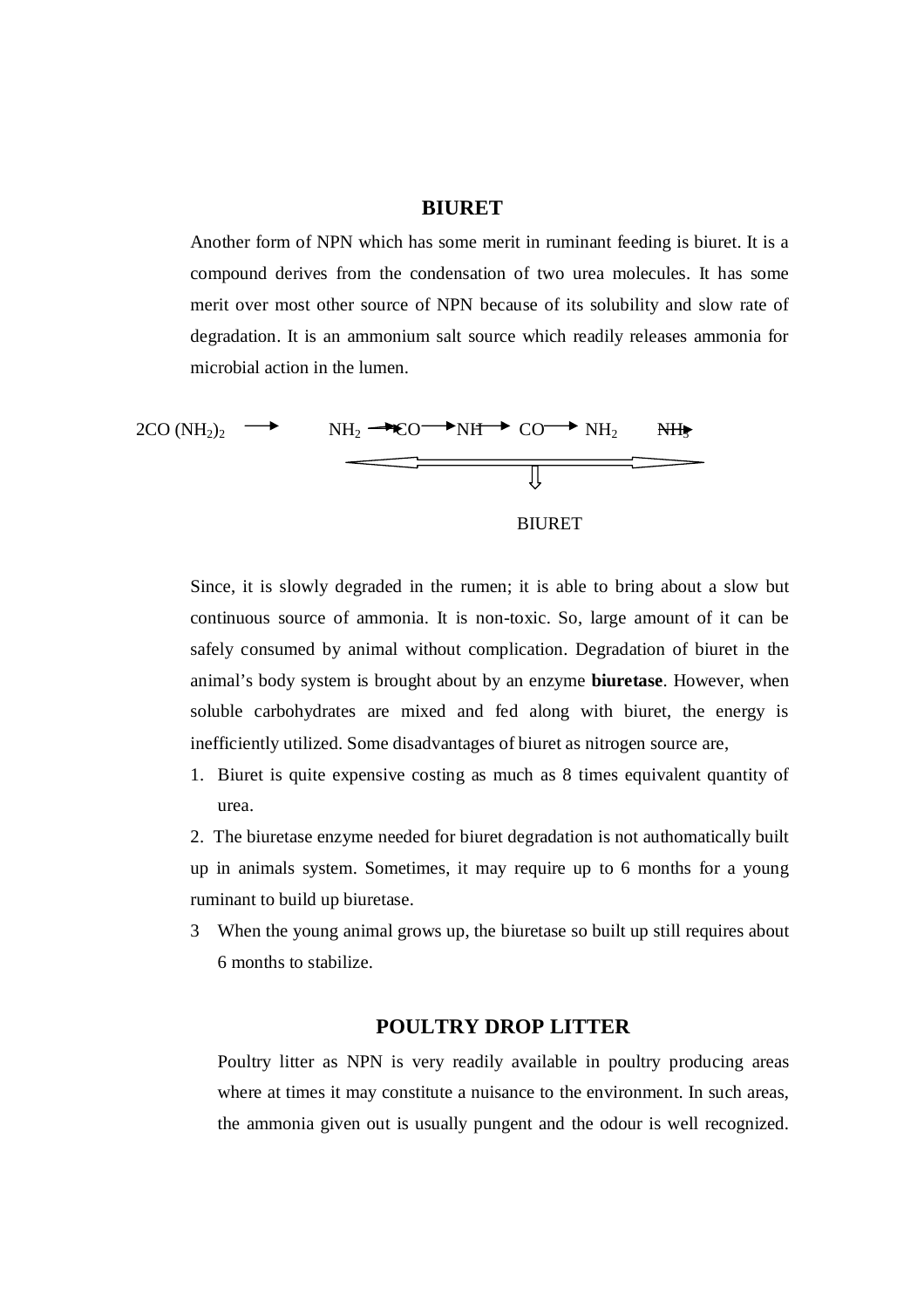The efficacy of poultry litter as NPN source depends on the quantity and quality of the bedding materials. Where the poultry litter is undiluted and collected directly, it tends to be supportive of the ammonia  $(NH<sub>3</sub>)$  production, and is usually higher than when wood shaving or straws are used. Poultry litter mainly consists of URIC ACID which is degraded by rumen microbes to yield ammonia (NH3) and it could be a very rich source of ammonia for both livestock and industrial utilization. There are however, health considerations as to why a product (faeces) of one species of livestock should be used to feed another livestock.

#### **NUTRITIONAL DISORDERS IN RUMINANT ANIMALS**

Ruminant animals have been noted to possess capability to utilize or convert waste resources into beneficial products such as meat, milk, hair among others. This is feasible as long as the animal is provided with good housing, feeding and hygiene. A number of nutrient related metabolic diseases have been studied under experimental conditions with ruminant animals. They include dysphagia, abortion, ketosis, enterotoxaemia, milk fever, urinary calculi, toxic plants etc. These diseases are always related to the absence of one or many nutrients from the feed given to the animals. It may be as a result of inadequate feeding of animals resulting in Marasmus otherwise known as malnutrition. This may eventually lead to more complex situation resulting from generalized starvation of the animal. At times, the animal may be fed adequately but with the feed lacking a major nutrient as in Kwashiorkor otherwise known as prolonged insufficient intake of protein. In this case, there is a negative nitrogen balance because the nitrogen output exceeds that of input. The rate of tissue breakdown therefore, becomes accelerated. In some cases, a minor nutrient may be lacking as we have in the following diseases:

1. **DYSPHAGIA:** Ruminant animals during grazing are sometimes being observed to consume or lick materials which in nutritional terms are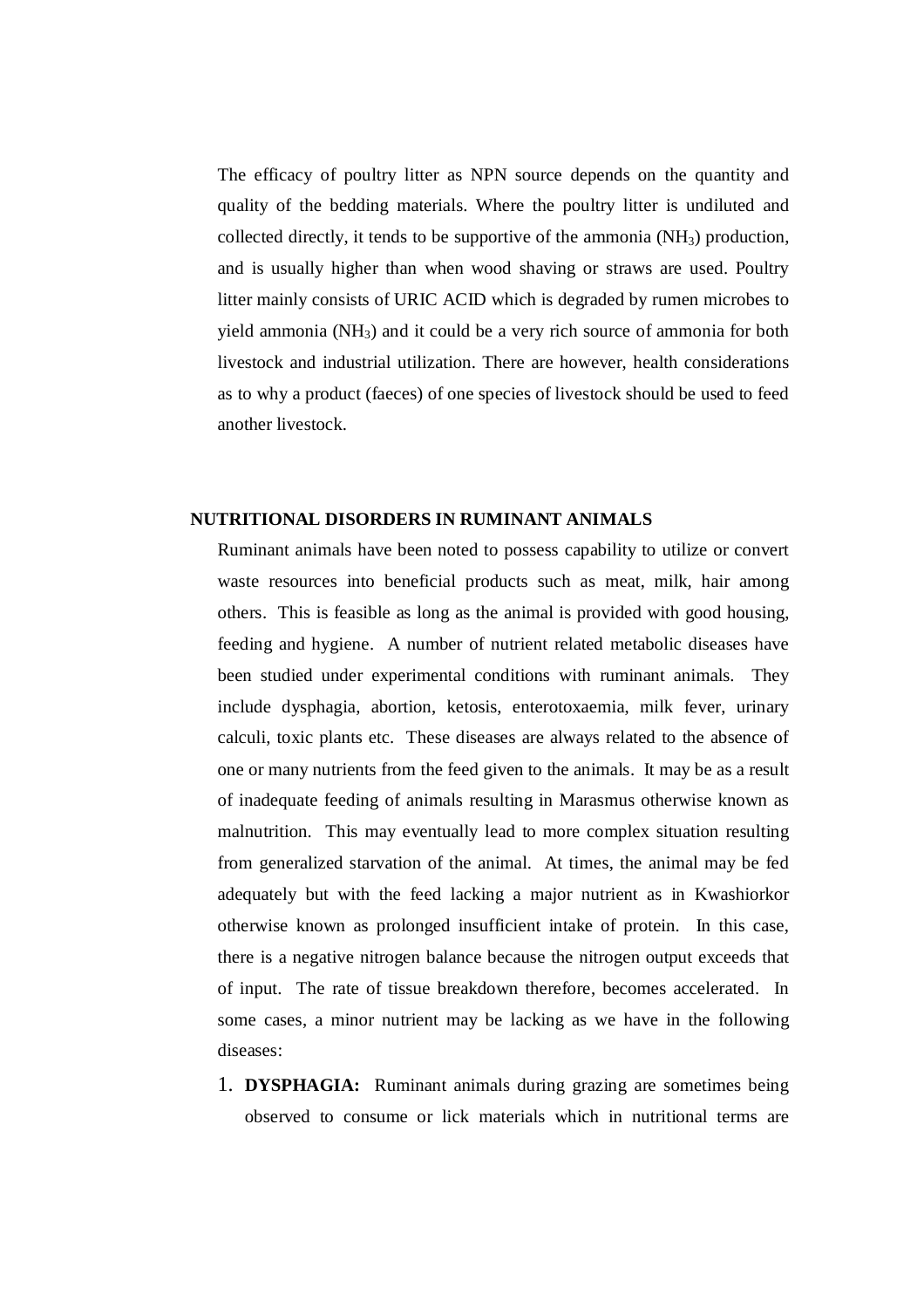INERT materials. Such could be manifested as the licking of bones, stick, paper eating as well as soil eating. These behavioral symptoms are traceable to deficiencies of phosphorus in the diet of such animal. Such phosphorus deficiency could be aggravated by an inbalance in calcium: phosphorus ratio (Ca: P) or an excessive demand of the animal for calcium altering the Ca:P ratio from the normal of between 1.5:1. If the situation is not properly managed, the material which is consumed or licked could harm the animal. The disease dysphasia also results in metabolic symptoms similar to those of phosphorus deficiency which include.

- i. Muscular weakness
- ii. Low fertility and
- iii. Low productivity

The practical and effective solution to the menace of dysphagia on the farm is:

- Introduction or inclusion of adequate amount of phosphorus in the diet.
- The Ca:P ratio of ruminant ratio should always be kept between a range of 1.5:1 to 2:1
- 2. **ABORTION:** This is a condition which results in the expulsion of life or dead foetus by pregnant animals. Among several factors, nutrition stands out as a major cause. In pregnancy, the foetus develops over time and this calls for increase calcium, phosphorus and other nutrients. When the feed is unable to supply required quantity of these nutrients, the foetus development is affected and may be expelled. The level of blood glucose is also very important in this condition. When an animal is under-fed, the glucose level in the blood becomes lowered and the animals become depressed. There is an elevated/increased production of estrogen. Arising from this, the foetus could be expelled. This is more frequent when the pregnancy is in second trimester, usually between 90 – 110 days in cows.
- 3. **ENTEROTOXEAMIA:** This is a metabolic disorder that is otherwise referred to as over-eating disease or toxic indigestion. It brings about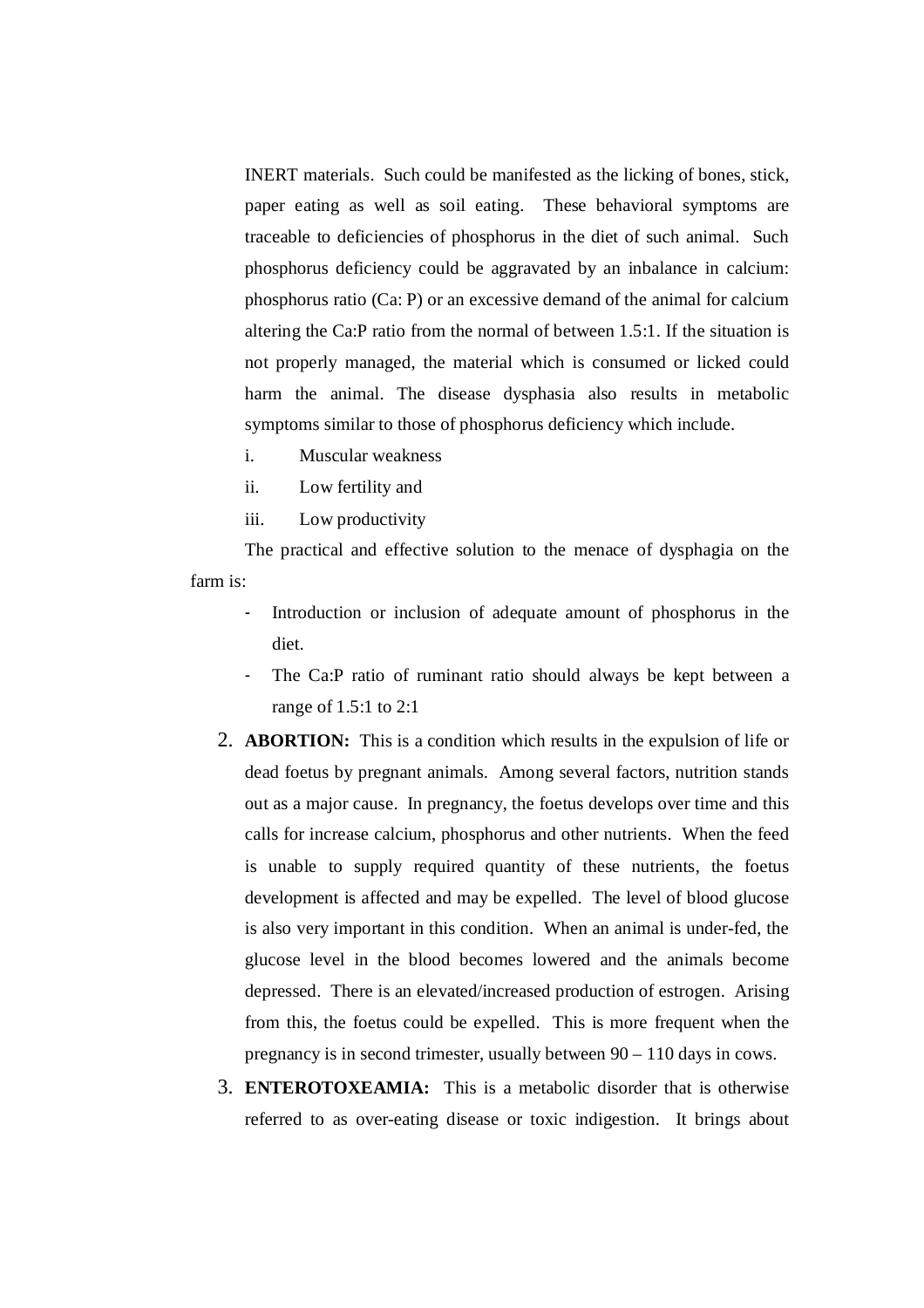diarrhoea, digestive in coordination (staggering or gait), coma and eventual death of the animal. Enterotoxaemia may result from a change in the feed of the animal resulting in consumption of more palatable and digestible feed by hungry animals. It can also be caused by Ca insufficiency in diet as well as acidosis. The disease can also be built up as a toxic reaction to the micro organism *Clostridium perfrigens*. Enterotoxaemia condition can be prevented by frequent feeding of palatable feed such as milk, concentrate and succulent forages as well as hay in small bits at a time.

- (a) In other words, offering of large quantity of milk or concentrates to animals at a time should always be avoided.
- (b) When changes are to be made to concentrate feed to ruminant animals, a gradual introduction is recommended over a number of days. This is more relevant when urea is to be introduced to the animal at the first time and at high level. In this case, the animal may need a minimum of 3 weeks to adjust.

A situation referred to as Lactic acidosis could result when the PH level in the rumen drops to about 4.8 and this only favours a specific class of micro organisms.

4. **KETOSIS:** This is a nutritional condition in which there is an increase quantity of ketone bodies in the blood of animals. Such ketore bodies include acetone, aceto acetic acid, B-hydroxylbutyric acid. When their levels increase in the blood or milk, the metabolic disorder is referred to as Ketosis. Ketosis can also be associated with increase level of non-esterify fatty acids in the plasma since these are known to be the precursors of Ketone bodies. This condition is very common in dairy goats and cows that are high yielding, in which case it is referred to as LACTATION KETOSIS. Pregnancy ketosis also occurs in pregnant cattle, sheep and goat that are carrying multiple fetuses. Ketosis could be controlled and prevented by intravenous administration of glucose and adrenocurticotropic hormone or gluco-corticoid steroids.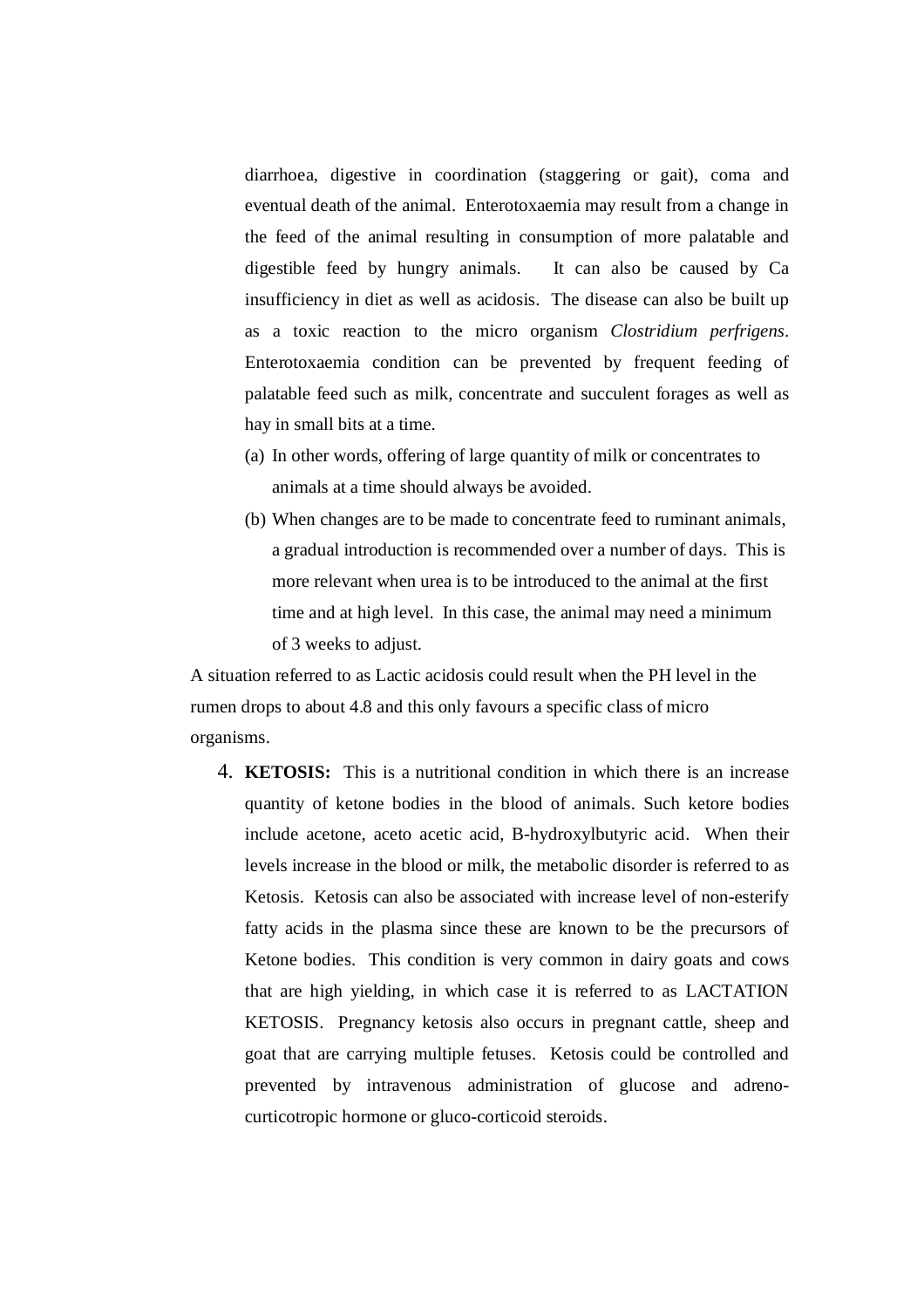- 5. **MILK FEVER:** This is otherwise referred to as *Parturient paresis* because it manifests soon after parturition, as an increase in the blood flow to the mammary gland. In high yielding animals, milk fever could be caused by a drop in calcium level. Consequently, the disease could easily be treated by introduction of calcium into their diets. It could also be treated through vitamin D therapy i.e. administration of Vit. D Milk fever is not common where milk production is less intensive.
- 6. **URINARY CALCULI:** This disease is associated with stone formation along the urinary tract which endangers or brings about infection of the urinary tract. With the formation of stone there is the blockage of the urinary tract. It is more noticeable in confined animals than those which graze from time to time. This condition occurs more in males and can be associated with high feed phosphorus relative to Ca:P content of the feed. The ideal Ca:P is 1:5:1 for ruminant animals and when this is not conformed with the tendency is for the animals to start building up little stones progressively along the urinary tract. Thus, the best antidote against urinary calculi is a balanced Ca:P ratio particularly in zero-grazed animals.
- 7. **UREA TOXICITY:** This disease refers to in ability of ruminant animals to cope with excess level of urea in their feed supplements arising from which large quantities of ammonia is produced resulting in brain derangement. It could also occur or manifest when such a feed does not possess sufficient quantity of readily available energy to cope with the rate of ammonia release. To prevent this disease, therefore
	- (i) The urea level of feeds must be reduced or kept at minimum
	- (ii) Acid infusion into the rumen has been used in many cases to counter the effect of urea toxicity.
- 8. **TOXIC PLANTS:** Much as it is being advocated that ruminant animals should always be grazed on forage for economic production, one needs to note that some plants are very toxic and can instantly result in death of animals. Such reaction is usually derived from the content of anti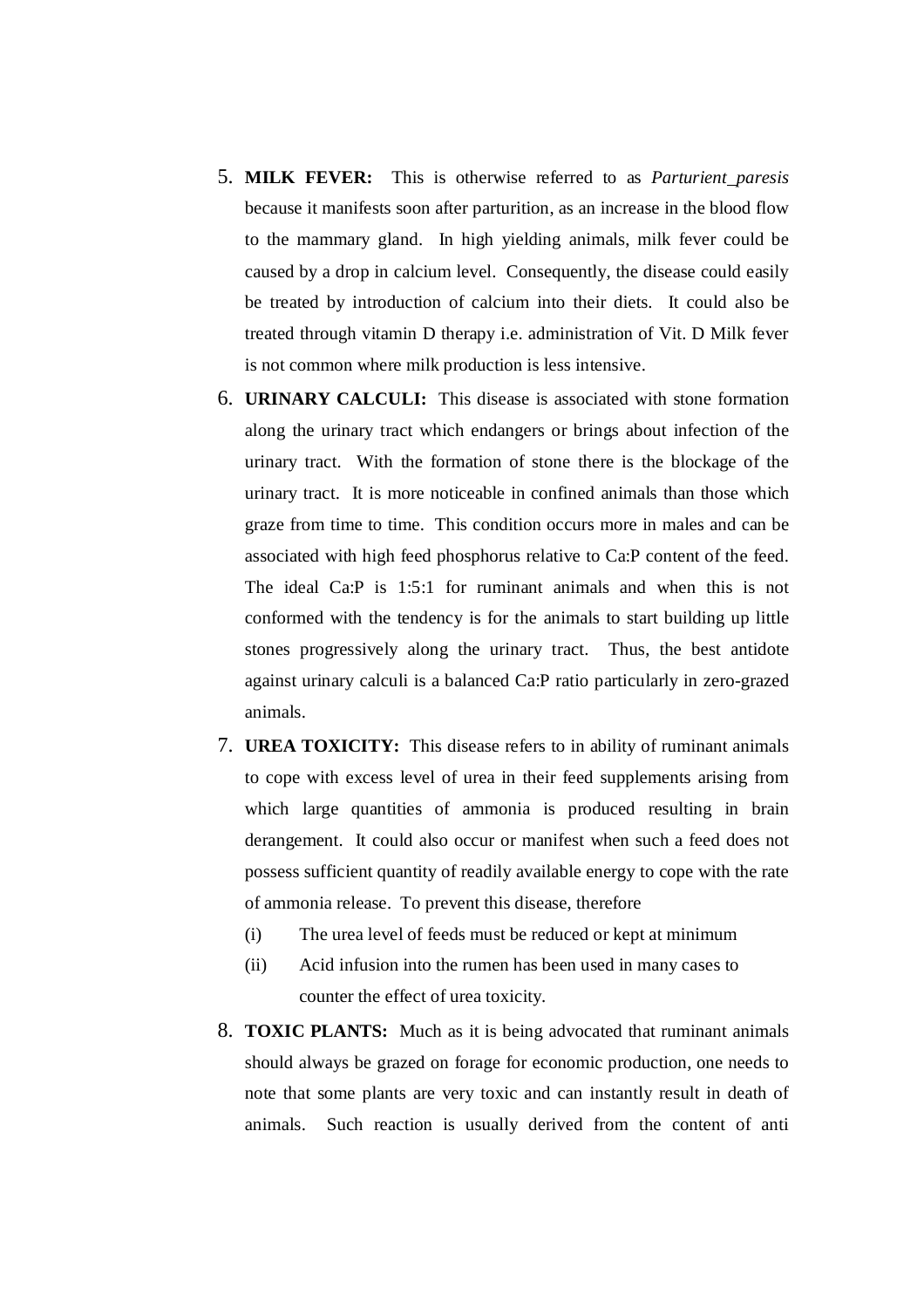metabolite or toxins in the leaves of plants. Under normal condition, these toxic constituents are used as protective mechanisms by the plants themselves. The outstanding examples are:

- (i) Hydrocyanic acid (HCN) contained in the leaves of high cyanide variety of cassava.
- (ii) Tannins found in almond leaves
- (iii) Tannins found in sorghum
- (iv) Nitrate and Nitrite in some leaves as well as oxalate and phytate.

These toxicants influence the bio-availability of Ca, P, Mg, Cu, Zn, Mn, Co etc i.e. Minerals. Cases have been cited of goats that died within 3 hours after consuming cassava leaves. Such effects can however, be overcome through.

- (i) Wilting or partial drying
- (ii) Inclusion of sulphur to assist in detoxification
- (iii) When some of the effects are noticed which may include foaming in the mouth or prostration, palm oil could be administered to assist in reducing the surface tension of the rumen environment.

# **9. BLOAT**

Bloat is the manifestation of accumulation of gas in the reticulo-rumen due to the rate of gas elimination falling behind the rate of gas production. In legume bloat for example, the primary abnormality responsible for inefficient gas elimination is excessive frothing of the gastric contents. Some frothing of the reticulo-rumen contents always occurs when succulent legumes are ingested, but this foam is not always of the required consistency or sufficient in amount to cause bloat. Occasionally, however, the frothing is of such magnitude that there is a large increase in the volume of stomach contents and a change in their physical characteristics, and bloat results. Gas elimination is impeded by the trapping of gas in the foamy digesta, by interference with the access of free gas to the cardiac, and probably by reflex inhibition of oesophageal components in eructation. In the bloating animal, frothy digesta may enter the